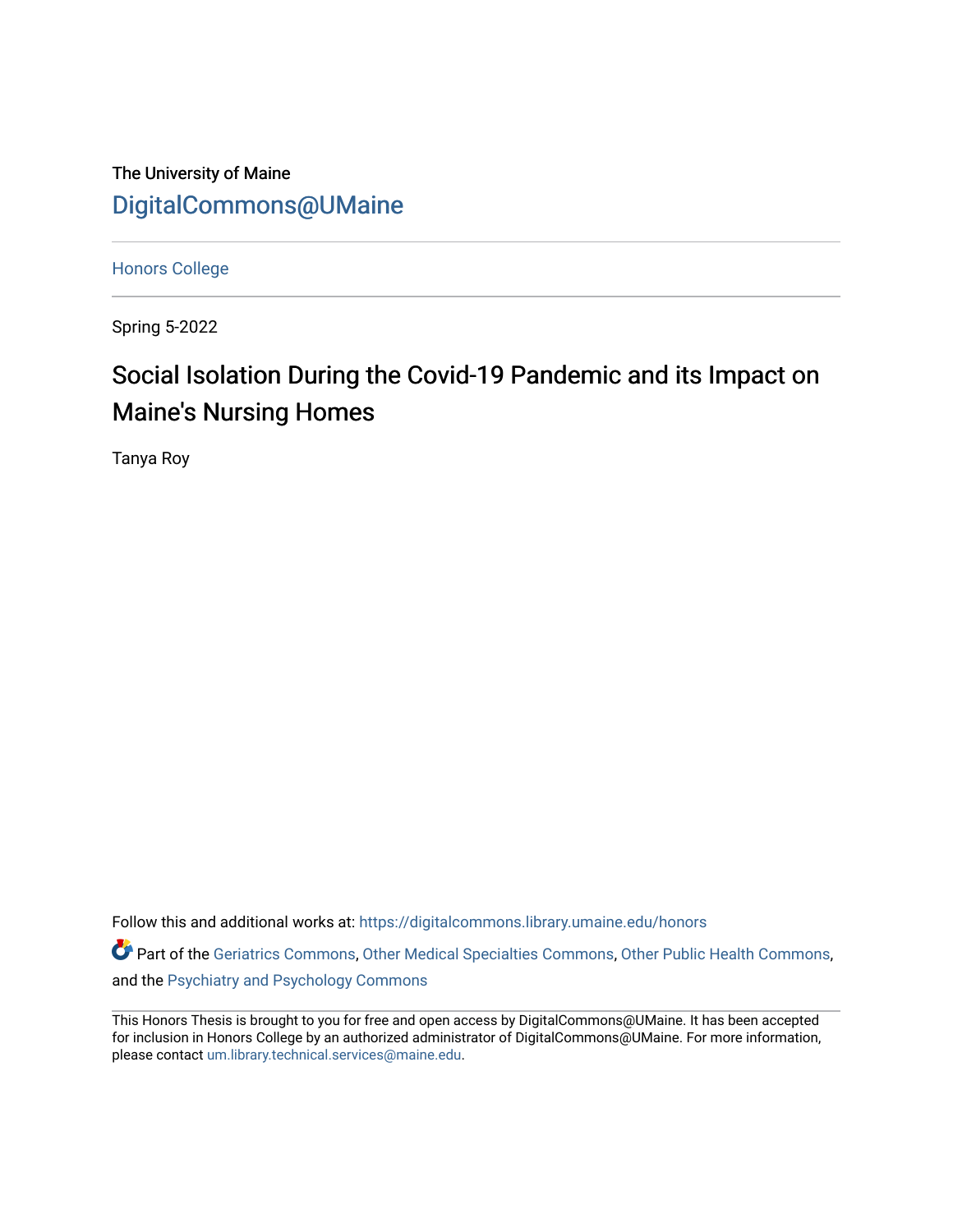# SOCIAL ISOLATION DURING THE COVID-19

## PANDEMIC AND ITS IMPACT ON MAINE'S

# NURSING HOMES

by

Tanya Roy

# A Thesis Submitted in Partial Fulfillment of the Requirements for a Degree with Honors (Nursing)

The Honors College

University of Maine

May 2022

Advisory Committee

Kelley Strout, Director of School of Nursing, Advisor Jennifer Crittenden, Assistant Professor of Social Work Lenard Kaye, Director of Center on Aging Kathryn Robinson, Assistant Professor of Nursing Jennie Woodard, Assistant Professor of Honors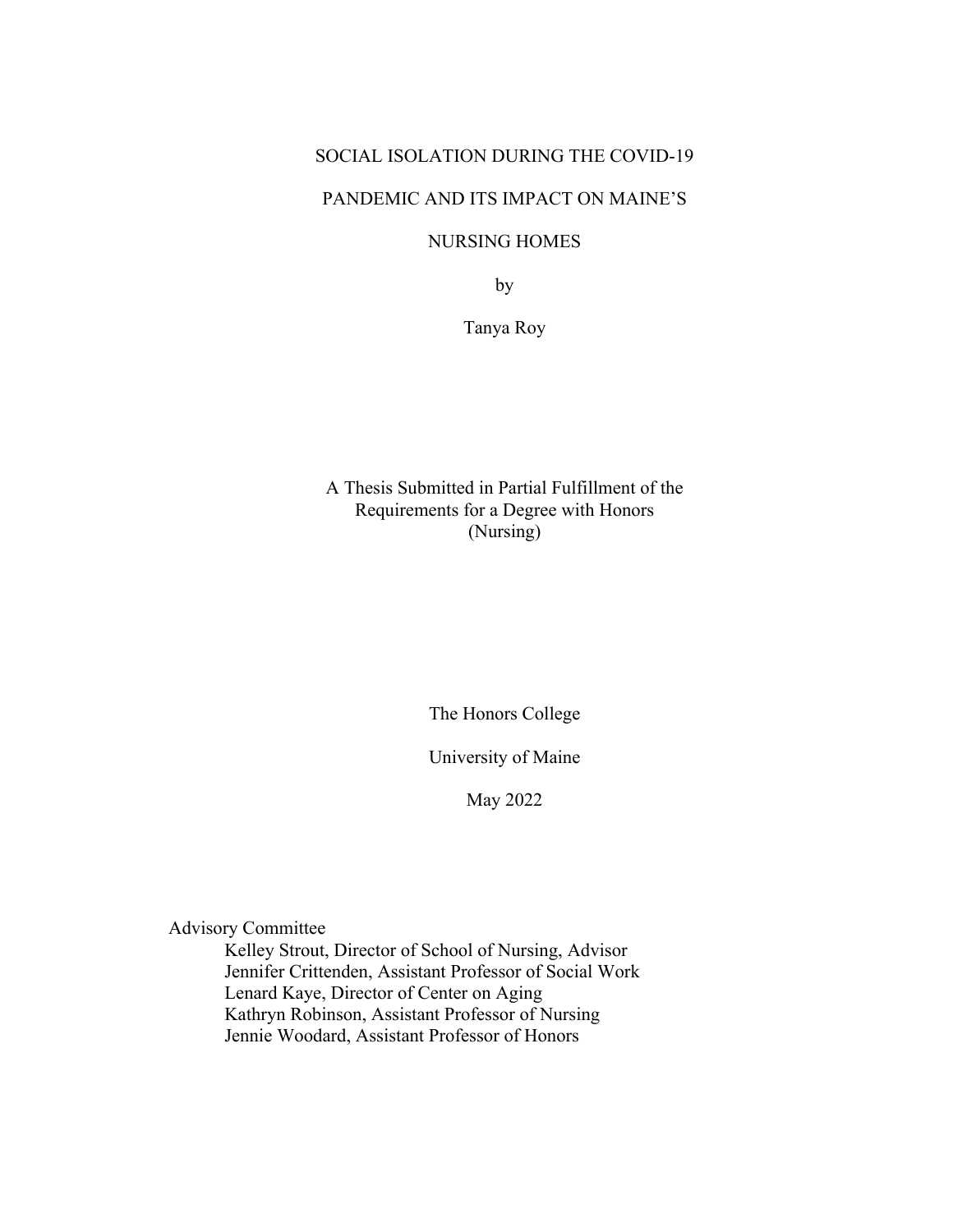#### ABSTRACT

The COVID-19 pandemic has created several challenges within the healthcare industry and has highlighted the impact of social isolation on older adults in Maine's nursing homes. The older adult population, defined as individuals 65 years and older, has been identified with increased risk in contracting the SARS-CoV-2 virus during the COVID-19 pandemic. Therefore, older adults were placed on strict isolation precautions and confined within their nursing home setting, many residing only in their rooms. With Maine having the oldest population in the United States, this created a need for further investigation into how the COVID-19 pandemic has impacted the lived experiences of older adults in Maine's nursing homes. The purpose of this qualitative phenomenology study, using Interpretative Phenomenological Analysis, was conducted to explore the lived experiences of older adults in the nursing home setting during the COVID-19 pandemic. The sample included five residents who participated in a pre-screening questionnaire, Mini Mental State Examination (MMSE), and in-person semi-structured interviews. Interpretative Phenomenological Analysis was utilized using Lincoln & Guba's data analysis. Results indicated that nursing home residents felt compelled to adjust to pandemic nursing home living quickly, may feel disconnected from staff members, felt like a burden to their loved ones, and used music has a healing mechanism. These results encourage that nursing home healthcare professionals should continue to find creative solutions for older adults to maintain a sense of connectedness during times of social isolation.

*Keywords*: older adults, social isolation, pandemic, Maine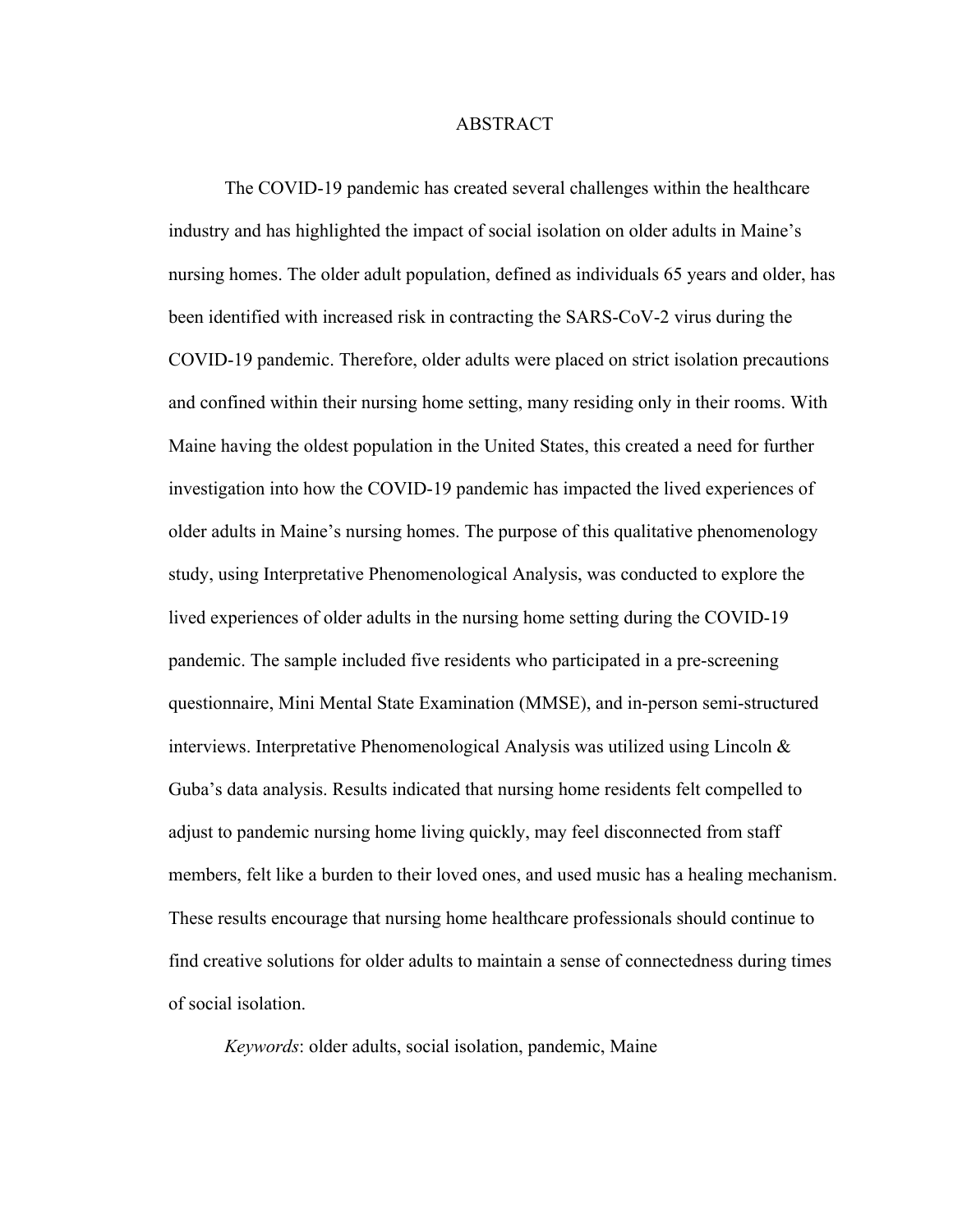## ACKNOWLEDGEMENTS

I would like to express my appreciation for each of my thesis committee members and their dedication and patience with my research journey. Your support has been tremendously impactful, and I look forward to bringing this knowledge with me in my career. I would also like to thank the residents and staff of the facility who made this research study possible. Thank you to my family for being my biggest support system and inspiration.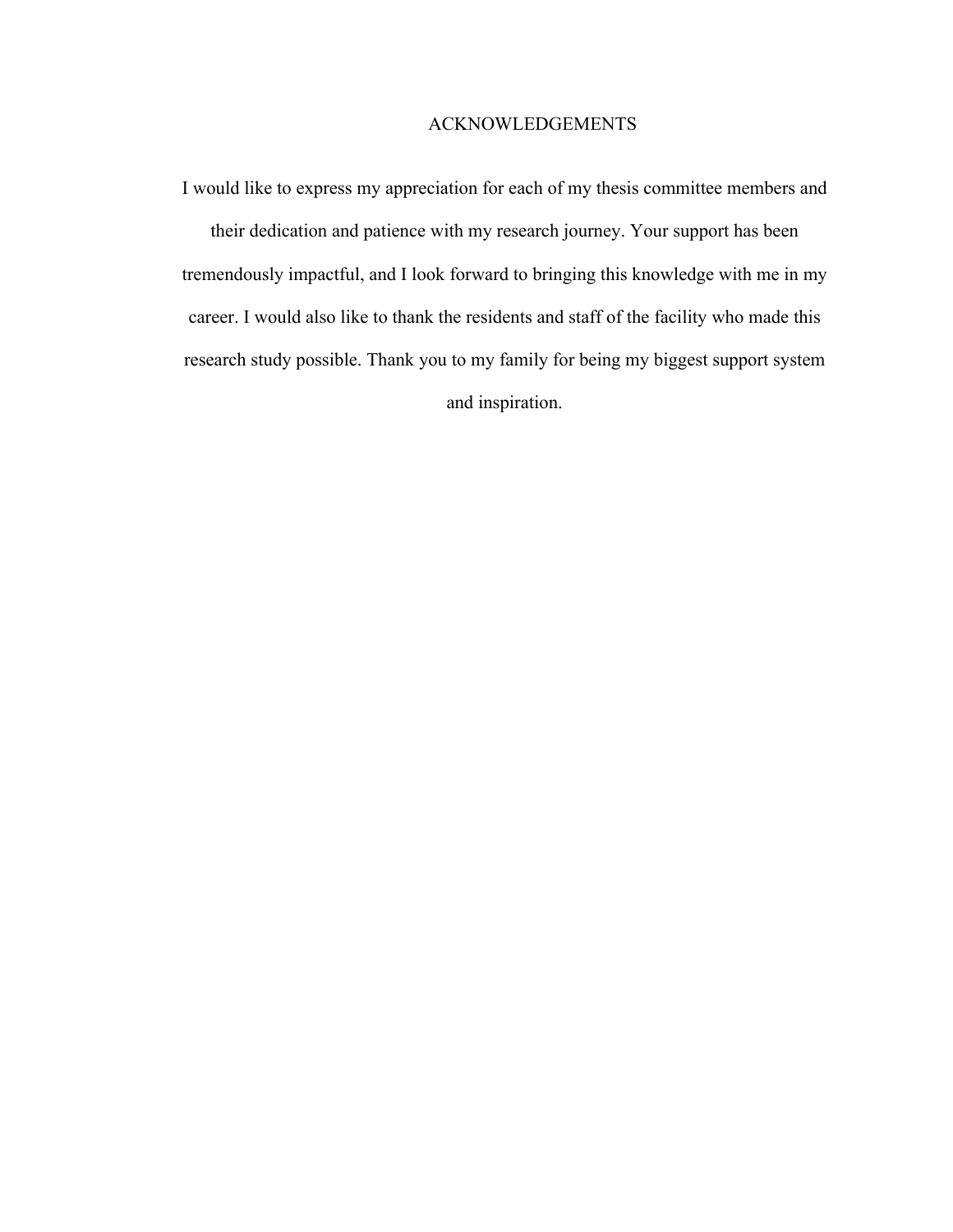# TABLE OF CONTENTS

| History and Timeline of the COVID-19 Pandemic4            |
|-----------------------------------------------------------|
|                                                           |
|                                                           |
|                                                           |
|                                                           |
|                                                           |
|                                                           |
|                                                           |
|                                                           |
|                                                           |
|                                                           |
| Core Category: Embracing Resiliency in Unprecedented      |
|                                                           |
| Theme 1: Adjustment to Pandemic Living in Nursing Homes30 |
| Theme 2: Decreased Feeling of Connectedness with Staff32  |
| Connecting Residents with Staff33                         |
| Theme 3: Feeling Like a Burden to Loved Ones33            |
|                                                           |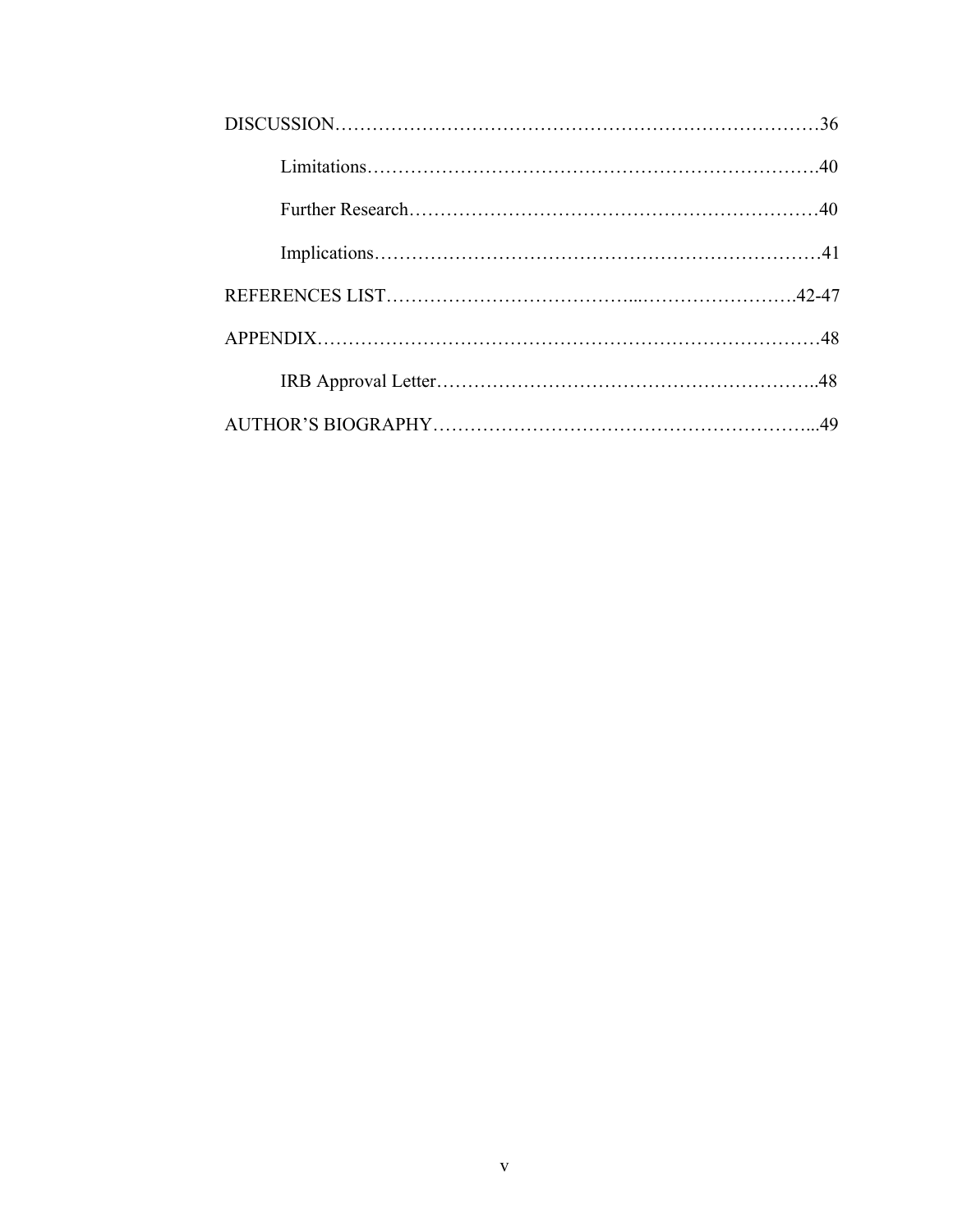# LIST OF TABLES AND FIGURES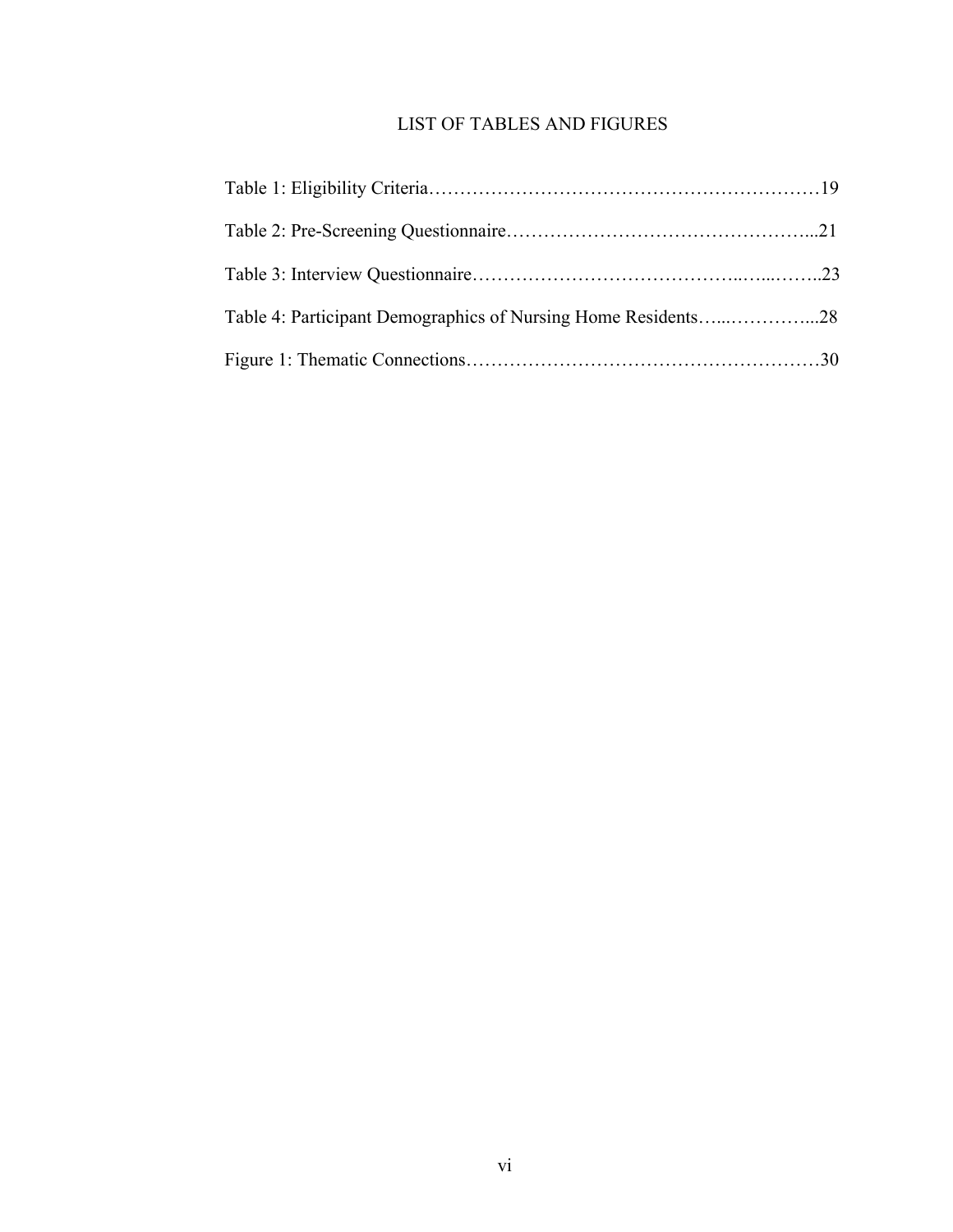#### **INTRODUCTION**

#### Background

The COVID-19 pandemic has proven to be an ever-changing obstacle that healthcare workers and citizens alike have had to face since March of 2020. One particularly vulnerable population to the COVID-19 virus and its variants are older adults over age 65. The Centers for Disease Control and Prevention (CDC) (2022) discusses the risk factors for increased hospitalization and death rates due to COVID-19 and found that older adults are 97 times more likely to die because of COVID-19 when compared to people ages 18-29 years old. Older adults are labeled as vulnerable to contracting the virus as many of them often have underlying medical conditions that may become complicated with a COVID-19 diagnosis. Risk factors that predispose older adults to COVID-19 infection include increased age, having chronic health conditions (such as cancer, chronic kidney disease, chronic obstructive pulmonary disease, etc.), living in a congregate setting (such as a nursing home), and being overweight or obese (CDC, 2022). Congregate settings, such as nursing homes, create a particularly vulnerable environment and increase disease transmission due to the close proximity of living. Nursing homes around the country reported an increase in COVID-19 cases which in December of 2020, led to an average of 6,200 nursing home deaths per week (Associated Press, 2022). With approximately 1.3 million people living in nursing homes in the United States and about 85% of them being older adults, this population of individuals quickly becomes susceptible to contracting COVID-19 (CDC 2022). Due to the nature of high transmission of COVID-19, this has led nursing homes to shut down and enforce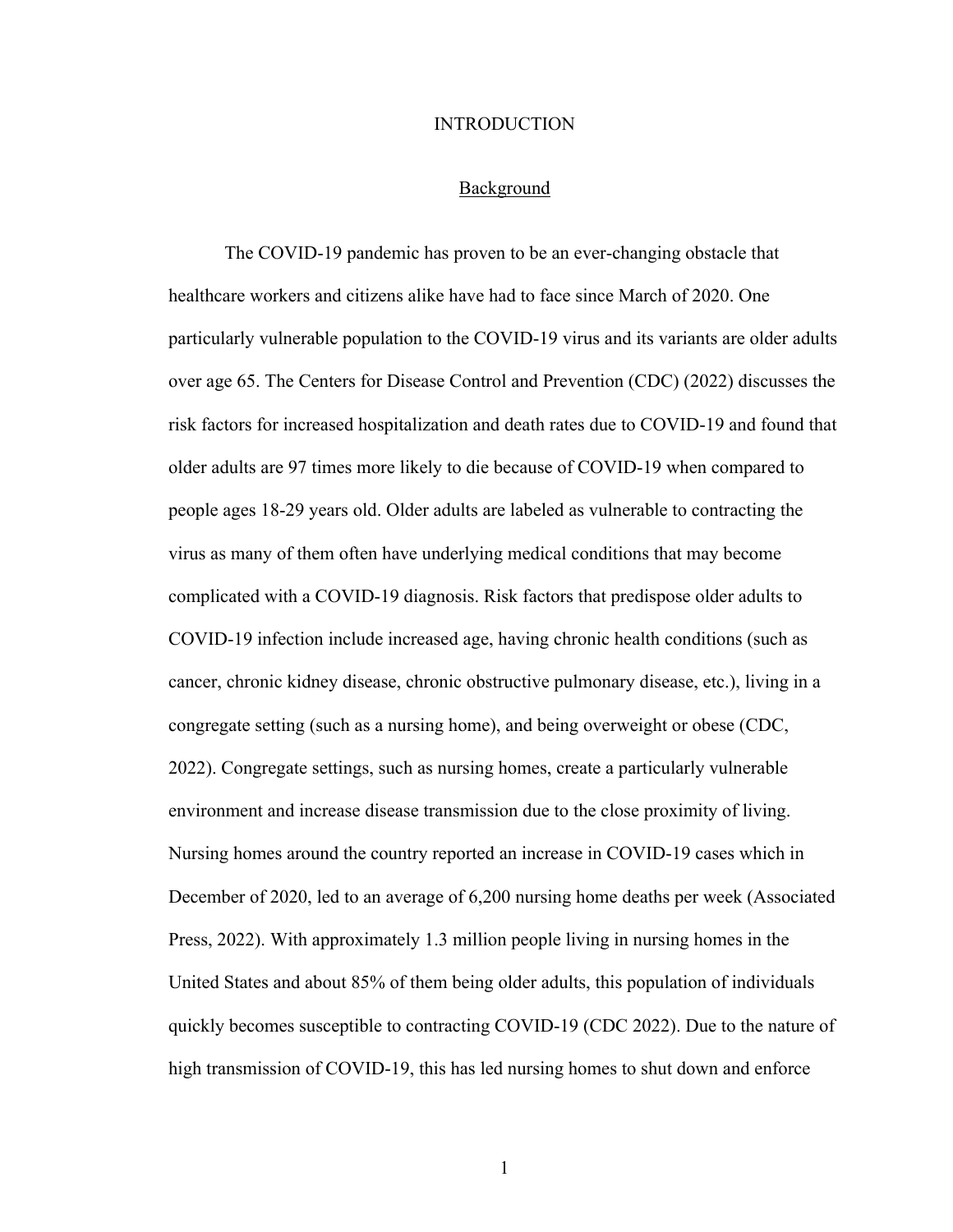social isolation precautions to prevent their residents from contracting this deadly virus. The second anniversary of the World Health Organization declaring the COVID-19 virus as a global pandemic is in March of 2022 and it leads many to analyze the impact of social isolation on older adult populations over the first two years of the pandemic.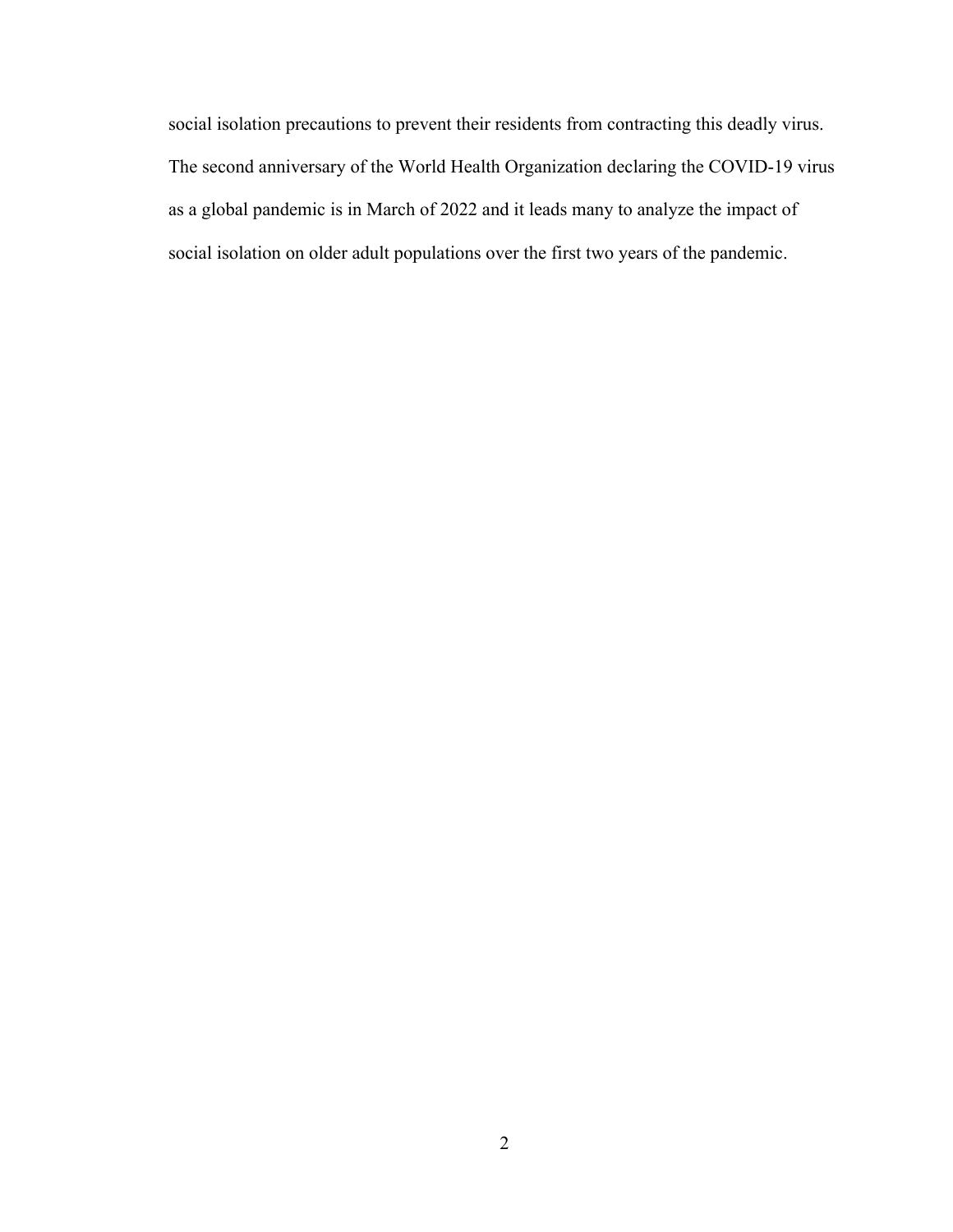#### Literature Review

#### Older Adults and Maine

As of 2019, there are approximately 54 million older adults living in the United States (United States Census Bureau, 2019). This number is projected to grow to nearly 95 million older adults by the year 2060 which equates to 1 in 5 people being older adults (Suddenly Senior, 2020). This rapid growth is a result of the aging Baby Boomer population, defined as individuals born between 1946 and 1964. The drastic population change may result in an increased need for nursing home placements as older adults may choose to transition to nursing home living as they age. A change in the aging population demographic will cause a need to rethink nursing homes and promote in-home care as well as creative housing solutions to account for the population shift. As people age, the risk factors for them developing comorbidities, such as cardiovascular diseases, diabetes, chronic pulmonary diseases, renal diseases, and neurodegenerative diseases, will increase and make them more susceptible to complications and result in an elevated need for assistance with their health care needs (Jaul, Barron, Rosenzweig, & Menczel, 2018). As of 2022, nearly 1.3 million individuals reside in United States nursing homes (CDC, 2022). Of these 1.3 million nursing homes residents, nearly 84.5% of those are aged 65 years and older (Nursing Home Abuse Center, 2020). With a growing population of older adults and possible comorbidities, this creates a heightened demand for healthcare workers to adapt to older adults' healthcare needs. Maine remains the oldest state in the nation with 21.2% of its population over the age of 65 and creates a demand for nursing home placements in this community (United States Census Bureau, 2020).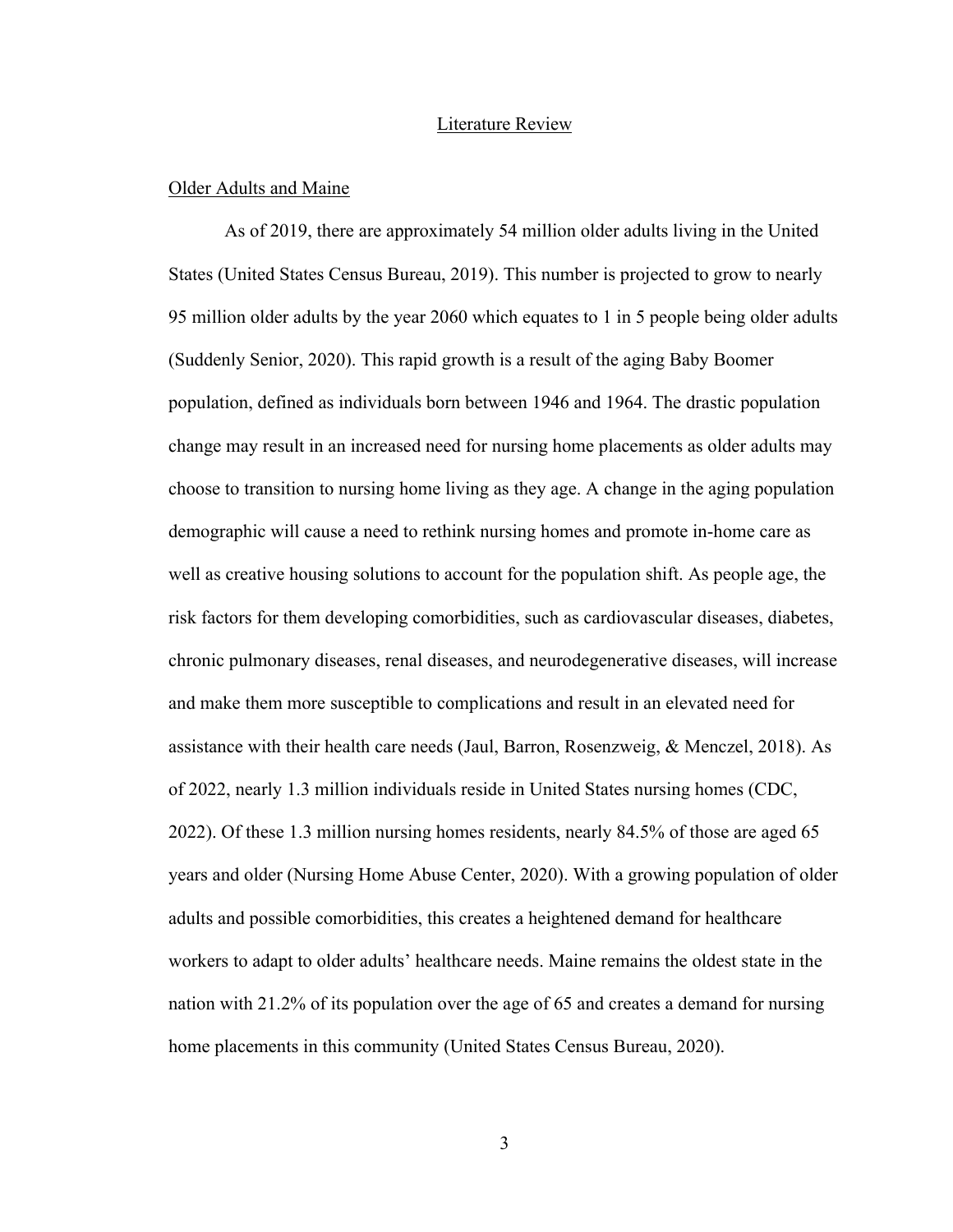#### History and Timeline of the COVID-19 Pandemic

It is essential to establish the timeline of the COVID-19 pandemic. SARS-CoV-2, otherwise known as COVID-19, is a strain of coronaviruses that closely resembles SARS-CoV-1 which was responsible for the severe acute respiratory syndrome (SARS) outbreak in 2002. SARS-CoV-1 was the first coronavirus pandemic to occur in modern times and spread to two dozen countries and resulted in approximately 8,000 cases and 800 deaths before it was ultimately contained (Lango, 2020). Another outbreak to occur due to a coronavirus was the Middle Eastern Respiratory Syndrome (MERS), and this resulted in over 1,000 infections and 400 deaths from 2012 to 2015. While the SARS and MERS coronaviruses had a moderate global impact, the infection rate was ultimately limited due to the reduced person-to-person spread and it was found that healthcare settings were the sites of most common disease transmission (Lango, 2020).

However, the current COVID-19 strain of coronaviruses brings a different issue of transmission and disease progression. While SARS-CoV-2 resembles closely the original SARS-CoV-1 strain, it has shown a remarkable person-to-person spread, most likely by means of asymptomatic carriers, which has resulted in a greater spread of disease and a greater overall morbidity, and mortality, despite its less virulence (Lango, 2020). SARS-CoV-2 has been a complex virus to study due to the prolonged incubation period of 4-12 days and the high viral load that is detected at the onset of symptoms (Fung & Liu, 2021). This viral load rapidly declines in the following week while the SARS-CoV-1 viral load peaks 1-2 weeks after incubation (Fung & Liu, 2021). This creates a difficult situation with contact tracing due to the wide range of symptoms that may or may not manifest in infected individuals and the viral shedding is known to be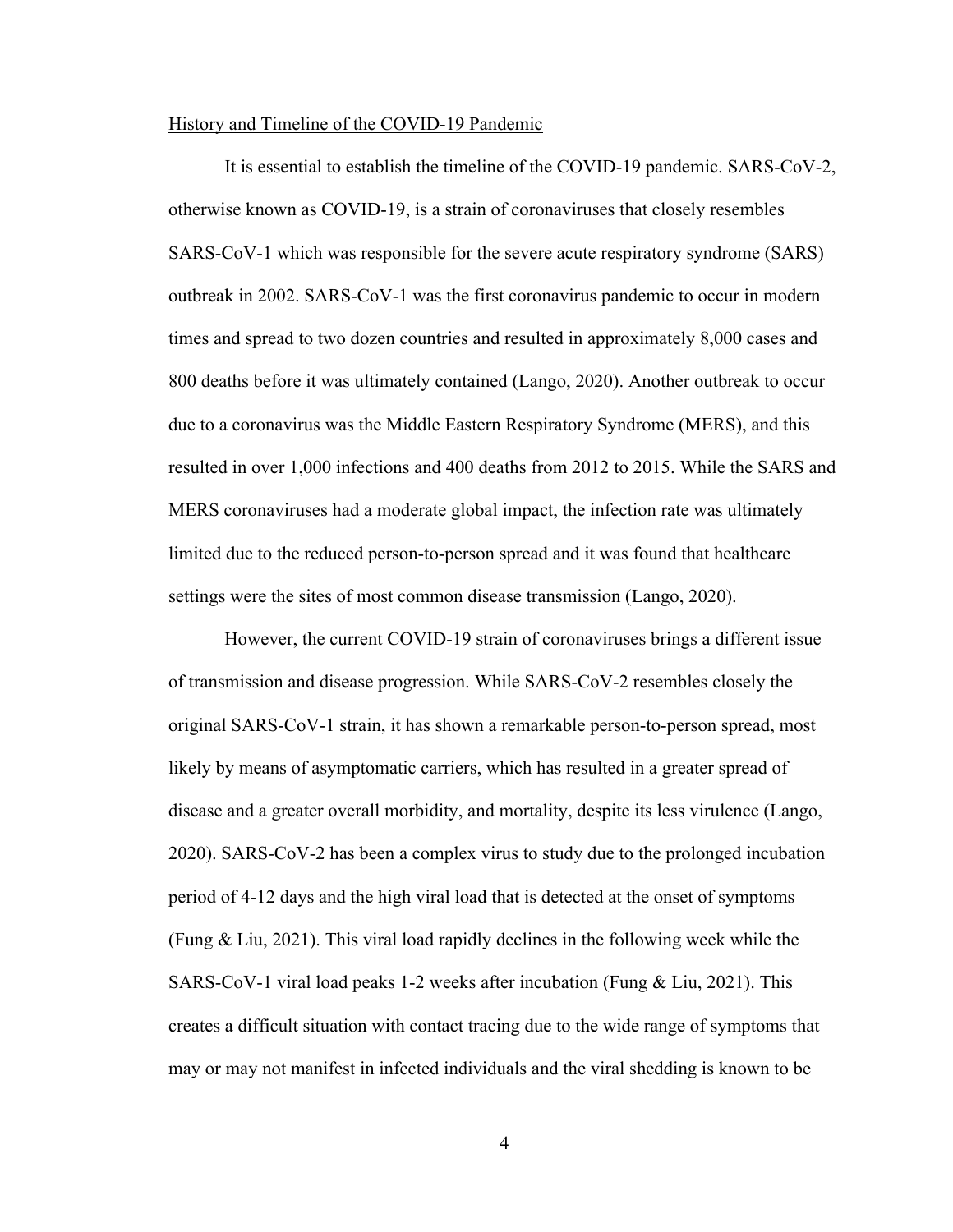longer in SARS-CoV-2 than SARS-CoV-1 (Fung & Liu, 2021). Symptoms of SARS-CoV-2 include fever, fatigue, and dry cough with less common symptoms including headache, joint pain, chills, nausea, vomiting, and diarrhea (Nanda, Vura, & Gravenstein, 2020). However, older adults will often present with differing symptoms including sore throat, delirium, unexplained hypoxia, tachycardia, and tachypnea (Nanda et al., 2020).

The COVID-19 pandemic began in early December of 2019 when a physician in Wuhan, China reported a series of patients who displayed symptoms of a severe acute respiratory syndrome or a SARS-like illness. The display of symptoms was reported to the World Health Organization (WHO) on December 31, 2019. The discovery of symptoms led scientists to publish the genome of the virus and a diagnostic test to identify active infection was developed soon after. On January 20, 2020, the outbreak of COVID-19 was declared by WHO as a Public Health Emergency of International Concern (PHEIC). In the United States, the first case of the disease due to local personto-person spread was confirmed in mid-February 2020, and on March 11, 2020, the WHO declared COVID-19 as a pandemic (WHO, 2022).

Following this announcement, cases began to rise across the globe and by September of 2020, the COVID-19 death toll surpassed 200,000 people (CDC, 2022). The increase in COVID-19 cases created a dire need for a solution and on December 3, 2020, the Food and Drug Administration (FDA) issued an Emergency Use Authorization (EUA) of the first COVID-19 vaccine, the Pfizer-BioNTech vaccine, which was closely followed by Moderna vaccine and the Johnson & Johnson's Janssen (J&J/Janssen) oneshot vaccine (CDC, 2022). The CDC has set guidelines for receiving certain COVID-19 vaccines and recommendations will be different depending on the person's age, health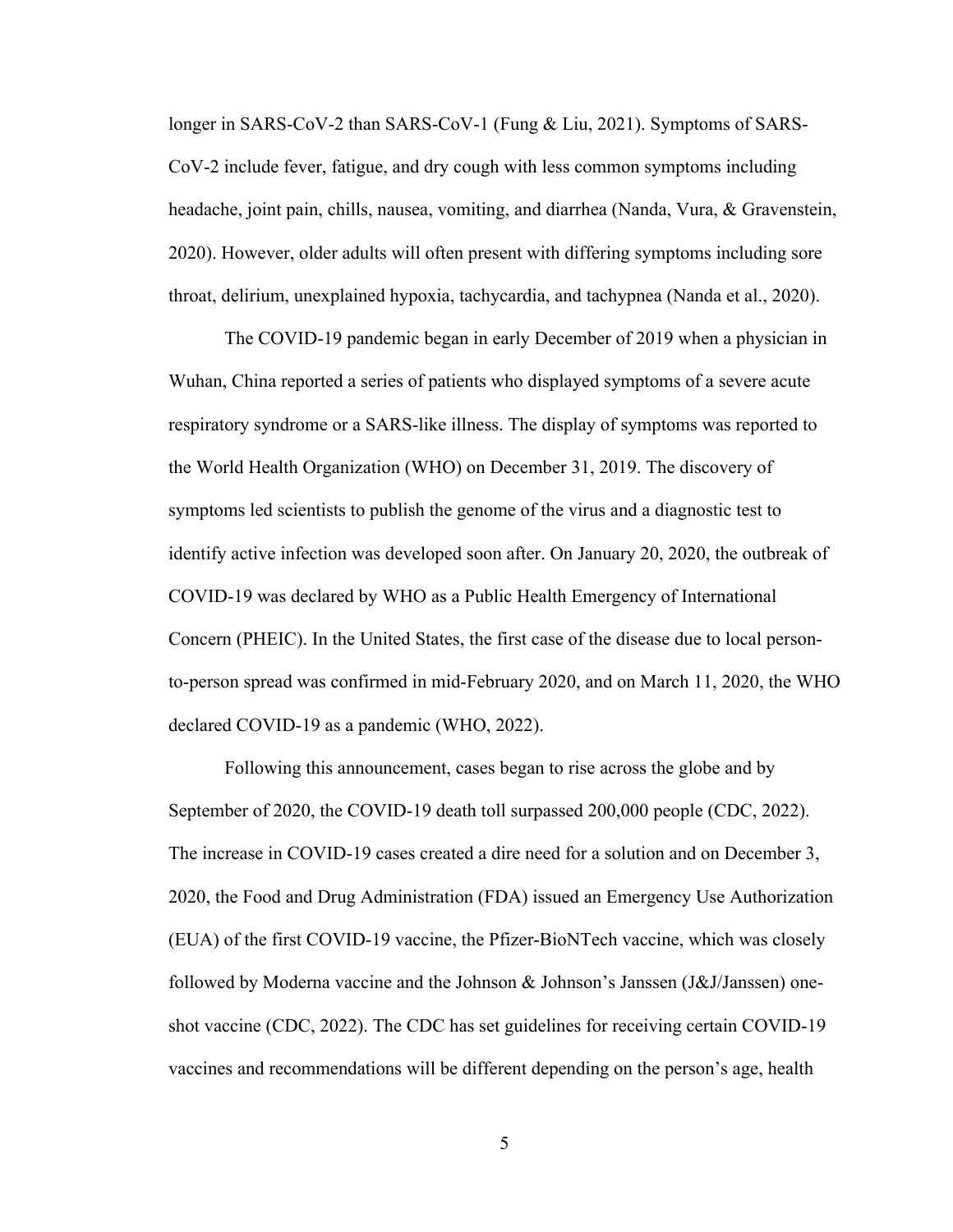status, and when the initial dose was received. The Pfizer-BioNTech vaccine is recommended for ages 5 and up and the primary series is given in 2 doses 3-8 weeks apart (CDC, 2022). A person is considered fully vaccinated 2 weeks after the final dose in the primary series and it is recommended for people ages 18 and up to receive a booster dose at least 5 months after the last dose in the primary series (CDC, 2022). Similar to the Pfizer-BioNTech vaccine, the Moderna vaccine is recommended for ages 18 and up and is a 2-dose primary series given 4-8 weeks apart (CDC, 2022). A person is considered fully vaccinated 2 weeks after the final dose in the primary series and a booster dose is recommended for people ages 12 and up at least 5 months after the last dose in their primary series and can be either the Moderna or Pfizer-BioNTech vaccine. The J&J/Janssen vaccine is recommended for ages 18 and up and is a single dose for the primary series (CDC, 2022). A person is considered fully vaccinated two weeks after the first dose and a booster dose is recommended for people ages 18 and up and they can receive either the Pfizer-BioNTech or Moderna vaccine at least 2 months after the first dose although, you may get the J&J/Janssen in some situations (CDC, 2022).

The Pfizer-BioNTech vaccine was first available under the emergency use authorization (EUA) in December of 2020 and has since been approved by the Food and Drug Administration (FDA) in August of 2021 (FDA, 2021). The initial eligibility for vaccination included those 65 years and older, those who live in long-term care settings, have underlying medical conditions, and those who live or work in high-risk settings as these individuals were at higher risk of COVID-19 hospitalization and death (CDC, 2021). The eligibility has expanded to include all individuals ages 5 years and older. In the first six months of vaccine availability and by May 22, 2021, 80% of individuals ages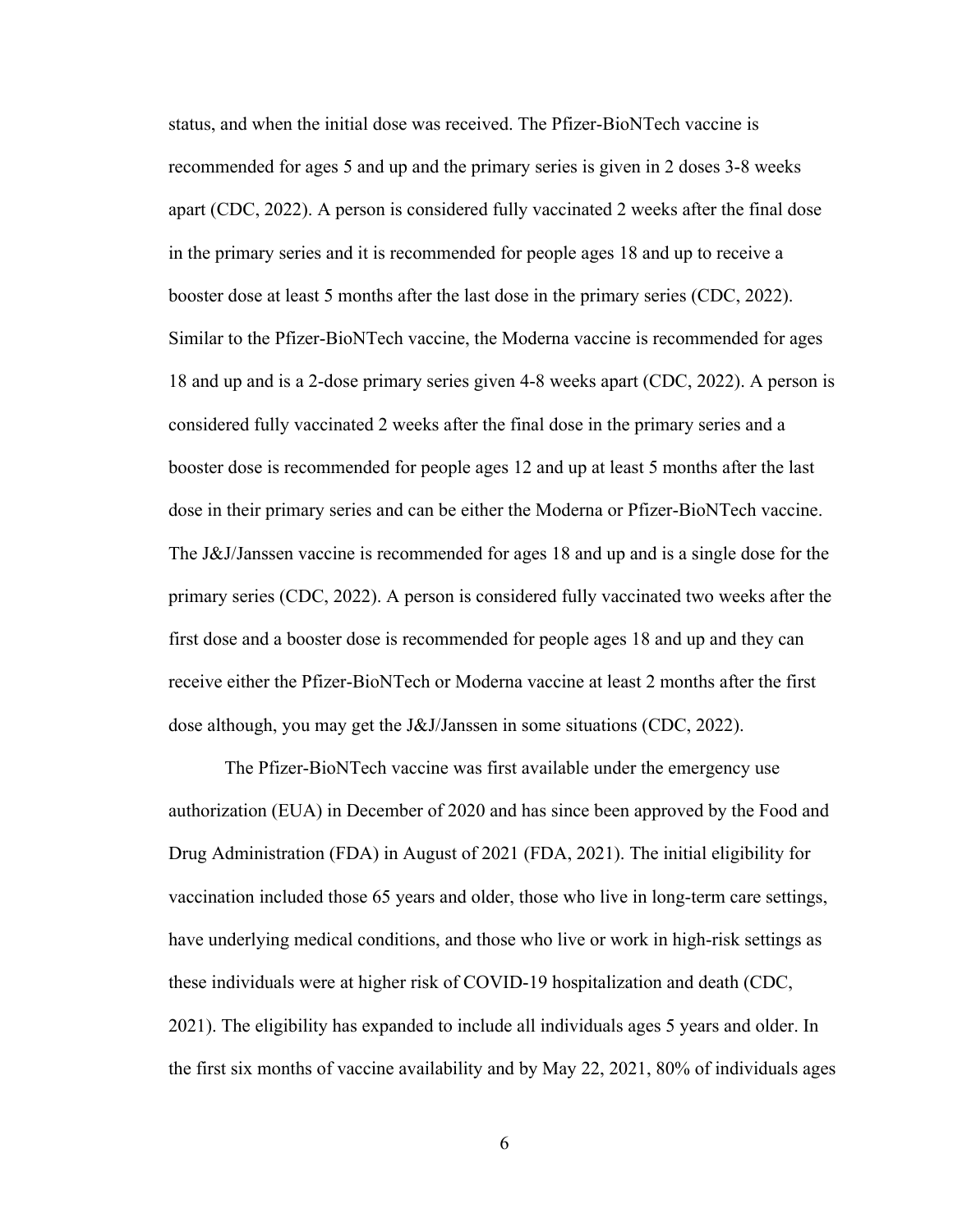65 and older in the United States had received at least one dose of the COVID-19 vaccine (CDC, 2021). The older adult population accounted for the highest majority of individuals who received a dose of the vaccine during the first six months of vaccine availability (CDC, 2021). As of March 17, 2022, over 364,385 people ages 60 and older in the state of Maine have received the final dose of the COVID-19 vaccine out of a census population of 1,280,675 people in the state (Maine CDC, 2022).

The mortality rates among the older adult population in the United States pre- and post-vaccination is another important aspect to discuss. As of March 17, 2022, people ages 60 and older account for a combined total of 17.25% of COVID-19 cases in the state of Maine, which is less than every other age group on their own (Maine CDC, 2022). Although, the death rate of COVID-19 by age trends reveals that people aged 60 years and older account for 86.75% of the total death count in Maine (Maine CDC, 2022). This statistic is significant as older adults may make up a smaller percentage of COVID-19 cases, yet they make up the majority of the death count related to COVID-19 complications.

Another issue that arises from the pandemic is the resurgence of variants of the original COVID-19 strain. By the summer of 2021, the Delta variant became the dominant variant in the United States and reignited the third wave of COVID-19 infections. In October of 2021, the Centers for Disease Control (CDC) supports the Advisory Committee of Immunization Practices (ACIP)'s recommendation for a COVID-19 booster shot for older adults, people 18 years old and older who live in long-term care settings, those who have underlying medical conditions, and those who live or work in high-risk settings (CDC, 2022). The Omicron variant was classified by WHO in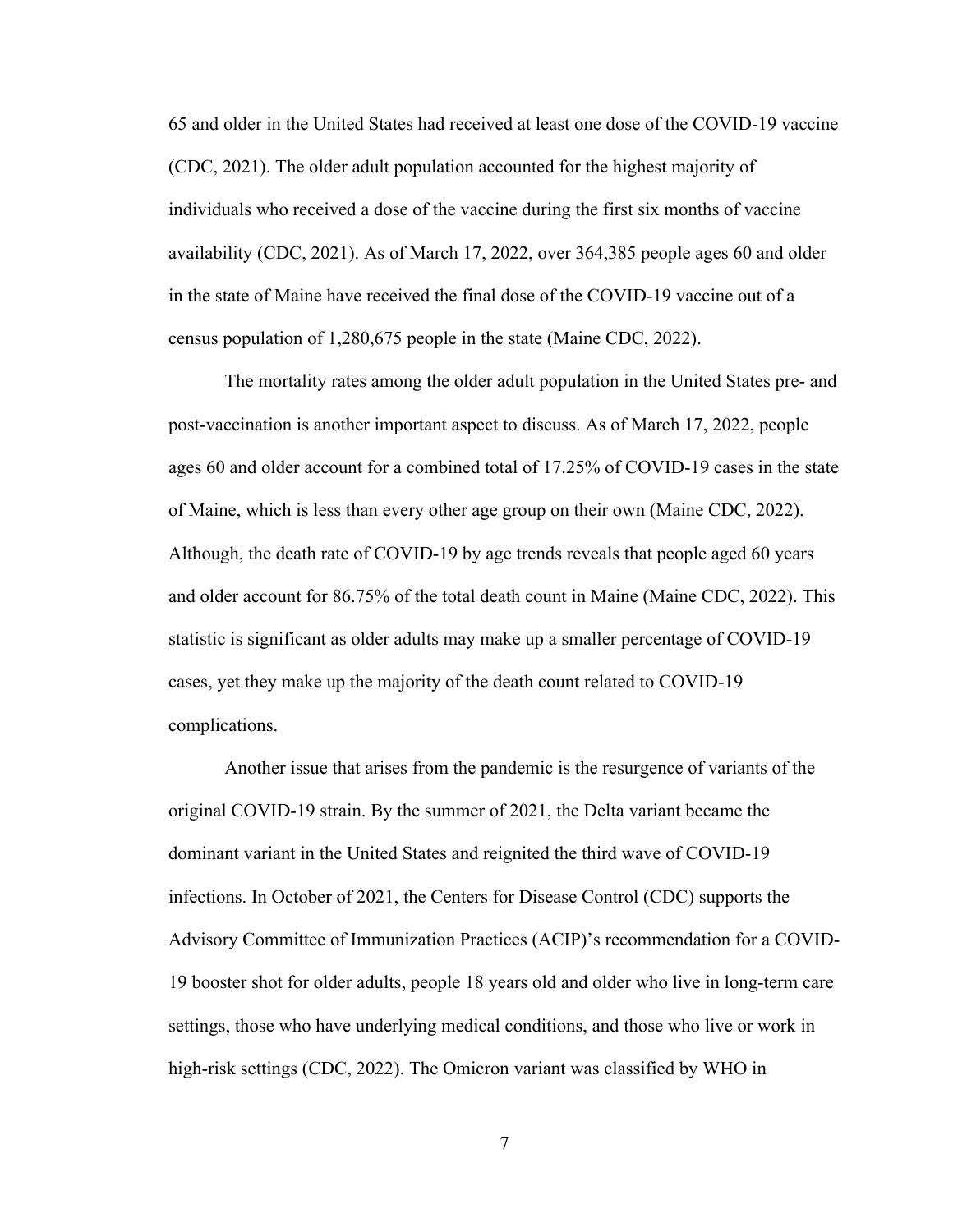November of 2021 and was then followed by the CDC recommendation for booster shots that those over the age of 18 who received their first dose series 6 months earlier to be considered fully vaccinated (CDC, 2022). The CDC also authorized the COVID-19 vaccine for everyone ages 5 years and older to protect themselves from COVID-19 and COVID-19 related complications (CDC, 2022).

As of March 20, 2022, the global COVID-19 cases are 470,210,483 cases, 6,098,956 deaths, and 400,769,821 recovered cases (Worldometer, 2022). The United States ranks as number one in the world with 81,404,135 total cases and 997,845 deaths (Worldometer, 2022). U.S. COVID-19 cases continue to climb with the resurgence of variants and the severity of symptoms shown by those who are unvaccinated. The rise in COVID-19 cases creates a severe limit on the number of hospital beds available to those who need it regardless of COVID-19 infection status. Nationally, 93 percent of COVID-19 deaths have occurred among those ages 55 or older which equates to nearly 373,428 older adults who have died due to COVID-19 in the United States (Heritage Foundation, 2021).

As of March 20, 2022, Maine has reported a cumulative of 40,317 cases of COVID-19 among individuals aged 60 and older, making up approximately 17.25% share of total cases in the state (Maine CDC, 2022). Older adults have been a focus of COVID-19 efforts due to the high risk of potential complications as mentioned previously. The Maine CDC has focused its efforts on following up with COVID-19 cases that involve people under the age of 19, over the age of 74, those identified as a minority, having a disability, and other criteria including being hospitalized, being a frontline healthcare worker, and those who live in congregate settings (Maine CDC,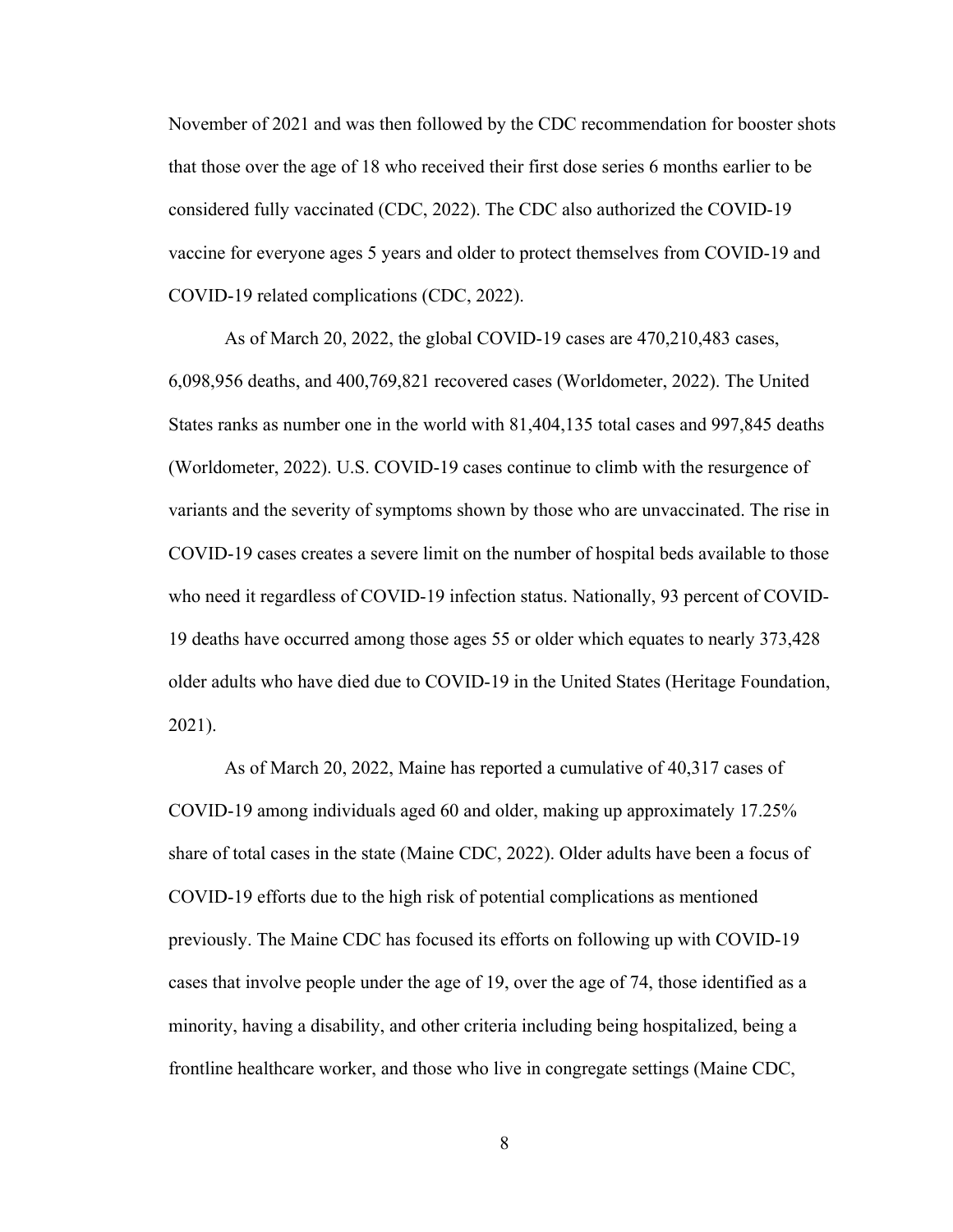2022). Older adults make up 86.74% of the death rates among COVID-19 cases and are thus at risk of dying from COVID-19 complications (Maine CDC, 2022). This increased risk led nursing homes and long-term care facilities alike to restrict visitors to decrease the risk of disease transmission and has, in turn, exposed the residents to the effects of social isolation.

#### Social Isolation and Health Outcomes

Researchers have identified a strong correlation between social isolation and poor health outcomes during times of physical separation (Goveas & Shear 2020). One specific condition that researchers found amongst individuals during periods of social isolation is prolonged grief disorder (Goveas & Shear, 2020). Goveas & Shear (2020) suggest that older adults are at risk for experiencing prolonged grief disorder, especially for those who lose a loved one during the pandemic as the challenges introduced by physical distancing restrictions have changed the experience of dying. (Goveas & Shear, 2020). This disruption of the grieving process could be related to COVID-19 and the strain that it has caused on families and communities worldwide. Social isolation increases the risk of developing high blood pressure, heart disease, obesity, diminished immune system functioning, depression, anxiety, poorer cognitive functioning, increased risk of Alzheimer's disease, and mortality (Wu, 2020). Social isolation has been associated with an approximately 50% increased risk of developing dementia, a 29% risk of incident coronary heart disease, and a 32% increased risk of stroke (Wu, 2020). Ultimately, these poor health outcomes can also be extended to the caregivers of those who are suffering from these conditions and thus, put themselves at risk for developing health disparities (Wu, 2020). Older adults had a significantly higher risk of death from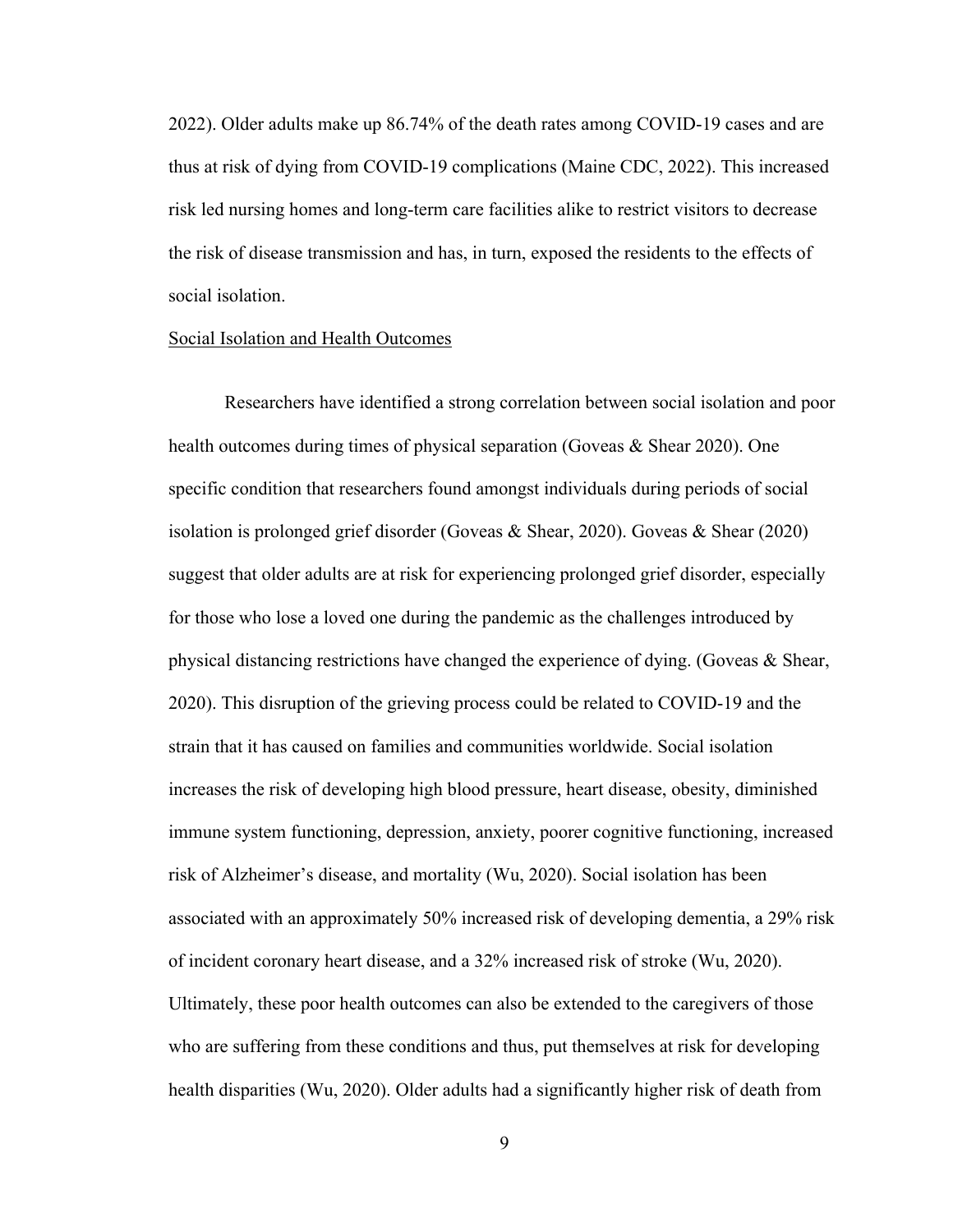SARS-CoV-2; therefore, rates of separation and isolation were greatest among this population impact. Social isolation has a profound impact on physical and mental health (Cocuzzo, Wrench, & O'Malley, 2020). Cocuzzo et al. (2020) found that loneliness was the most common pathology found among the older adult population. Their research explored the importance of balancing protecting older adults from COVID-19 and the need for the human touch in the nursing home setting. The study also found that older adults tend to respond to or benefit from skin-to-skin contact when discussing important subjects such as how they are feeling. Cocuzzo et al. (2020) suggest the benefits of implementing training on human touch, especially during a pandemic, as this will balance isolation with social connectedness while preventing death, disability, and depression.

The Yale School of Medicine Geriatric Student Interest Group implemented a Telephone Outreach in the COVID-19 Outbreak (TOCO) Program that would allow student volunteers to connect via phone and communicate with nursing home residents who were quarantined during the pandemic (van Dyck, Wilkins, Ouellet, Ouellet,  $\&$ Conroy, 2020). Student volunteers were recruited through the Geriatric Student Interest Group and then paired with interested nursing home residents. Volunteers were given the first names and landline phone numbers of the nursing home residents and the weekly phone calls lasted approximately thirty minutes on average (van Dyck et al., 2020). Thirty older adult residents from three nursing homes participated in the program and initial reports were positive and the residents began to look forward to their weekly phone calls and expressed an appreciation for these connections. Conclusions from this study revealed that the TOCO program found initial success and promotes the social wellbeing of nursing home residents, and the program hopes to continue beyond the pandemic to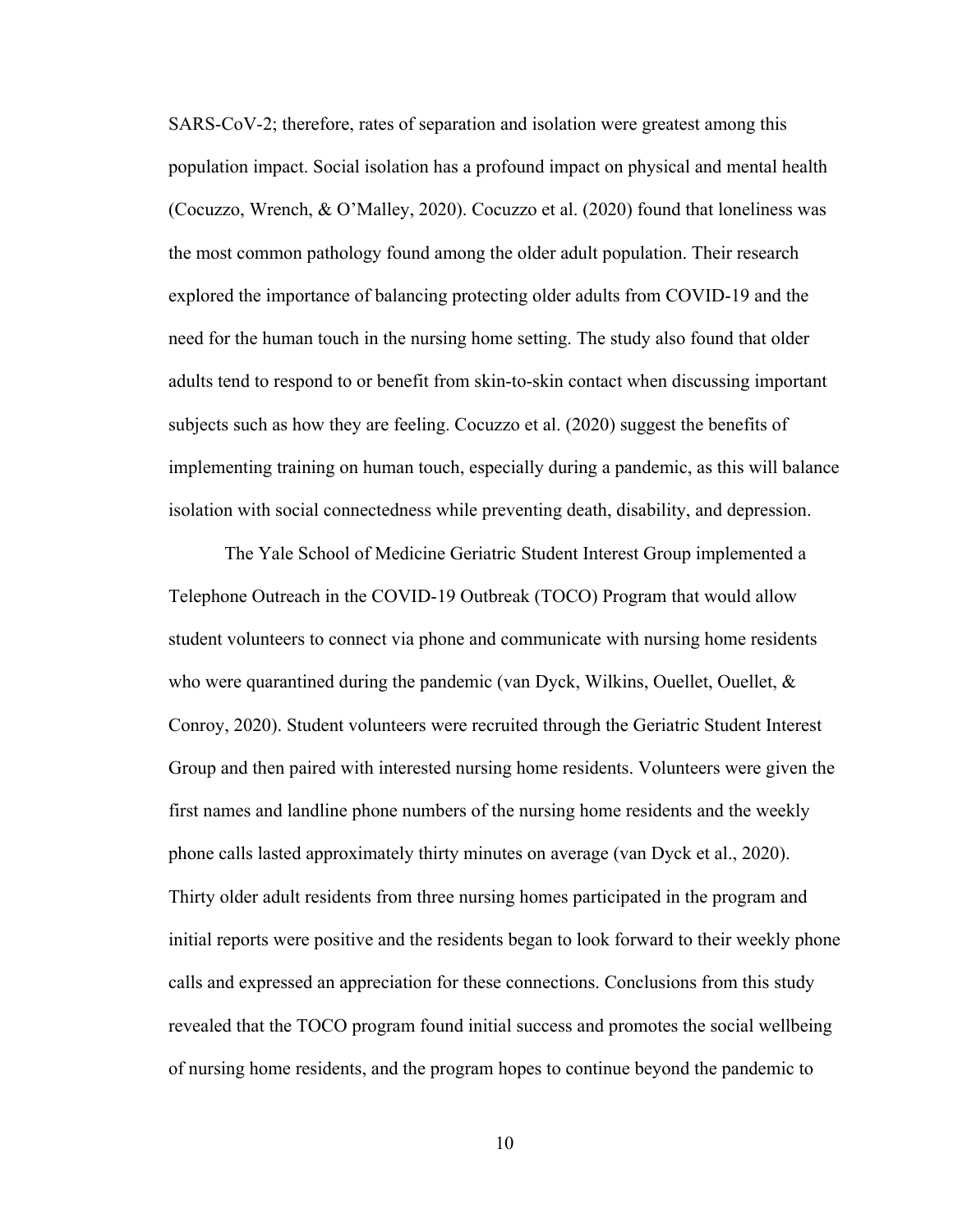address the ever-present need for social connectedness with this population (van Dyck et al., 2020). The TOCO program concluded with thirty nursing home residents and volunteers reporting overall positive experiences through the interactive nature of the phone calls. Volunteers found common challenges experienced by many of these older adults such as anxiety related to isolation and fear of COVID-19 entering the facility (van Dyck et al., 2020). Due to the initial success of the program, the Geriatric Student Interest Group volunteers hope to continue the TOCO program along with a debriefing webinar to help provide feedback regarding the program's professional and personal development with participants (van Dyck et al., 2020).

#### Ethical Considerations

It is imperative to mark the distinction of social isolation versus the feeling of loneliness in individuals during times of separation. Wu (2020) defines social isolation as the objective state of having infrequent social contact with others while loneliness is a subjective feeling of being isolated. For the purposes of this research study, Wu's definition of loneliness and social isolation will be used. Some individuals during periods of social isolation have reported feeling lonely while being separated from their loved ones while others do not share the same mentality. Twenty-eight percent of older adults in the United States live alone but do not report feeling lonely (National Institute on Aging, 2019). Wu (2020) also states that approximately one-quarter of communitydwelling older adults are considered to be socially isolated with 43% of them reporting feeling lonely.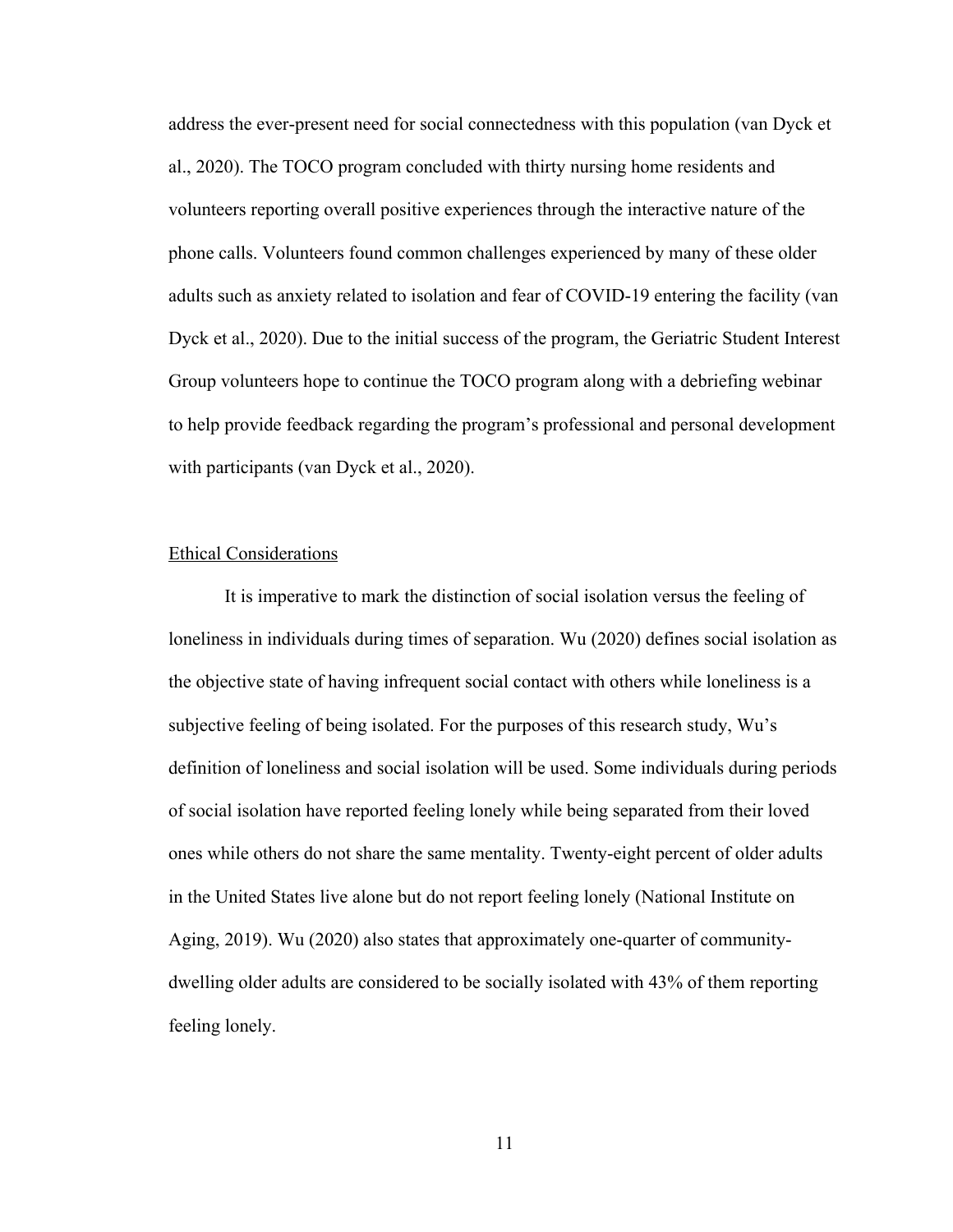An ethical situation to consider regarding COVID-19 social isolation is whether it is ethical to isolate families from one another while they are dying alone. Isolation restrictions have been a theme in healthcare since the start of the pandemic as many hospitals and other healthcare facilities had to restrict families and other visitors from seeing their loved ones. This occurred in all settings and situations, even if the patient was actively dying (Anderson-Shaw  $&\,\mathrm{Zar},\,2020$ ). Families were restricted from visiting family members in healthcare facilities to prevent the spread of COVID-19 (Anderson-Shaw & Zar, 2020). Isolation restrictions have been a focus of interest among the healthcare field as it brings the question of whether it is ethical to restrict patients from seeing their families during their last moments and die alone with strangers instead. Anderson-Shaw & Zar (2020) discuss the moral conflict health care providers are experiencing when watching their patients die alone which can lead to ongoing and unresolved grief. Social isolation can prolong and distort the grieving process as mentioned previously which can lead to extended consequences. Moral conflict has weighed heavy on many communities and facilities as many of them have changed their policies to allow visitors within certain circumstances, such as with end-of-life care. Anderson-Shaw & Zar (2020) conclude that moral conflicts can seriously have an impact on healthcare providers and cause distress during situations such as pandemics when medical and human resources are brought to a point of exhaustion.

Khimm (2020) shares the store of Tammy Roberg's father, Chester Peske, who was known at his nursing home as a lively and chatty resident with visitors and staff members. Roberg became concerned at the beginning of the pandemic when her father tested positive for COVID-19, yet his case appeared to be asymptomatic and relieved her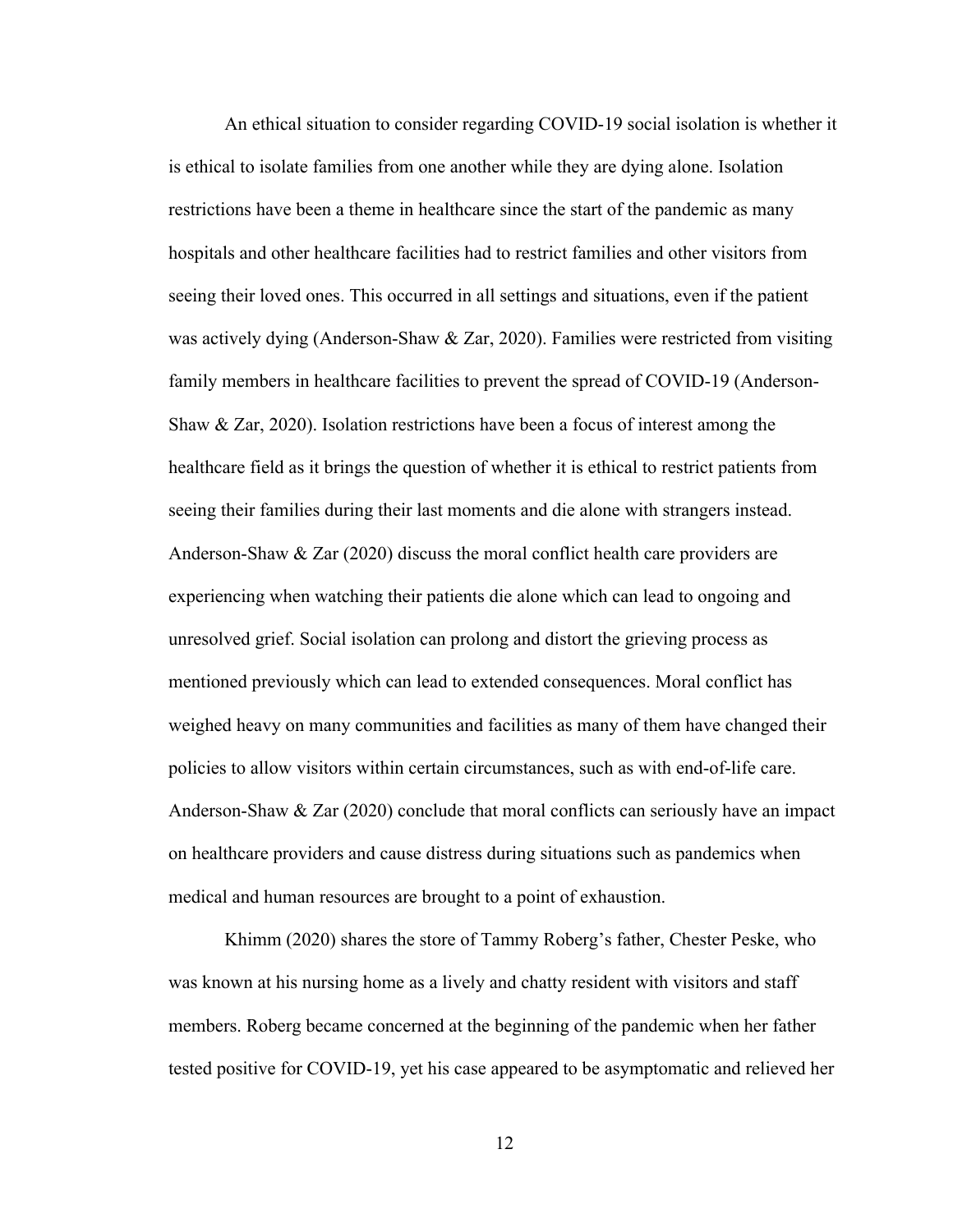worries. As time went on, Roberg received calls from staff members at the facility who shared that her father's health was declining with a lack of appetite and he became quiet and disengaged (Khimm, 2020). Roberg rushed to her father's side while covered in personal protective equipment, but her father passed away before she could make it. Peske's death certificate listed the cause of death as the progression of Alzheimer's disease and "social isolation/failure to thrive related to COVID-19 restrictions" (Khimm, 2020). The circumstances surrounding Peske's death were not an isolated incident as social isolation was listed as a contributing cause of death for at least nine other longterm care residents in Minnesotans from June to September of 2020 (Khimm, 2020). Overall, Khimm found that confinement, social isolation, and lack of external stimulation contributed to an accelerated cognitive decline and depression which can lead to an increased risk of high blood pressure, heart disease, and stroke (2020). Visitation guidelines vary widely from state to state but many nursing homes remain on complete lockdown, at the time of study, due to lingering cases of COVID-19 within the facilities.

Another aspect to consider is whether it is ethical to ask nursing home residents to stay in their rooms to prevent infectious disease transmission. A study by Seegert (2020) found that among 365 nursing home residents in 36 states, many of them shared that the pandemic restrictions set in place in 2020 have affected nearly every part of their lives, particularly with their mental health. The online survey asked about the nursing home residents' experiences with COVID-19 and found a correlation between the social isolation restrictions and declining mental and physical health. Some shared that their ability to be independent, have outside visitors, or socialize with fellow residents has significantly decreased since March 2020 and has impacted their psychological well-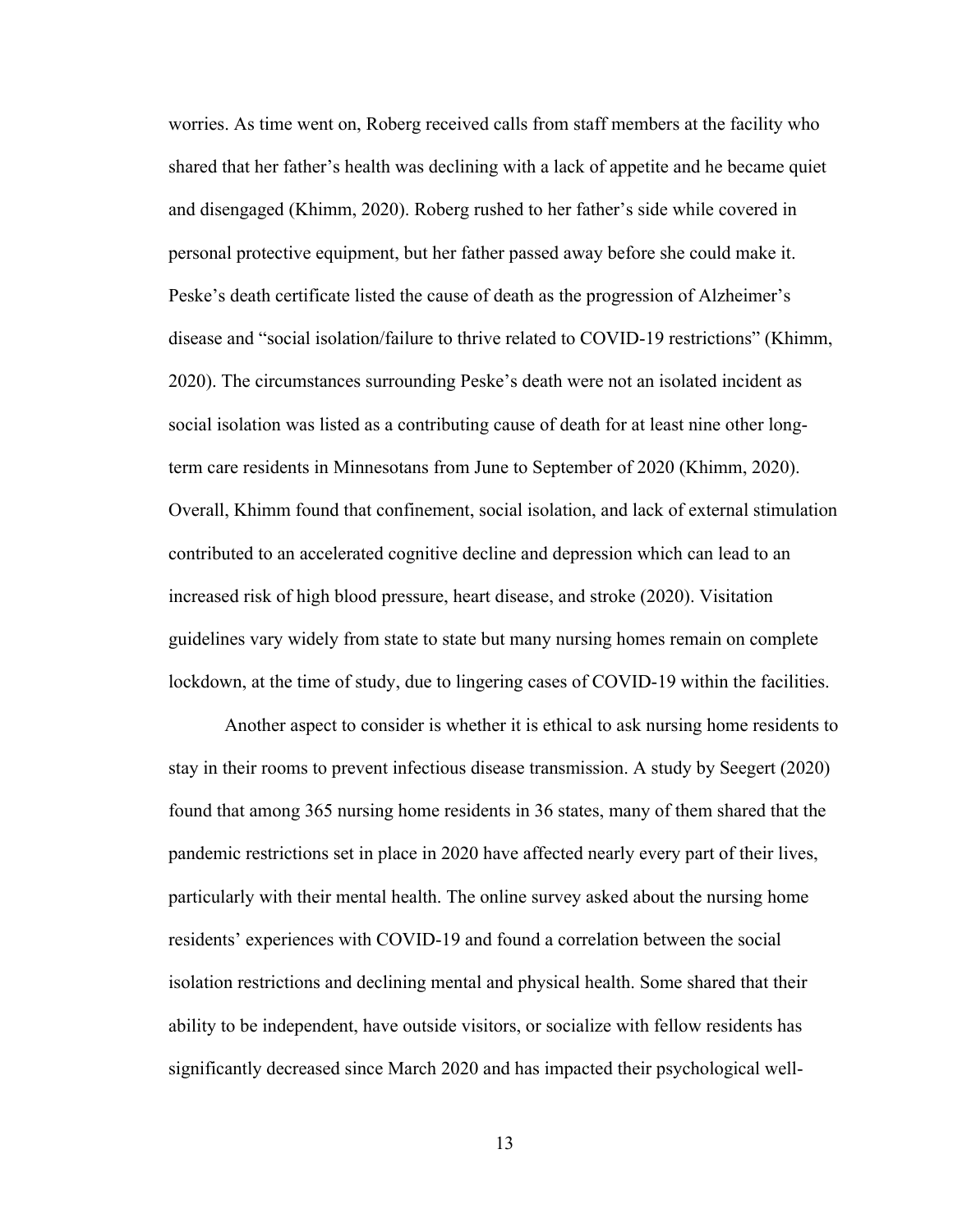being (Seegert, 2020). Seegert (2020) found that approximately three-quarters (76%) of responding participants said they felt lonelier under the restriction and that nearly twothirds (64%) said they don't leave their rooms to interact with other residents. Other findings by Seegert (2020) suggest that social isolation poses a risk to older adults that is similar to smoking, obesity, and physical inactivity along with a 50 percent increased risk of dementia. This is just a portion of the reality that many face with social isolation in nursing homes around the United States during the pandemic.

When providing any aspect of healthcare, it is essential to respect the cultural practices of every patient to provide the most quality and patient-centered care possible. This is especially prevalent in the end-of-life aspect of healthcare as many beliefs around the world have traditions that are important to practice when a loved one is actively dying or has passed away. For example, Christianity's post-death rituals include having a pastor/priest perform the appropriate rites and sacraments with a funeral (Moale & Norvell, 2019). In Judaism, post-death rituals include having a ritual washing and prompt burial. In the Islamic faith, as death nears, it is common for the family to remain at the patient's bedside and recite the Qur'an with a post-death ritual washing, draping, and burial soon after (Moale & Norvell, 2019). These are just a few examples of post-death rituals that different religions may practice during end-of-life care and this pandemic has brought this ethical consideration to light. Sarah Vittone and Claudia Sotomayor (2021) mention that the factors affecting moral distress in patients include the effects of isolation on spiritual and religious traditions as well as the separation of patients from their loved ones.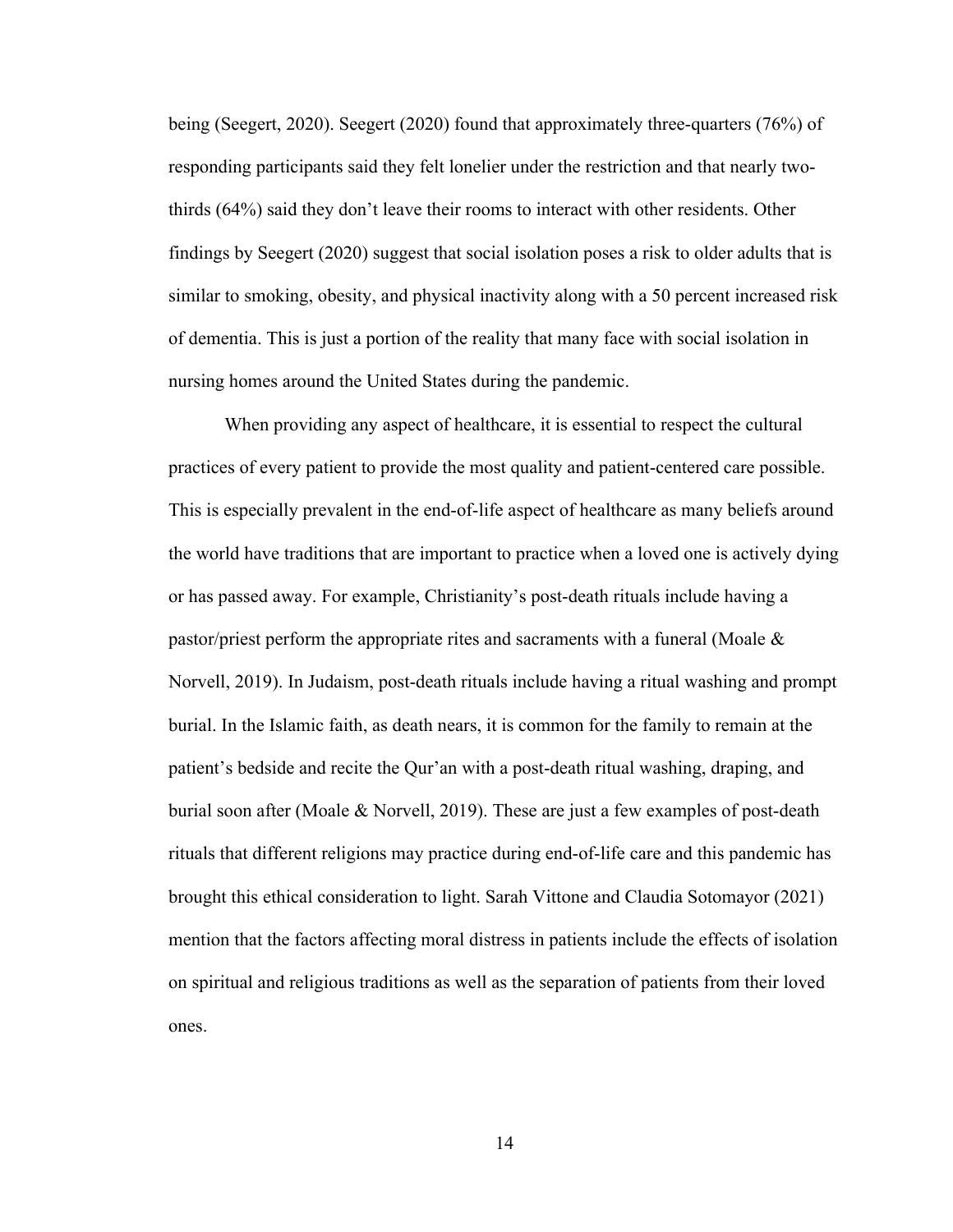Another issue to consider about the impacts of social isolation is to consider the specific communities that are at an increased risk of experiencing the negative effects. CDC (2021) states that loneliness and social isolation are linked to serious health conditions. The CDC article mentions that the Lesbian, Gay, Bisexual, Transgender, Queer or Questioning, Intersex, and Asexual (LBGTQIA+) communities may be disproportionately affected by pandemic social isolation. While the literature is limited in its findings, the report highlights that loneliness among vulnerable older adults, including immigrants; lesbians, gay, bisexual, and transgender (LGBT) populations; minorities; and victims of elder abuse are a concern of the pandemic (CDC, 2021). First-generation and Latino immigrants also are experiencing stressors that can increase isolation, such as language barriers, differences in the community, and family dynamics (CDC, 2021). It is imperative that these communities are taken into account when considering the long-term implications of social isolation and loneliness. Continued action and research need to be taken to address the concerns of communities that may be disproportionately affected by the pandemic's social isolation restrictions.

Vaccination mandates against COVID-19 have been a topic of discussion since the development of the vaccine. The vaccination status of the United States as of March 14, 2022, states that at least 77% of the population has received at least one dose of the COVID-19 vaccine while 65% of the population has been fully vaccinated (USA Facts, 2022). As of March 14, 2022, Maine's vaccination status is 89% of the total population has received at least one dose and 79% of the population has been fully vaccinated (USA Facts, 2022). As of March 22, 2022, Maine's vaccination status for the people 60 years and older is 93.29% for those who are considered fully vaccinated (Maine CDC, 2022).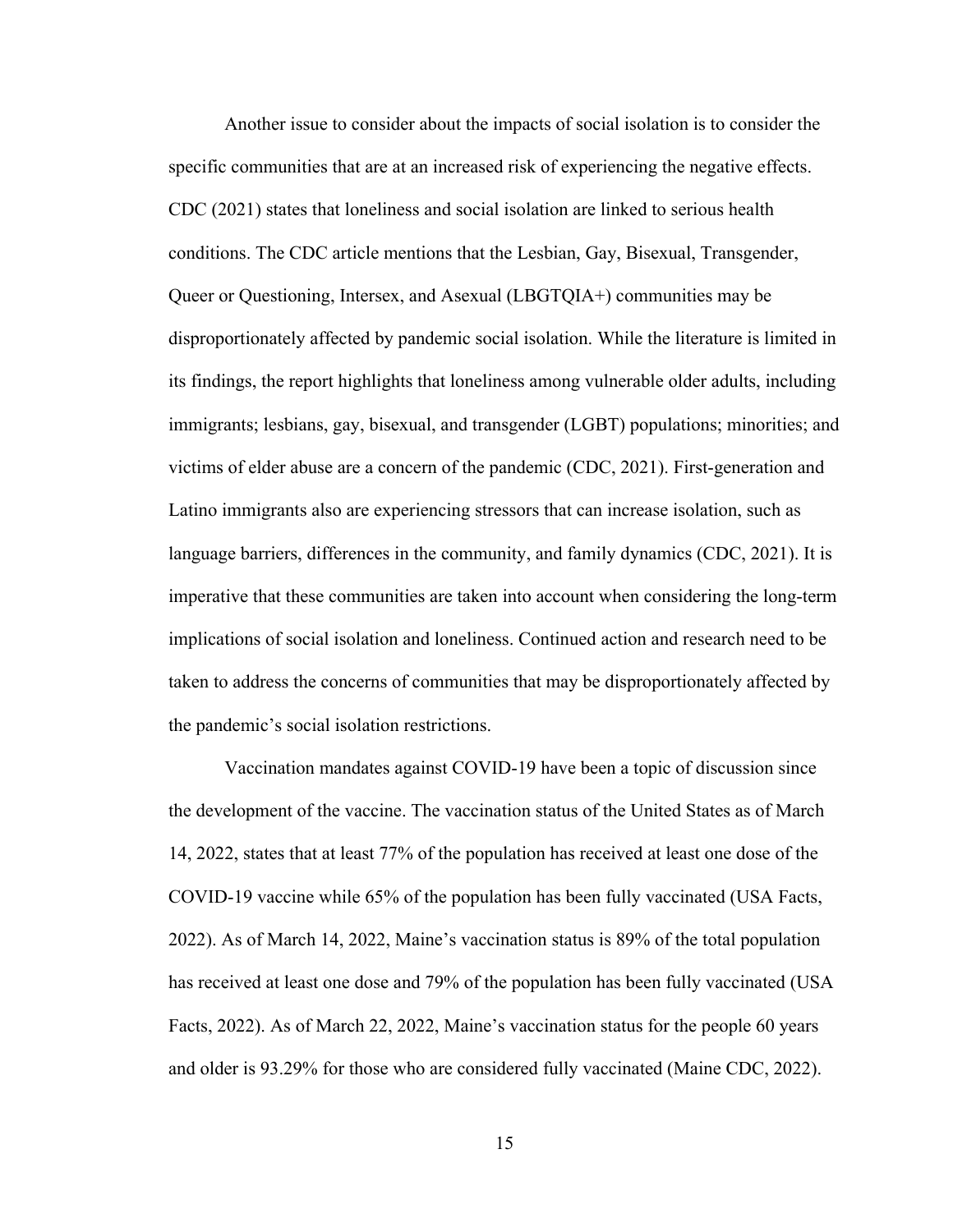For the October 2021 reporting period, healthcare worker vaccination status in Maine's nursing homes is 96.8% (Maine CDC, 2021). Yet, while these numbers of fully vaccinated individuals remain relatively high, many healthcare workers are hesitant to get vaccinated against COVID-19 due to personal or ethical concerns.

Another concern is whether it is ethical for employees to not get vaccinated while working in the nursing home setting due to the risk of transmission to residents. Across the nation, most older adults and those identified as vulnerable have received their vaccinations but many of the staff that care for them have opted out of receiving the shots. Liz Whyte (2021) found that low vaccination rates among staff in nursing homes mean that workers will continue to pose an increased risk of contracting COVID-19 themselves or passing the virus to their patients and this includes residents who can't be vaccinated for medical reasons. In addition to the increased risk of virus transmission, this further complicates the nursing homes' attempts to reopen the facility to visitors and has resulted in exacerbating the understaffed conditions of many facilities. Understaffing conditions can lead to residents being more susceptible to developing bed sores or infections due to the lack of medical attention with an increased patient-to-staff ratio (Whyte, 2021). Whyte (2021) also mentions that despite all these efforts, many workers are cautious to get vaccinated because they don't trust information about the vaccines' safety, or they want to wait so they are not the first ones to receive the vaccines.

#### Assumptions and Biases about the Pandemic

The pandemic has highlighted the reality that COVID-19 does not discriminate in who the virus infects. Yet, it has also created a political divide that has become a point of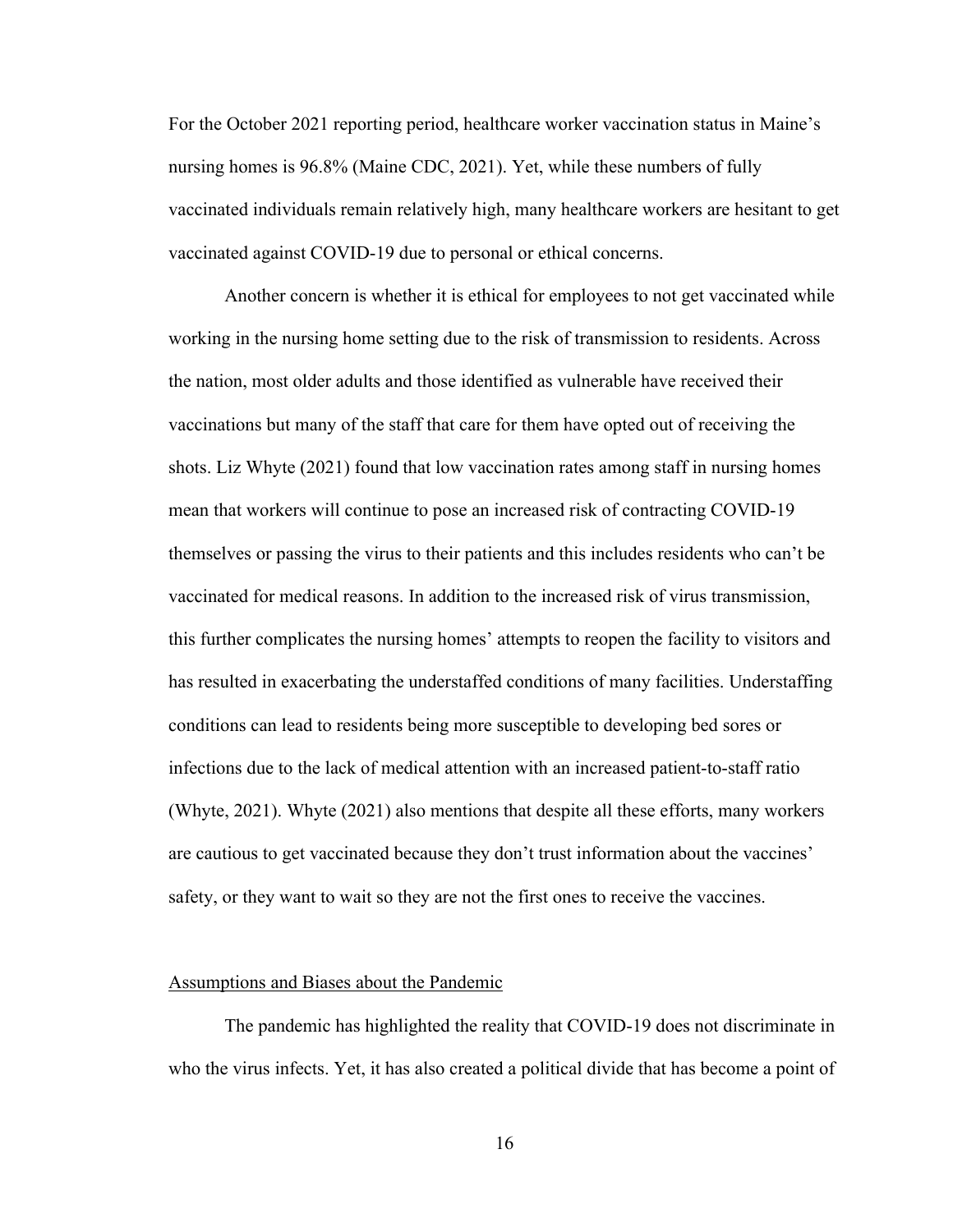contention between political parties. Christensen et al. (2020) discuss the political views that have surfaced since the beginning of the pandemic in March 2020. Christensen et al. (2020) completed a cross-sectional survey of 1,030 U.S. adults and investigated their attitudes toward media, government, and community responses to COVID-19 by political ideology and sociodemographic factors. The study found that conservatives were more likely to state that COVID-19 was receiving too much media coverage and reported that people were overreacting whereas liberals were more likely to report that the government had not done enough in response to the pandemic (Christensen et al., 2020). Results also showed that social distancing measures were more likely to be followed by liberals and was correlated with an increase in depressive symptoms (Christensen et al., 2020). The study suggested that health experts should consider the political climate in creating media that appeals to the values of all people, despite political affiliation (Christensen et al., 2020).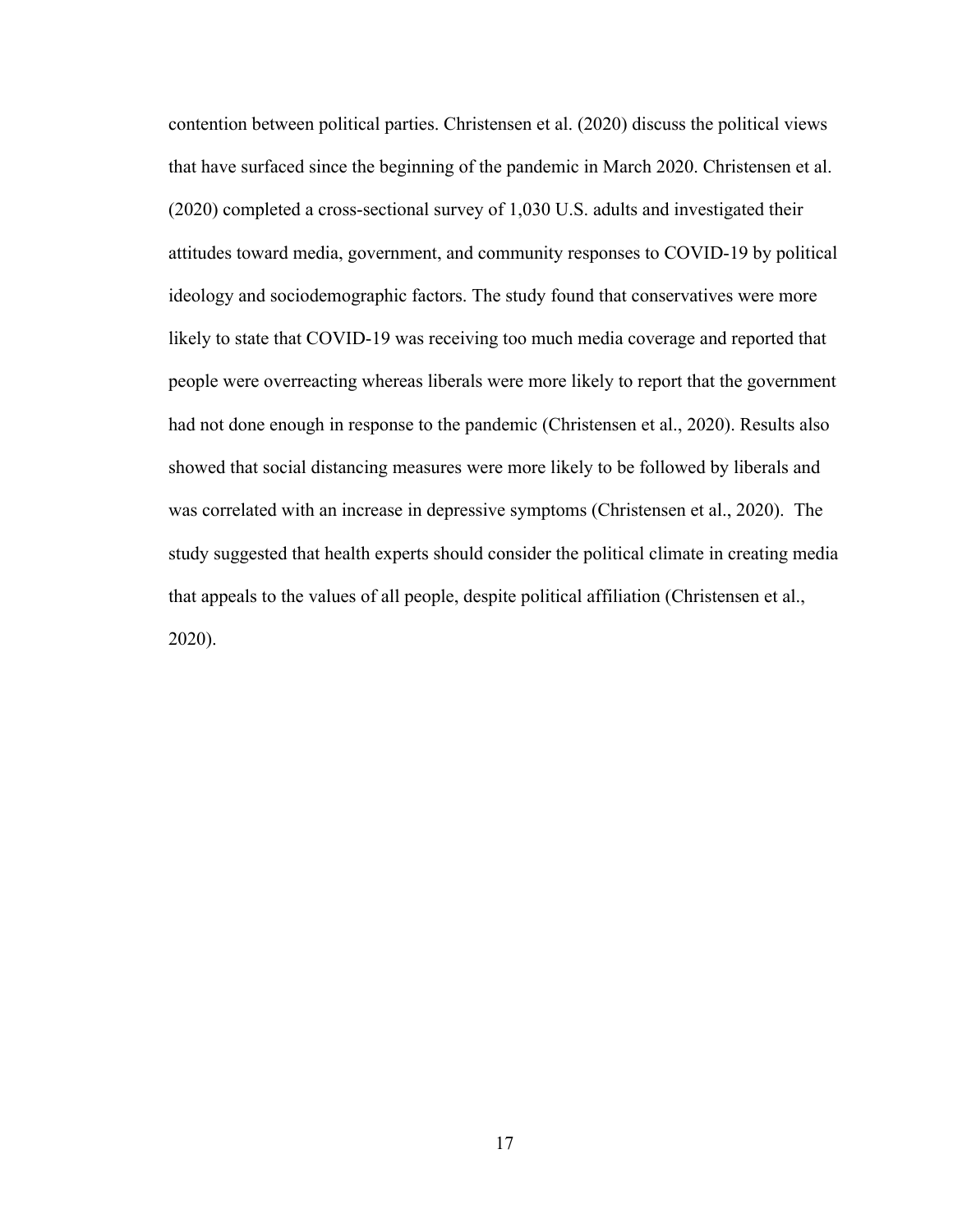#### **METHODS**

#### Purpose

The purpose of this study was to explore the lived experiences of the older adult population residing in a nursing home setting during times of social isolation during the COVID-19 pandemic. The overall goal of the study was: (1) to provide the residents an opportunity to share their lived experiences in an open, casual setting that promoted honesty, and (2) to explore how nursing healthcare practices can be developed to improve how social isolation is handled in this setting. The research question was: how do nursing home residents aged 55 years and older in rural Maine with COVID-19 social isolation precautions in place perceive social isolation during a 12-month period?

#### Hermeneutic Phenomenology Inquiry

In qualitative research, Hermeneutic Phenomenology, founded by Heidegger, is an approach that explores the experiences of individuals, does not offer empirical generalizations, and focuses mainly on their unique, individualized, human experience as it is lived in this world (Gumberg Library, 2022). Hermeneutic phenomenology explores details and aspects within the human experience with the goal of finding meaning and achieving a sense of understanding (Shahbazian, 2015). Hermeneutic phenomenology guided this research as this approach interprets their human experience over a period of time, specifically the lived experiences of the older adults living in a nursing home during the COVID-19 pandemic.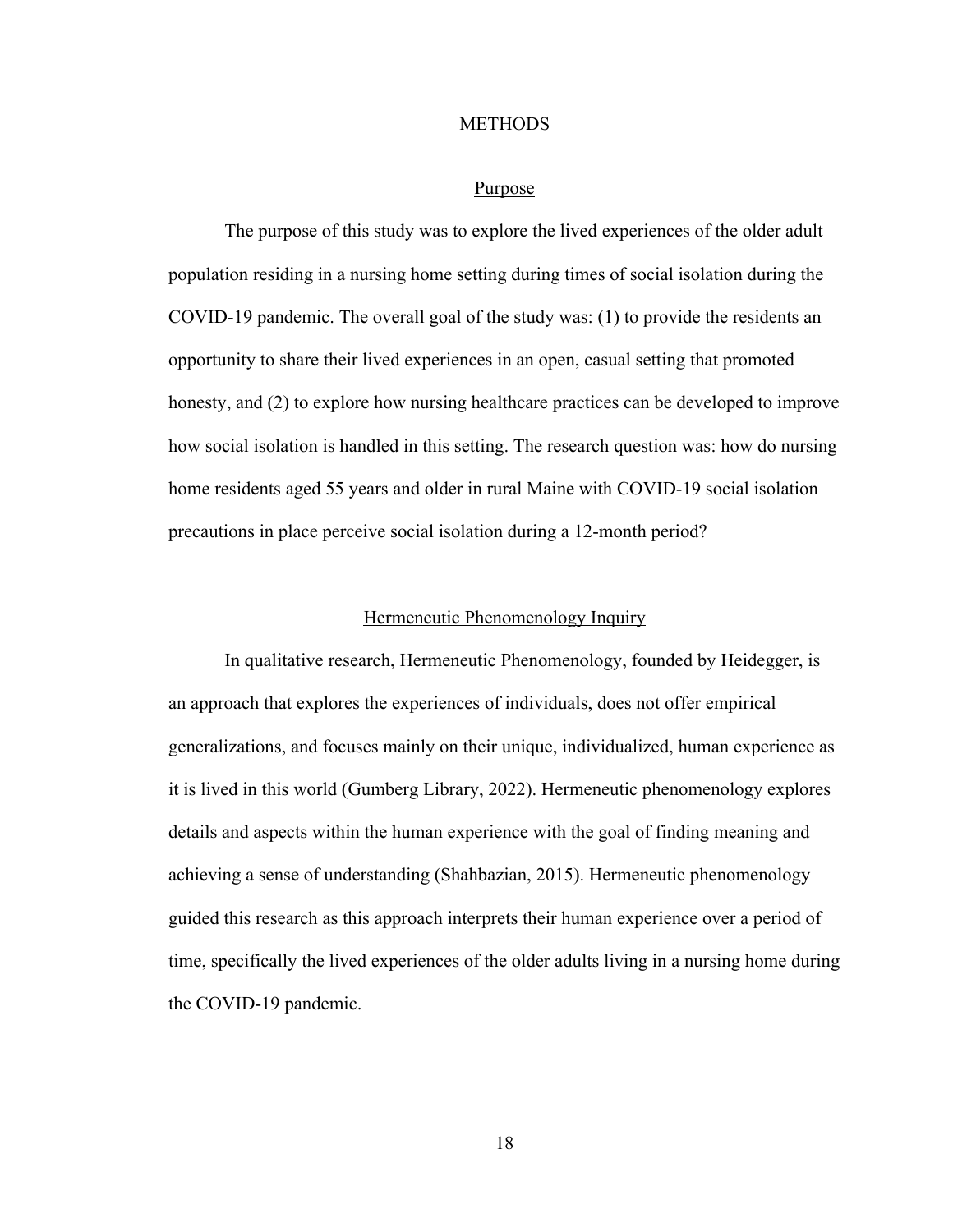#### Eligibility Criteria

The study population included individuals aged 55 years and older who resided in a Maine nursing home for at least 12 months, since September of 2020 at the start of the study, to analyze how the social isolation quarantine process affected them through all the changes. Purposive sample was used in this study as this type of sampling has been proven to be effective with a limited number of participants that serve as primary data sources due to the nature of research design and goals of the study. Eligibility criteria also included residents who read and understand spoken English and have received at least one dose of a COVID-19 vaccination, (See Table 1). The chosen participants would include all genders, races, and ethnicities as this would allow the research to cover the experiences of older adults within this population.

| Eligible                                 | Ineligible                                |
|------------------------------------------|-------------------------------------------|
| Aged 55 years or older                   | Aged younger than 55 years old            |
| Resident of the facility for at least 12 | Resident of the facility for less than 12 |
| months, since September 2020             | months                                    |
| Able to read and understand spoken       | Cannot read and understand spoken         |
| English                                  | English                                   |
| At least one dose of a COVID-19          | Did not receive any COVID-19              |
| vaccination                              | vaccination dose                          |

Approval was obtained from the University of Maine Institutional Review Board (IRB) prior to data collection and all participants completed an informed consent. The nursing home facility was selected out of convenience and recruitment at nursing homes was a challenge due to the restrictions set forth by the COVID-19 pandemic. The staff of the facility agreed to allow the principal investigator to enter the facility to complete the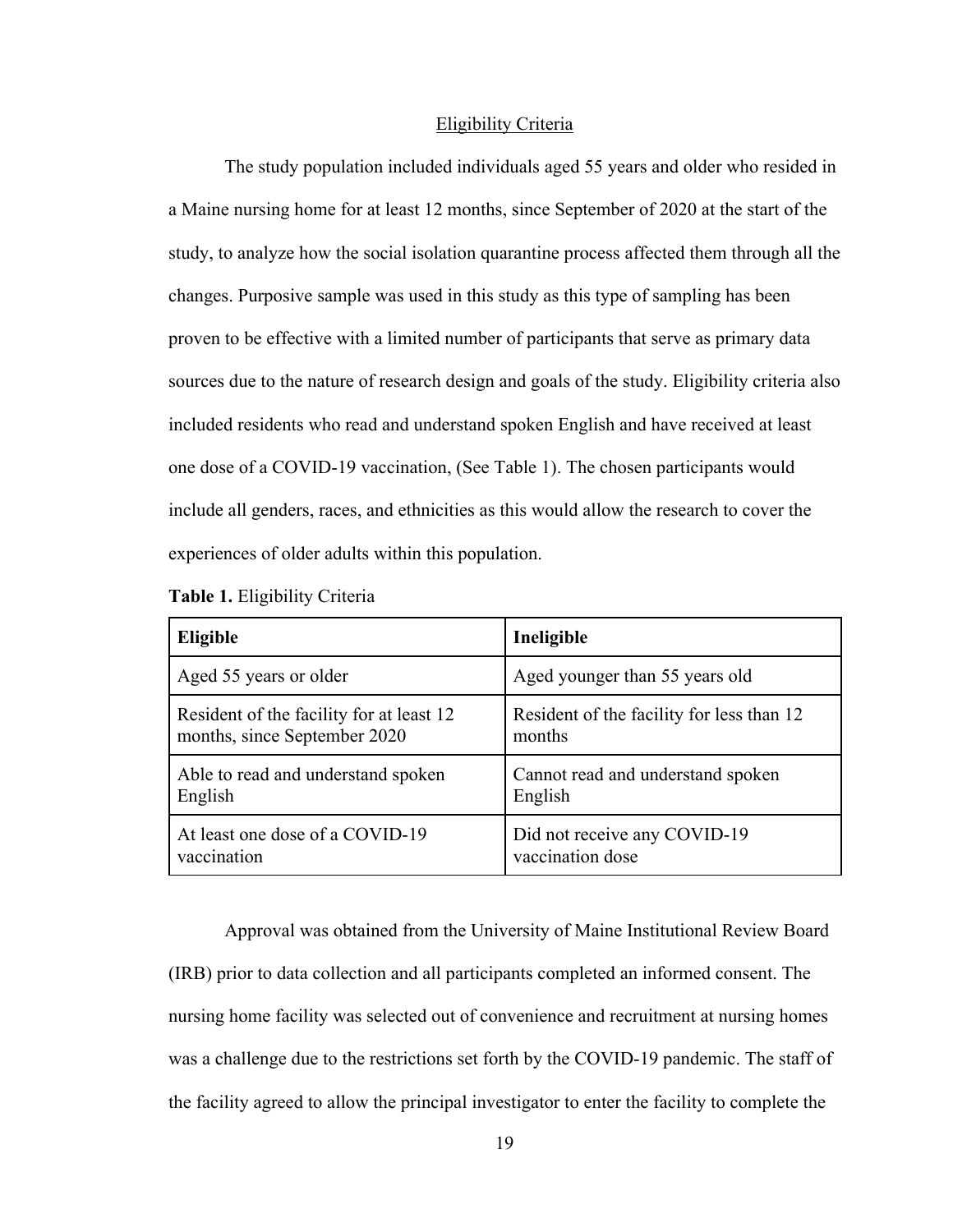research and provided a letter of support. The staff of the facility also agreed to distribute information about the study to residents who are interested in participating and fit the eligibility criteria. The principal investigator was solely responsible for scheduling and conducting the interviews with the participants.

Eligible participants then completed an informed consent form, pre-screener questions, and the Mini-Mental State Examination (MMSE). The participants were provided with a mental health resource guide during the pre-screening process as well as during the interview. The informed consent form, pre-screening questions, and the MMSE were all distributed by the principal investigator and were returned to the principal investigator once completed. The pre-screening questionnaire included questions pertaining to the study (i.e., age, COVID-19 vaccination status) and took about 5-10 minutes to complete and was done prior to interviewing the participants, (See Table 2).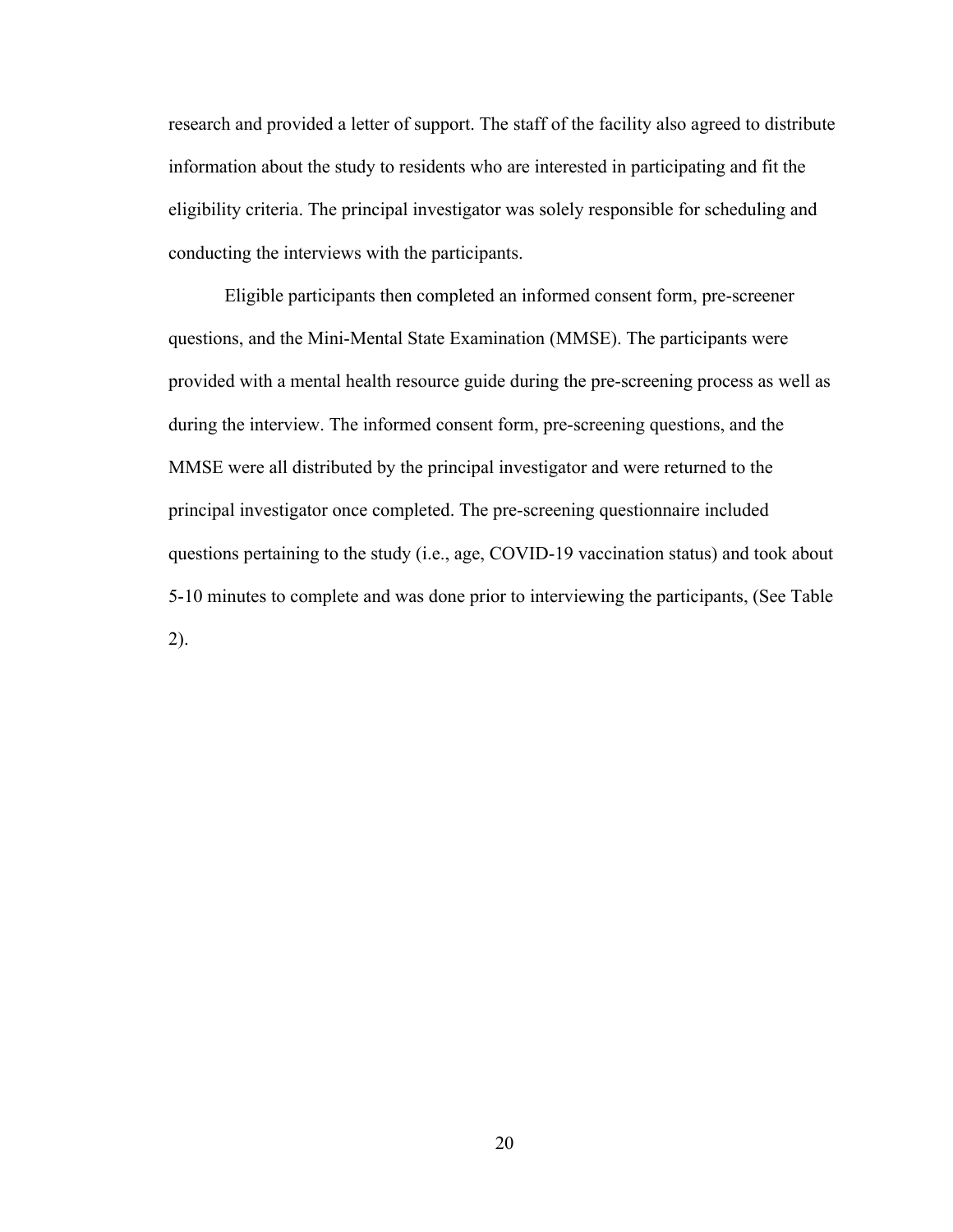**Table 2.** Pre-Screening Questionnaire

| 1. Are you 55 years old or older?                                               |
|---------------------------------------------------------------------------------|
| a. If so, what is your age?                                                     |
| 2. Which gender do you identify with?                                           |
| a. Male                                                                         |
| b. Female                                                                       |
| c. Transgender female/trans woman (or Male-to-Female (MTF)                      |
| transgender, transsexual, or on the trans female spectrum)                      |
| d. Transgender male/trans male (or Female-to-Male (FTM) transgender,            |
| transsexual or on the trans male spectrum)                                      |
| e. Non-binary, genderqueer, or genderfluid                                      |
| f. Gender identity not listed                                                   |
| g. Prefer not to reply                                                          |
| 3. What pronouns would you like the study staff to use when referring to you?   |
| a. He/him/his                                                                   |
| b. She/her/hers                                                                 |
| c. They/them/theirs                                                             |
| d. Other (please specify):                                                      |
| 4. What is your race? Select all that apply.                                    |
| a. White                                                                        |
| b. Black or African American                                                    |
| c. American Indian or Alaska Native                                             |
| d. Asian                                                                        |
| e. Native Hawaiian or Other Pacific Islander                                    |
| 5. What is your ethnicity?                                                      |
| a. Hispanic or Latino                                                           |
| b. Not Hispanic or Latino                                                       |
| 6. How long have you lived at the facility?                                     |
| a. Less than 12 months (after September 2020)                                   |
| b. More than 12 months (before September 2020)                                  |
| 7. Have you been fully vaccinated against COVID-19 (received primary series and |
| booster)<br>a. Yes                                                              |
| b. No                                                                           |
|                                                                                 |
| 8. Are you able to read and understand spoken English?<br>a. Yes                |
| b. No                                                                           |
|                                                                                 |

The MMSE is a tool used to test cognition and tests areas of cognitive functioning

including orientation, registration, attention, calculation, recall, and language. The

MMSE takes between 5-10 minutes to complete and has shown validity and accuracy

among the older adult populations (Tombaugh & McIntyre, 1992). The participants must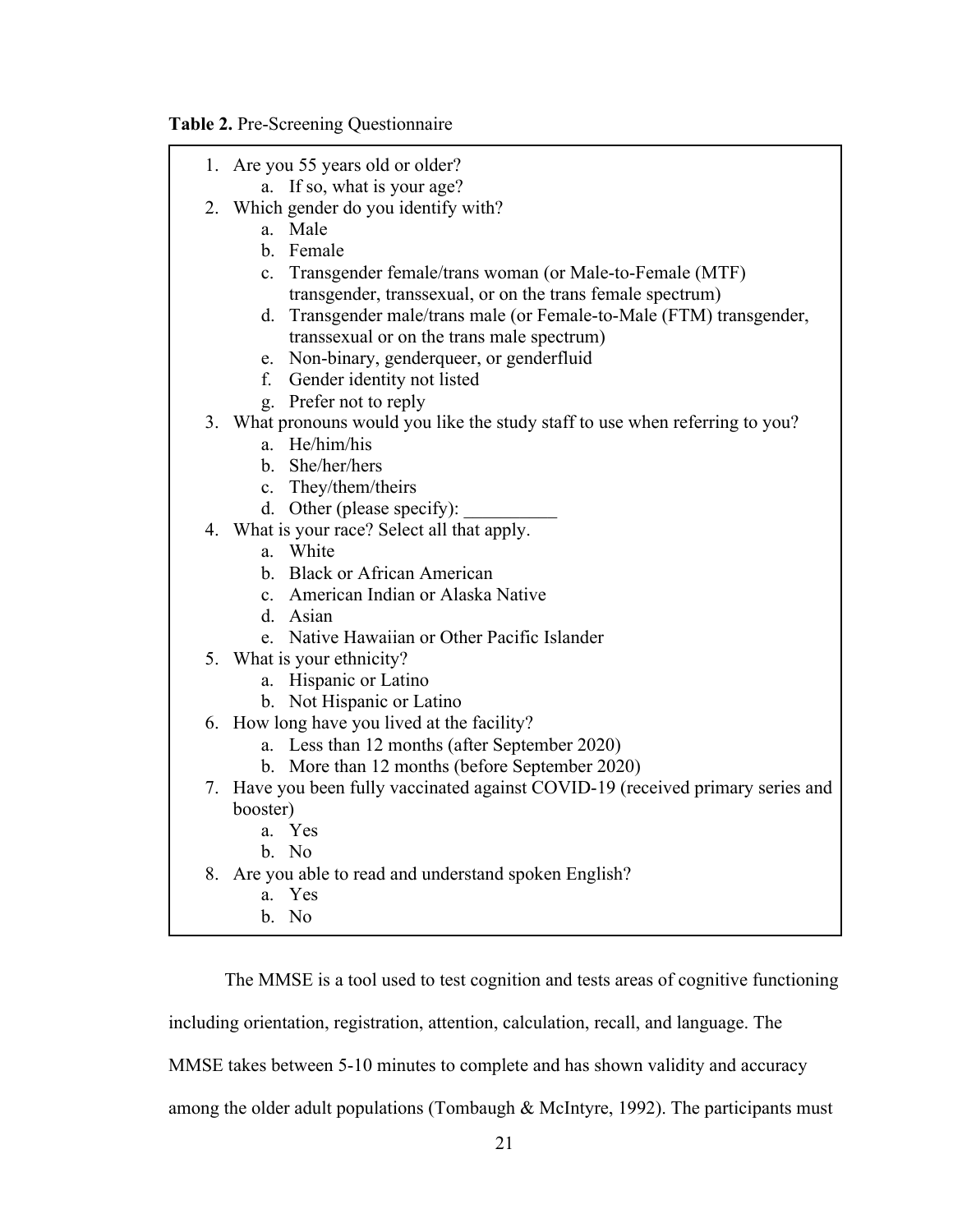have full autonomy and cognitive awareness otherwise it may skew their experiences with COVID-19 social isolation. Tombaugh & McIntyre's Interpretation of the MMSE was used for this study and listed the single cutoff score for the MMSE was <24 as this is considered an abnormal finding (1992). Findings for participants who score between a 24-30 are interpreted as no cognitive impairment. The chosen participants must score at least a 24 to participate in the study as this will ensure no cognitive impairment. Anyone who scored below a 24 was excluded from the study.

Once eligibility had been established, the principal investigator scheduled meeting times with the participants through face-to-face semi-structured interviews in a private conference room at the facility. A semi-structured interview was selected for this research study as this is a data collection method that relies on asking structured and unstructured questions in no order (George, 2022). Semi-structured interviews allow for flexibility with open-ended style questions for participants to openly share their experiences. An interview guide provided a data collection framework, see Table 3, and took approximately 20 minutes to complete. The interviews were audio-recorded, transcribed, and analyzed per the rules of Hermeneutic phenomenology. All participant information remained confidential and were de-identified and audio recordings were destroyed after the completion of the study. Relevant demographic data were collected at the completion of each interview. Field notes were written immediately following each interview to capture the context of the interaction. Data were collected from October 2021 to November 2021. All interviews were transcribed, de-identified, and verified as accurate compared to the original audio-recorded interview by the principal investigator. The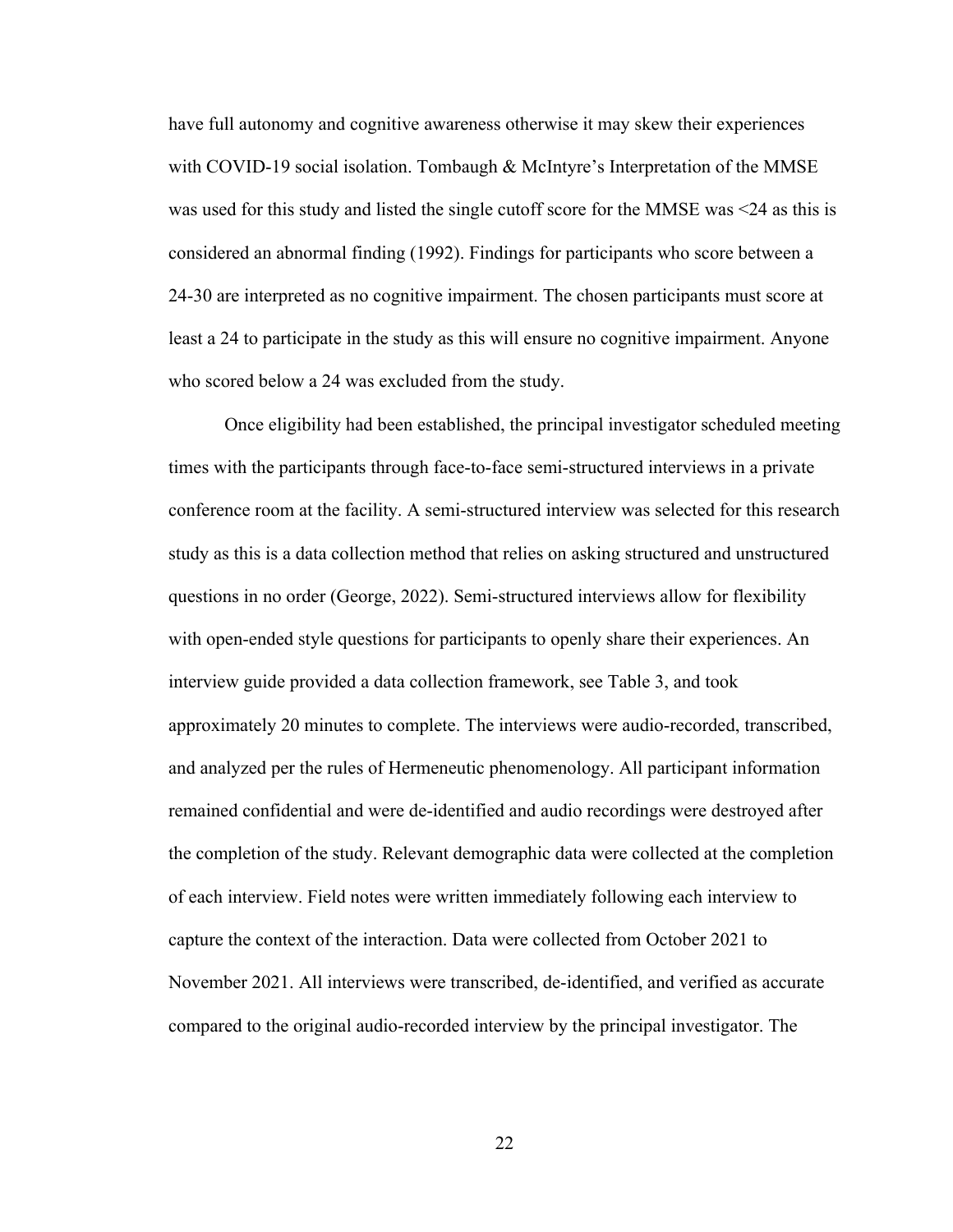principal investigator analyzed the data for major themes through each of the

participants' interviews to see where there were connections and discrepancies.

## **Table 3.** Interview Questionnaire

*Directions*: The principal investigator (PI) will ask if each participant has any questions before beginning the interview. Then, the PI will ask each participant three main questions with four prompts. Each main question is a specific point in time (before, during the initial lockdown, and presently) in the COVID-19 pandemic.

- 1. *Opening Question*: Tell me about your lived experience living at the facility prior to the COVID-19 pandemic.
	- a. Prompt: What did your day-to-day activities look like?
	- b. Prompt: How often did you interact with other residents in the facility?
	- c. Prompt: How often did you interact with nurses, CNAs, and staff?
	- d. Prompt: How often did you have visitors such as family, friends, and loved ones?

2. *Second Main Question*: Tell me about your lived experience living at the facility as the pandemic occurred.

- a. Prompt: How did receiving the COVID-19 vaccine change your social engagement during the pandemic?
- b. Prompt: What changed in your day-to-day routine with the COVID-19 quarantine?
- c. Prompt: How often did you have visitors such as family, friends, and loved ones?
- d. Prompt: Tell me about how COVID-19 guidelines have changed your experience living in a nursing home.
- 3. *Third Main Question*: Tell me about your lived experience presently.
	- a. Prompt: What did your day-to-day activities look like?
	- b. Prompt: How often did you interact with other residents in the facility?
	- c. Prompt: How often did you interact with nurses, CNAs, and staff?
	- d. Prompt: How often did you have visitors such as family, friends, and loved ones?

## Interpretative Phenomenological Analysis

Interpretative Phenomenological Analysis (IPA) was used for the analysis of this

research study as it offered insight into how the participants made sense of the

phenomenon of social isolation in the context of a nursing home during the COVID-19

pandemic. IPA is highly individualized, uses purposive sampling, and uses a small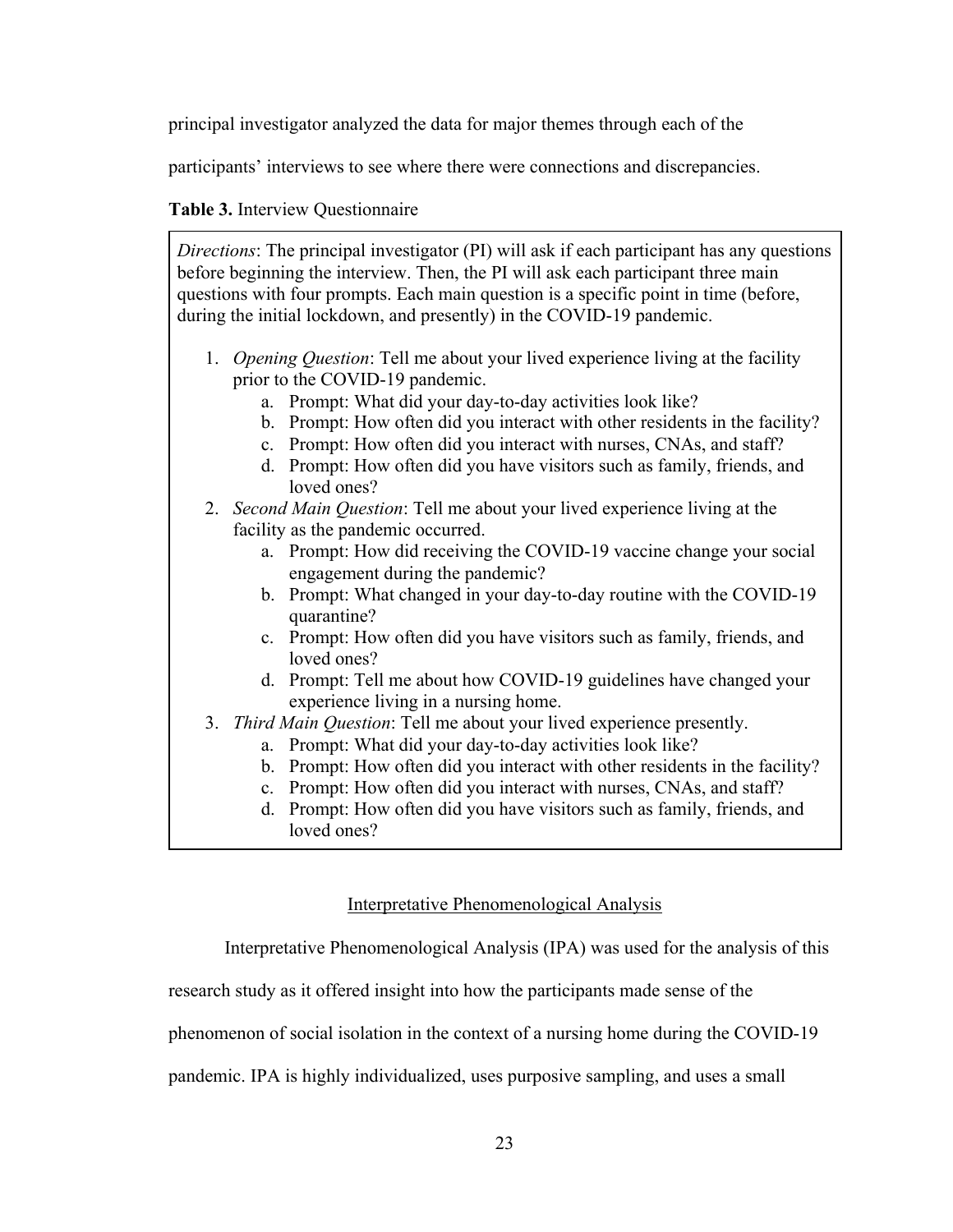sample size, five residents in this case. The research study targets nursing home residents isolated during the COVID-19 pandemic and therefore fit the criteria. IPA also includes samples that share a common context, follows the use of a semi-structured environment, and a code was generated from the data.

Consistent with hermeneutic methodology (Peat, Rodriguez, & Smith, 2018), the data were independently and jointly interpreted by the principal investigator and two nursing professors with expertise in qualitative methodology. To account for unconscious and subconscious bias, the principal investigator has personal connections to older adults living in nursing homes during the COVID-19 pandemic and the principal investigator took this personal connection into account during the data analysis period to maintain trustworthiness of the study. Trustworthiness is parallel to reliability and validity strategies used in quantitative research.

Lincoln & Guba (2008) introduce the four categories that are essential to establish research trustworthiness. The categories include credibility, transferability, dependability, and (Lincoln & Guba, 2008). Credibility is defined as the confidence in the 'truth' of the findings and some techniques to establish credibility include using the triangulation method. Triangulation is a qualitative research strategy used to test validity through the convergence of information from several sources (Carter, Bryant-Lukosius, DiCenso, Blythe, & Neville, 2014). The triangulation method of qualitative research was used in this study to develop a comprehensive understanding of the phenomenon studied by discussing the data with the principal investigator and two additional nursing professors with experience in qualitative research.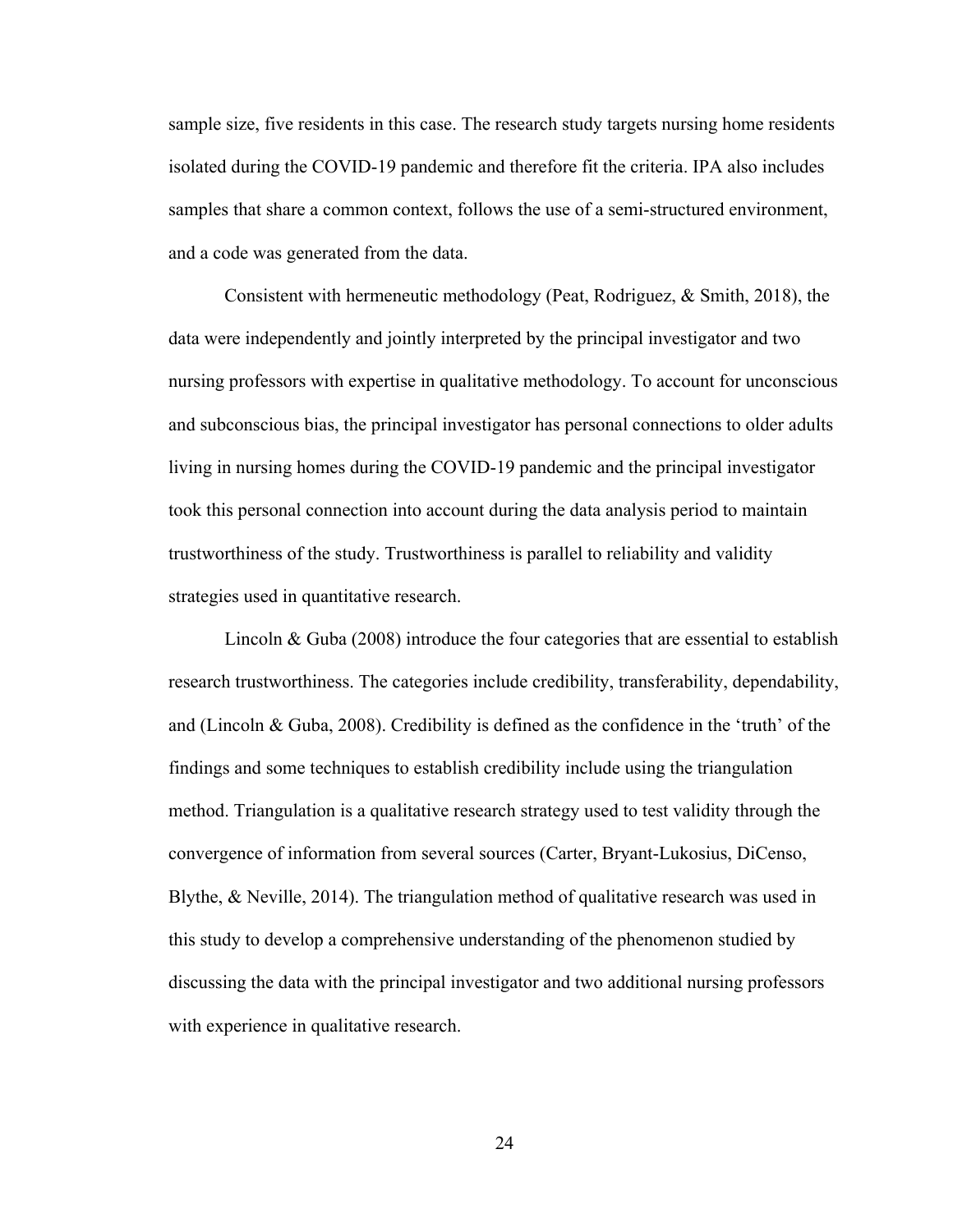Lincoln & Guba (2008) describe transferability as the ability to show that the findings have applicability in other contexts. Transferability was established through thick description which refers to the detailed account of field experiences and the principal investigator explores patterns of social relationships and puts them into context (Lincoln & Guba 2008). The research study uses thick description with the semistructured interviews of socially isolated older adults in nursing homes during the COVID-19 pandemic. The results of this study about social isolation can be applicable to all populations and settings as social isolation can occur to anyone in any setting at any time. The effects of social isolation were exacerbated by the COVID-19 pandemic, but the results can be applicable to any situation where social isolation is a concern.

Lincoln & Guba (2008) describe dependability as the ability to show that the findings of the study are consistent and could be repeated. Dependability is linked to both credibility and confirmability (Lincoln & Guba, 1985). Standard inquiry audit is the process of having a researcher not involved in the research process examine the process and product of the research study as outlined by Lincoln & Guba. Although this research study did not use standard inquiry audit for external validity, this study used both credibility and confirmability which are linked to dependability.

Lincoln & Guba (2008) describe confirmability as a degree of neutrality to the extent to which the findings are shaped by the participants without researcher bias, motivation, or interest. The research study used triangulation, audit trail, and reflexivity to reach confirmability. The audit trail included a journal, raw data, and process notes to display the research steps from the start of the project to the reporting of the findings. Reflexivity is the process of examining one's own judgment and belief systems during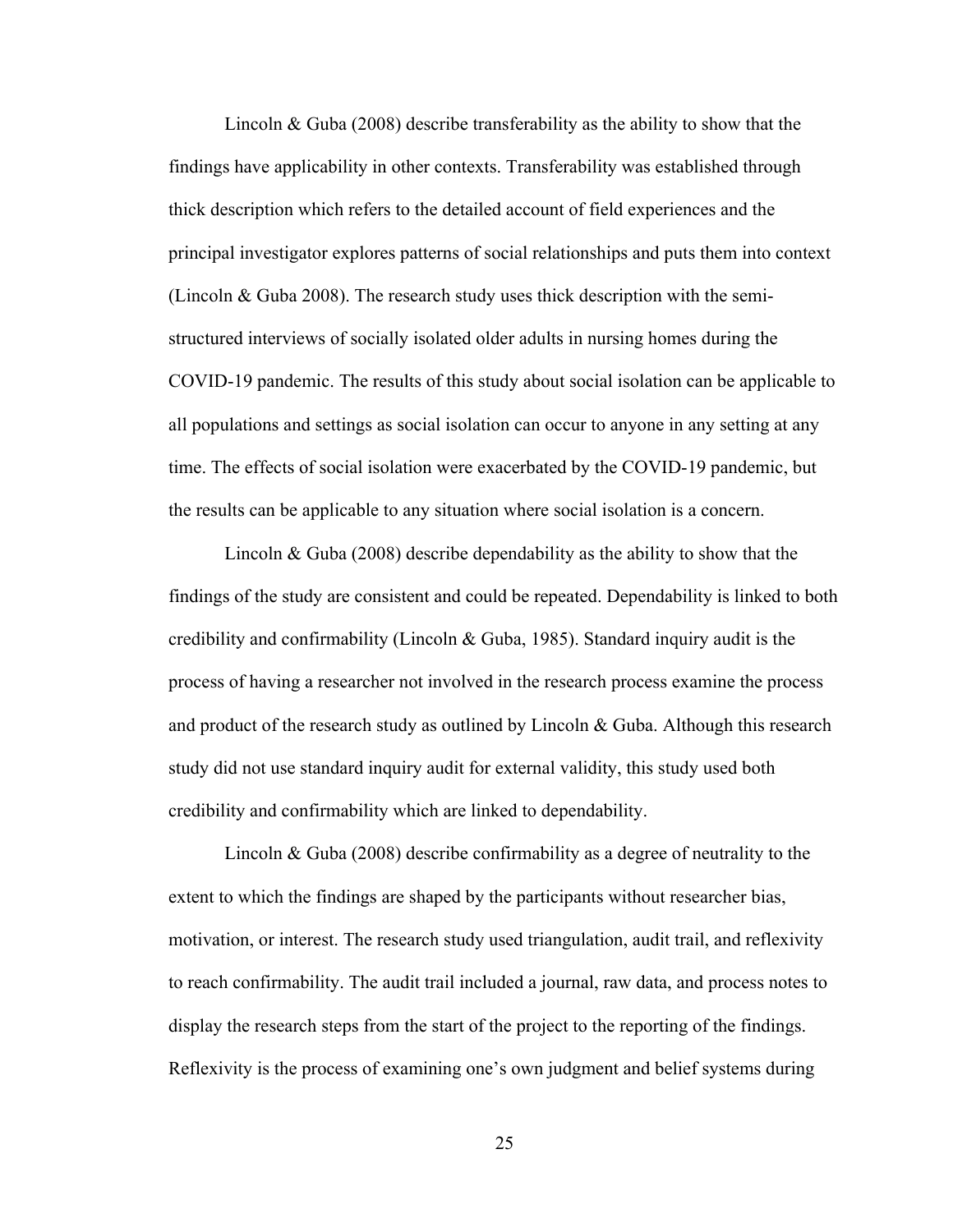data collection with the goal of identifying any personal beliefs that may have affected the research findings. Reflexivity allows for validity of the research findings and controls the researcher's bias. In this research study, the principal investigator and participants were living through the COVID-19 pandemic at the same time. Therefore, the experiences of the researcher versus the participant may vary and reflexivity is vital to establish confirmability. The principal investigator kept a journal in this research study to practice functional reflexivity by including a written record of the research process with procedural notes on the rationales of each step. After each interview was conducted, the principal investigator wrote notes about any findings or changes that may have impacted the data collection.

Field notes and memo-writing were performed throughout the collection and analysis of the data pertinent to the study. The principal investigator identified and discussed themes with this professor until a consensus occurred and then example quotations were taken from the narrative text to support the emerging themes. Any discrepancies occurring between the researchers were resolved by returning to the interview text for additional interpretation. Data collection stopped when no new information was yielded from the transcripts.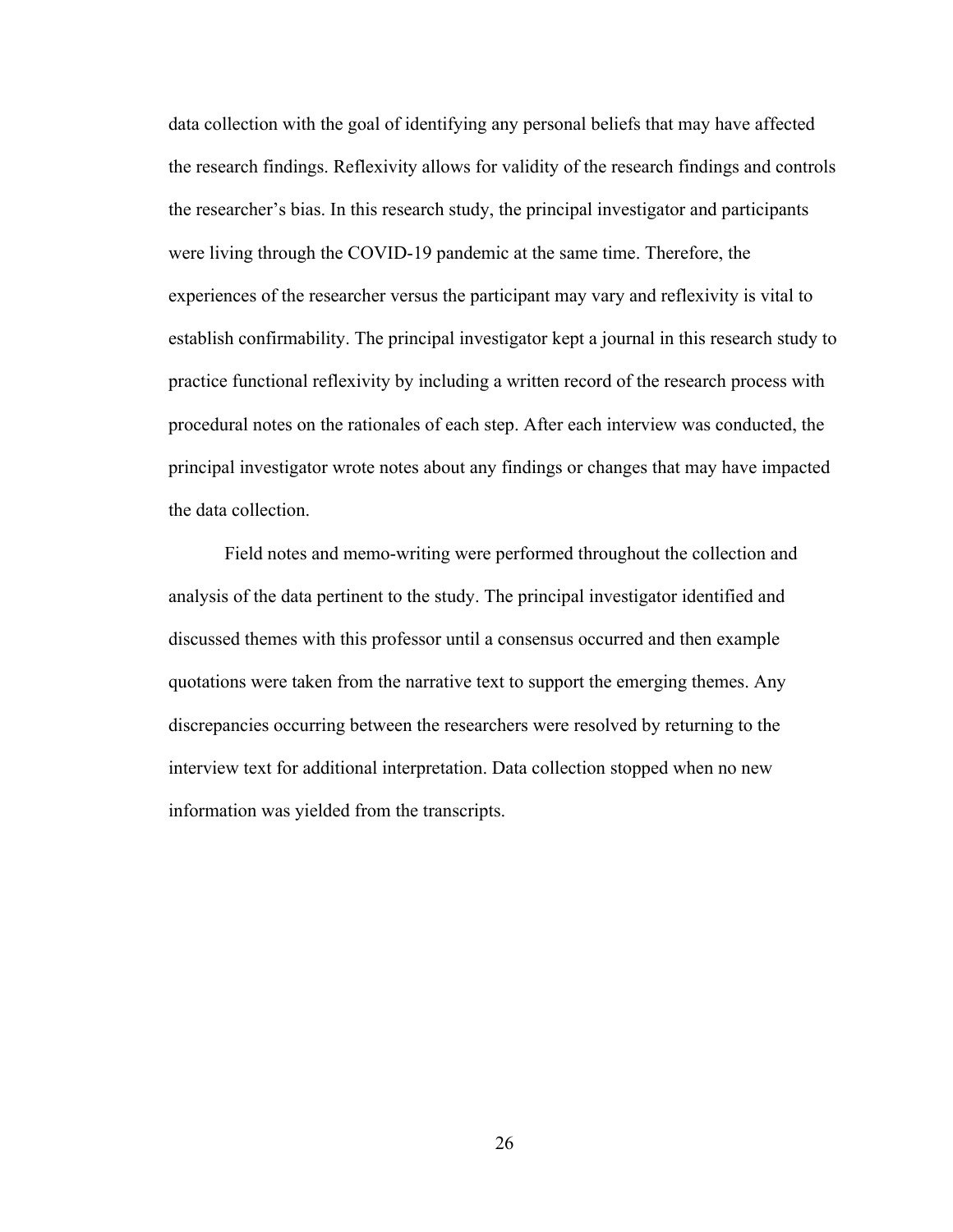## RESULTS

#### Sample

Ten residents of the facility were screened for eligibility and a total of five residents were eligible and agreed to participate in the study. All participants were fully vaccinated against COVID-19, identified as white and non-Hispanic or Latino, and have all lived at the facility for more than 12 months. One male and four females participated in the study. Two participants lived in the skilled rehabilitation unit, two participants lived in the assisted living unit, and one participant lived in the dementia unit of the nursing home facility. Demographic information of the participants is listed in Table 4.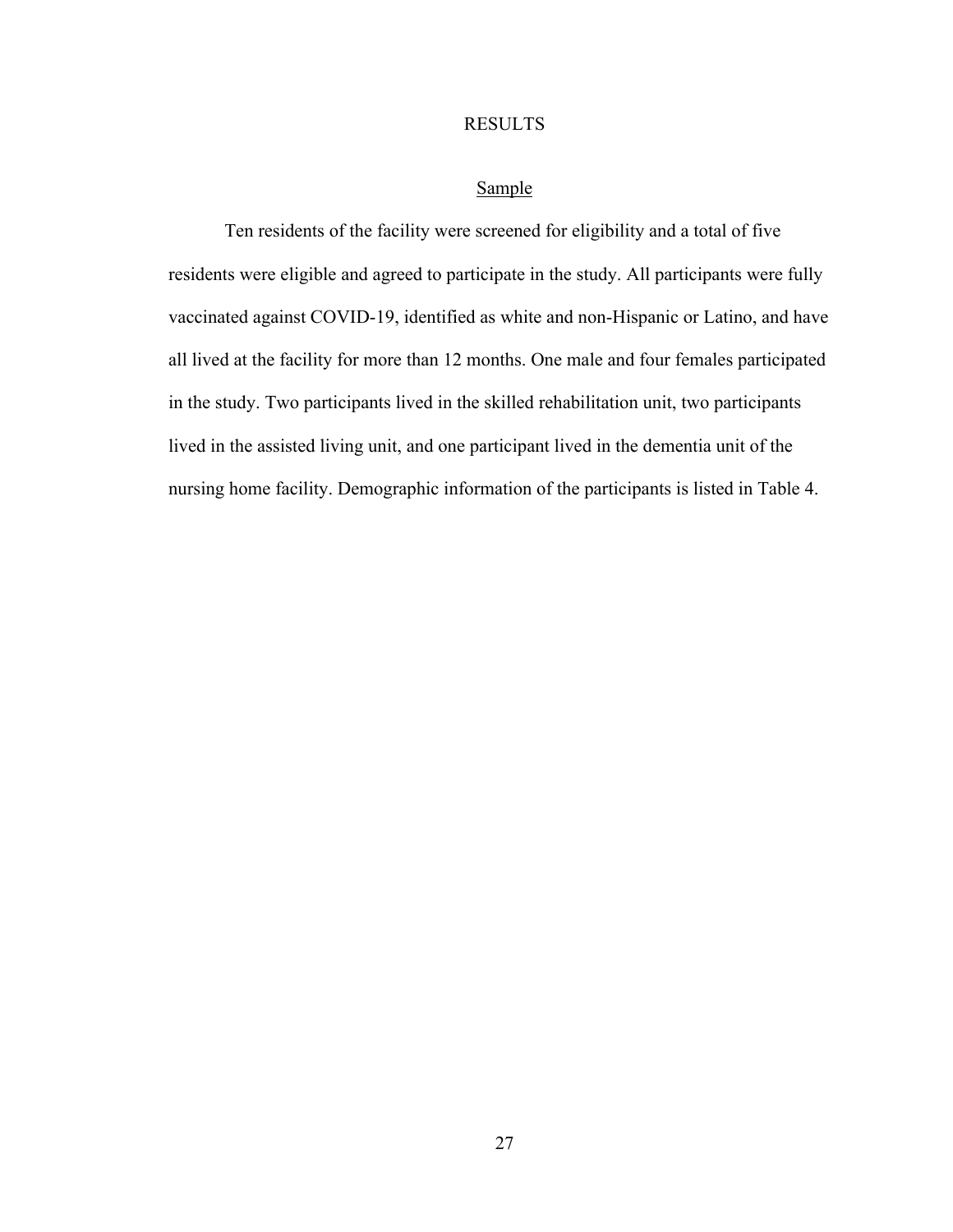| <b>Sample Characteristics</b> | N(%)     |  |
|-------------------------------|----------|--|
| <b>Sex</b>                    |          |  |
| Male                          | 1(20.0)  |  |
| Female                        | 4(80.0)  |  |
| <b>Race &amp; Ethnicity</b>   |          |  |
| Non-Hispanic white            | 5(100.0) |  |
| <b>Age Group</b>              |          |  |
| 55-65                         | 1(20.0)  |  |
| 65-75                         | 2(40.0)  |  |
| 75-85                         | 1(20.0)  |  |
| 85 and older                  | 1(20.0)  |  |
| <b>Unit of Residence</b>      |          |  |
| <b>Skilled Rehabilitation</b> | 2(40.0)  |  |
| <b>Assisted Living</b>        | 2(40.0)  |  |
| Dementia Unit                 | 1(20.0)  |  |

**Table 4.** Participant Demographics of the Sample of Five Residents

# Thematic Analysis of Interviews

For the findings of this research study, one core category and four themes emerged from the interpretation of the qualitative interviews. The core category revealed the overwhelming response by nursing home residents to embrace their resiliency in unprecedented times. These themes, shared by resident statements, include adjusting to pandemic living in nursing homes, having a decreased feeling of connectedness with staff, feeling like a burden to loved ones, and healing with music.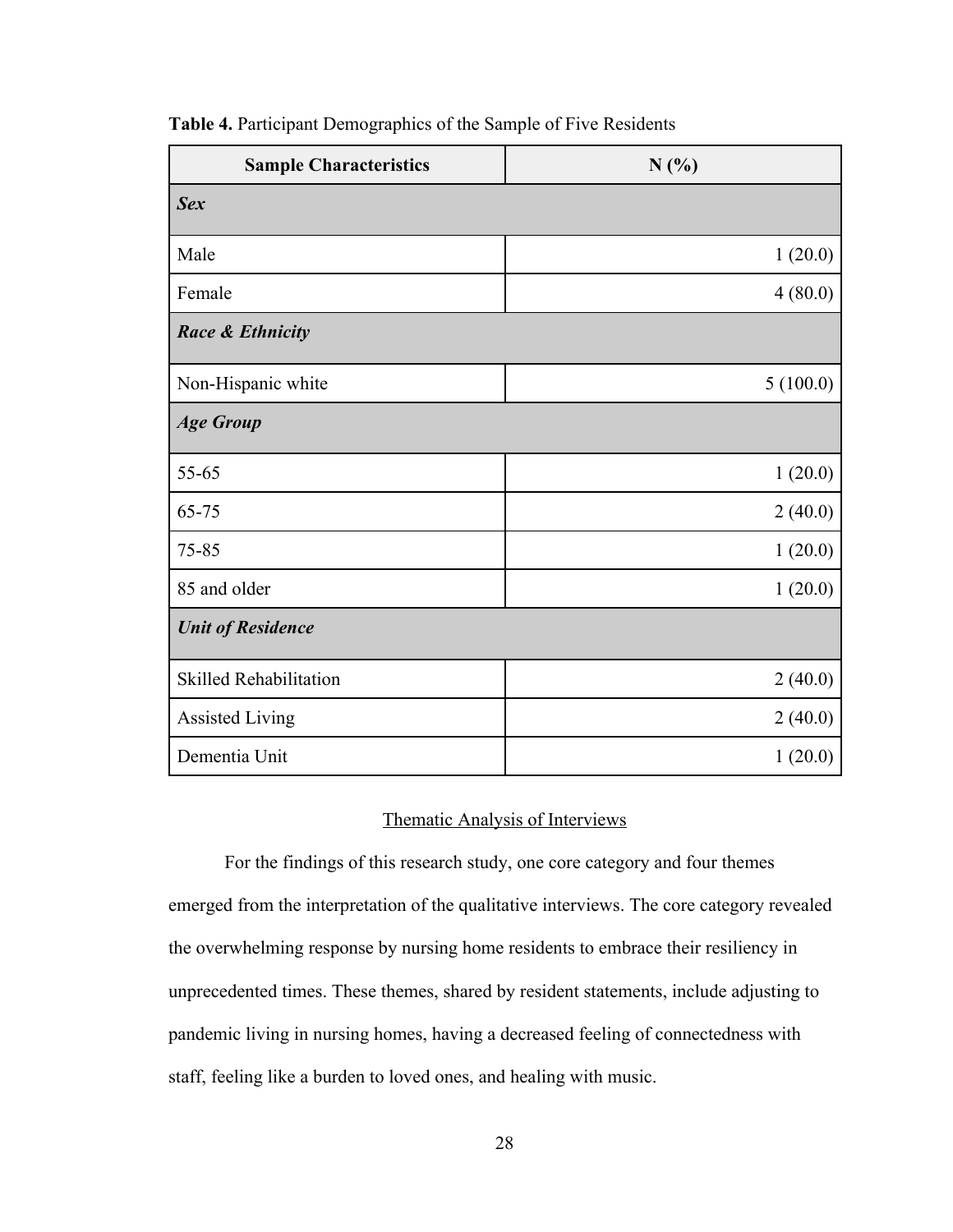#### Core Category: Embracing Resiliency in Unprecedented Times

The COVID-19 pandemic has brought dynamic changes within the healthcare industry across all settings. It is important to account for every population who may be affected by these changes, including those who are particularly vulnerable to any drastic outcomes. Resiliency is emphasized in each other four themes. Adjusting to a new environment requires older adults to possess the ability to be adaptive and resilient in their coping skills. Older adults must also show resiliency when feeling disconnected from nursing home staff members and combat the feeling of being a burden to loved ones. Resiliency can be refined by using music as a healing and coping mechanism in this new environment.

In Figure 1, the representation of how the four themes connect with each other and to the core category is highlighted and displays the relationship of how support from different sources can help facilitate this resolution. Resident interviews revealed that staff support has helped ease the transition to nursing home living while also increasing the quality of interactions among staff and residents. Residents also shared that support from family and friends has helped with this transition and has impacted their experiences of feeling like a burden. The residents shared the importance of how growing their self-esteem has helped them feel less like a burden to loved ones and that music has helped foster their self-image. Finally, residents shared their enjoyment of seeing volunteers from the community, such as those who come to play live music, interact with them has helped them feel connected to facility staff while also using music to heal.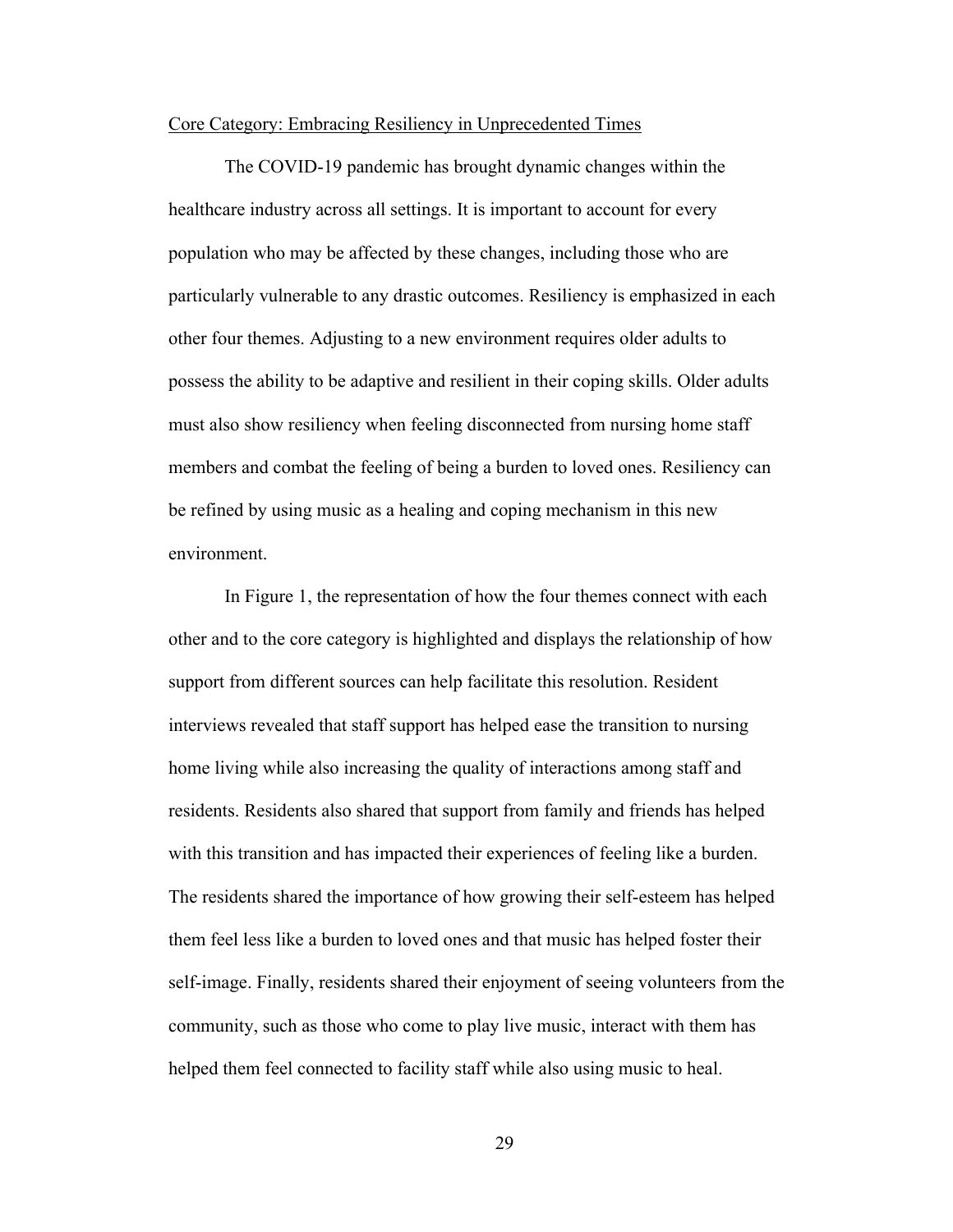

**Figure 1.** Thematic Connections

# Theme 1: Adjusting to Pandemic Living in Nursing Homes

Adjusting to living in a nursing home during a pandemic has been a challenge for the residents and staff. While some have found the transition easy to manage, others have had a difficult time coping with the new realities of social isolation. One resident shared their experience with living in a nursing home prior to the pandemic versus how the nursing home experience is during the pandemic.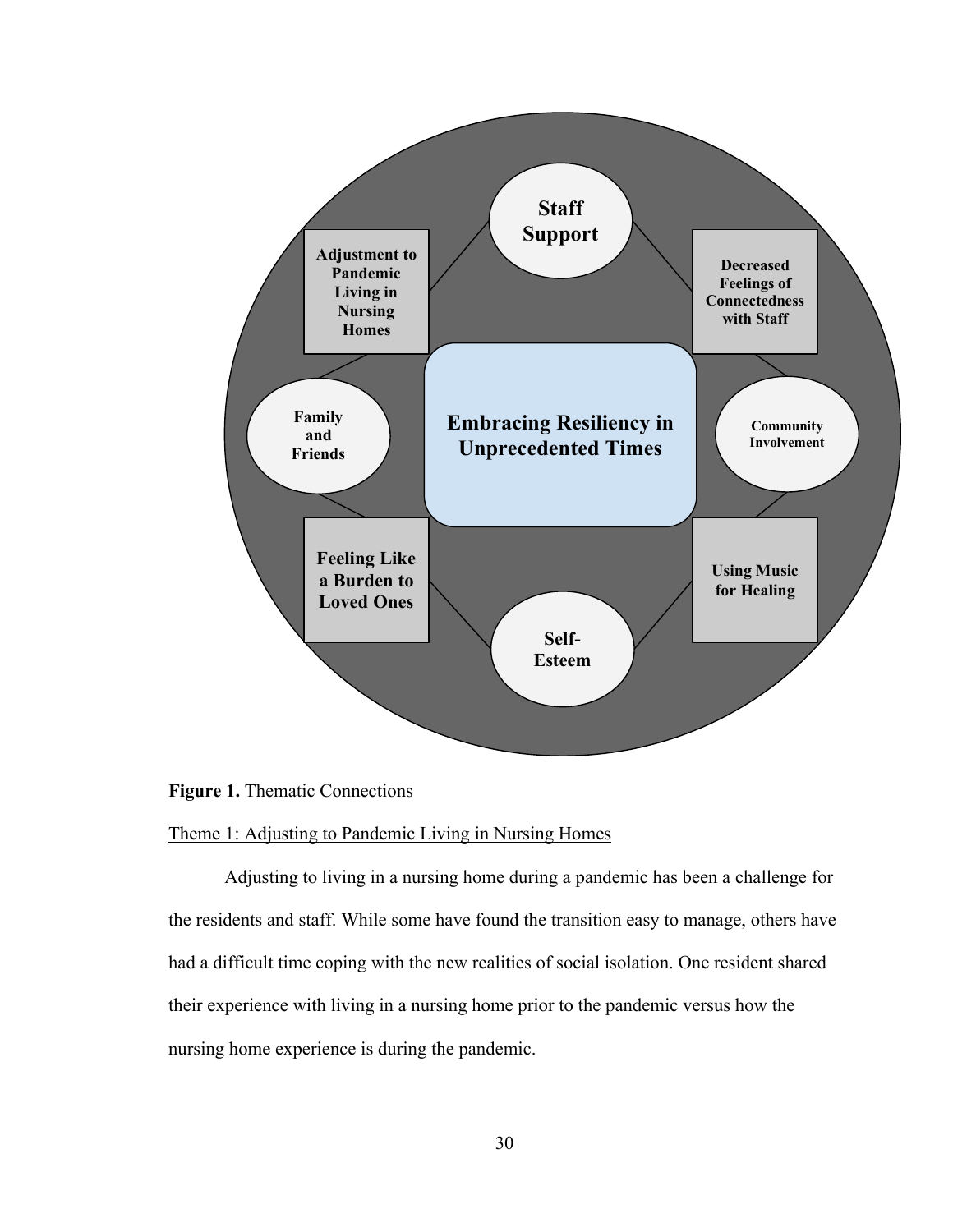*"I don't really care if I stay here anymore or not because everything is going from bad to worse including [the] food…We always remember what it was like before and we always complain. I guess we shouldn't." (Participant 1)*

While some residents transitioned into the nursing home from the hospital setting, others made the transition from living independently at home. Therefore, the experience of adjusting to living in a nursing home is individualized and should be acknowledged as such. Another resident shared that the transition to nursing home living was not a significant change as they were able to maintain most of their independence within the facility.

*"I can't complain because when I lived at home, I was independent, and I had my own place, and everything was going well. You never know when you go somewhere else, but I'm happy and everything has gone well here and all the people taking care of us here are doing very good with us." (Participant 2)*

Making the change to nursing home living can be difficult when many must give up the activities that they once enjoyed at home. Nursing home living comes with some lifestyle changes that can be troublesome to adjust to when someone must change their entire daily routine. Some residents have found it difficult to change their routines from at home to the facility as their activities of daily living must adapt to the new environment. One resident shared this sentiment and recollects the recreational activities that they enjoyed participating in prior to living in a nursing home.

*"I'd like to get to my place and back into society. I just miss being out in the world… One thing I miss is…I like smoking dope." (Participant 5)*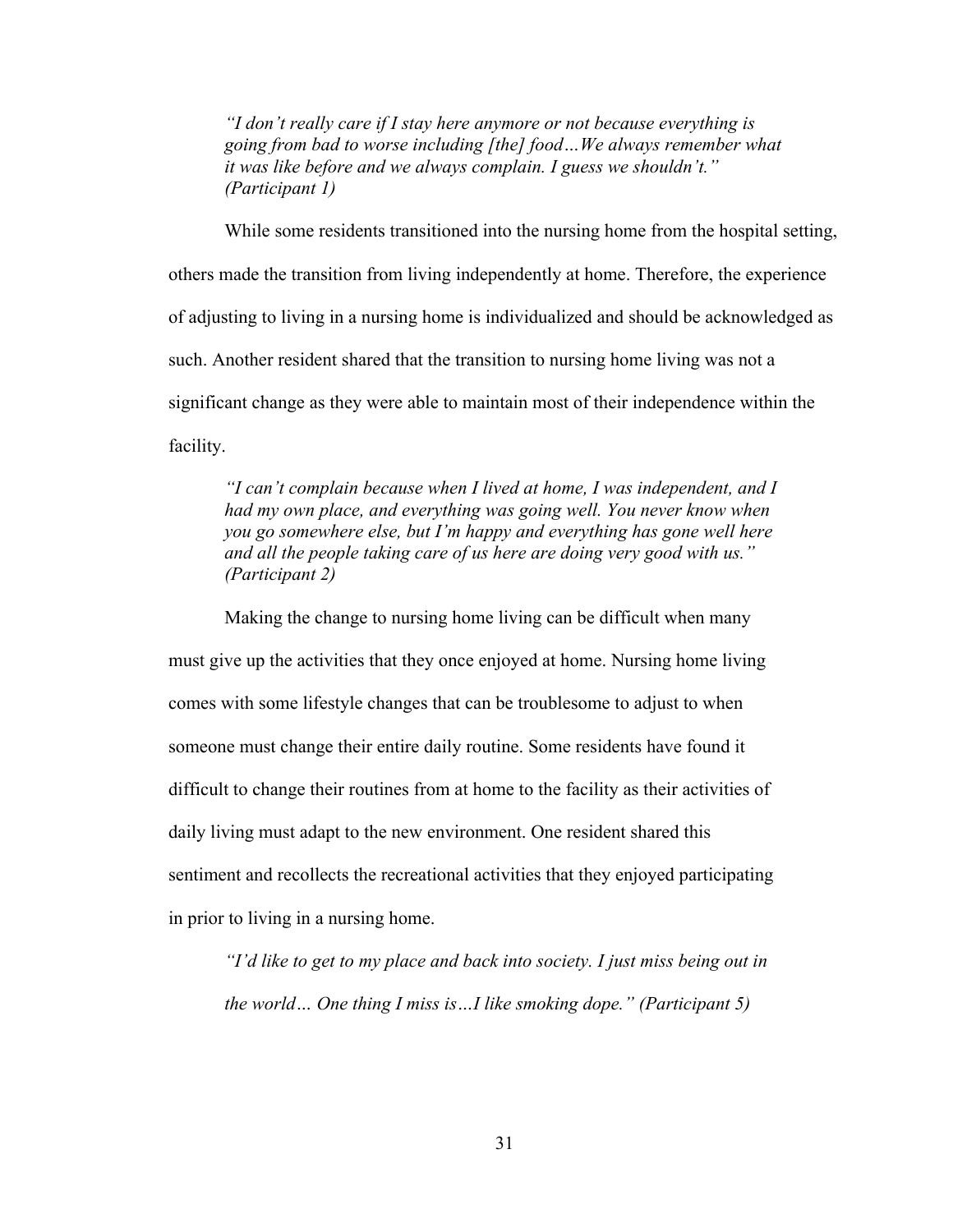Although sometimes difficult, residents have handled the adjustment with resiliency and found creative ways to incorporate their previous home activities with their current lifestyles. The residents shared their possible solutions such as decorating their nursing home rooms as they did with living at their previous homes and giving staff suggestions as to food they could make to replicate their homecooked meals.

### Theme 2: Decreased Feeling of Connectedness with Staff

Social isolation in the pandemic has not only restricted outside visitors but has also changed the way that staff members interact with the residents. For the residents' safety, staff members interacted with residents only when necessary, in order to lower the risk of COVID-19 exposures to this susceptible community. The change in visitation policy due to the pandemic has led to decreased feelings of connectedness between the staff and the residents but has not compromised the safety of the residents.

*"They might come down or they might not but that's another problem I don't care for. They used to come all the time and see and look in and everything else." (Resident 3)*

Prior to the pandemic restrictions, staff and residents would gather to celebrate holidays and special occasions through parties and activities. Due to the pandemic, these social gatherings were restricted to prevent the spread of COVID-19. Another resident recollects these events and how the staff remained involved in these social gatherings.

*"Once in a while if we had special things, like Thanksgiving or something, I'd help make a pie or something like that; we use the stove and everything. We used to play games and always was able to go out when we felt like it. They kept an eye on us, of course, but otherwise than that it was like home going in and out and doing what you want to do." (Resident 1)*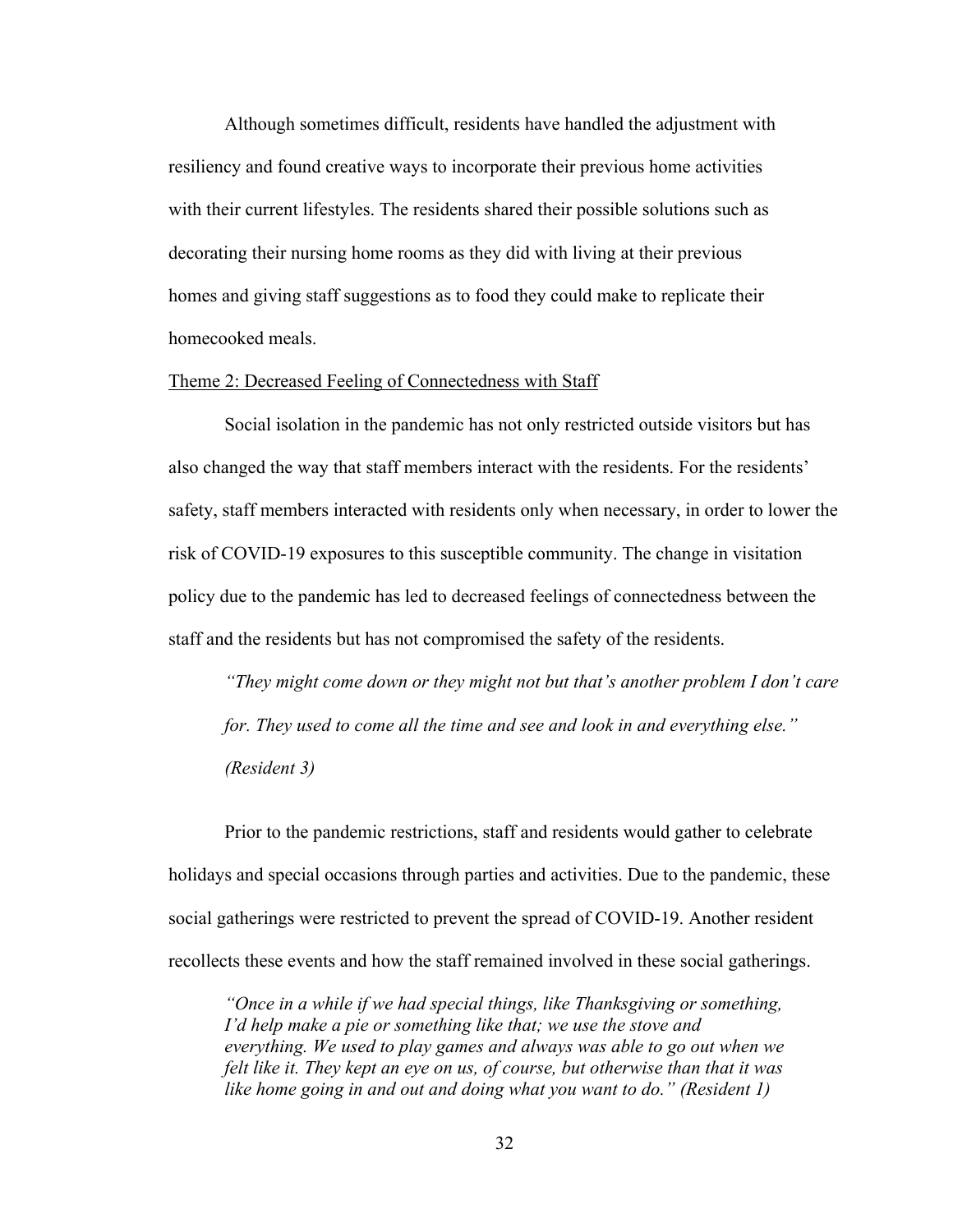## Connecting Residents and Staff

To reconnect with residents, staff members in all units would reach out to residents and encourage them to participate in the daily activities. Staff members at this facility would schedule a variety of activities for residents to participate in which included physical exercises, arts and crafts, musical activities, and trivia questionnaires. These daily activities supported the residents and provided them with an opportunity to get out of their rooms and interact with each other during times of social isolation.

#### Theme 3: Feeling Like a Burden to Loved Ones

Many residents described their experiences being away from family and friends during the pandemic and shared their difficulties with coping with the change. Some of them shared how they feel like a burden to their loved ones sometimes due to the difficult nature of traveling and the visitor restrictions of the facilities. Some residents don't want to "bother" their families with their busy schedules or traveling distance and decide not to reach out to their family members.

*"If they come [to] get me and we have a day, that's good but they're all busy and they got their own lives, you know? I don't have to bother them." (Resident 2)*

Some residents shared that they find it difficult to keep in contact with their family and friends outside of the facility. The disconnection between loved ones could be due to factors such as physical distance, poor means of contact (ex. no phones or computers), or due to a lack of interest in visiting the residents. Social isolation can be a difficult time for anyone, even those who identify as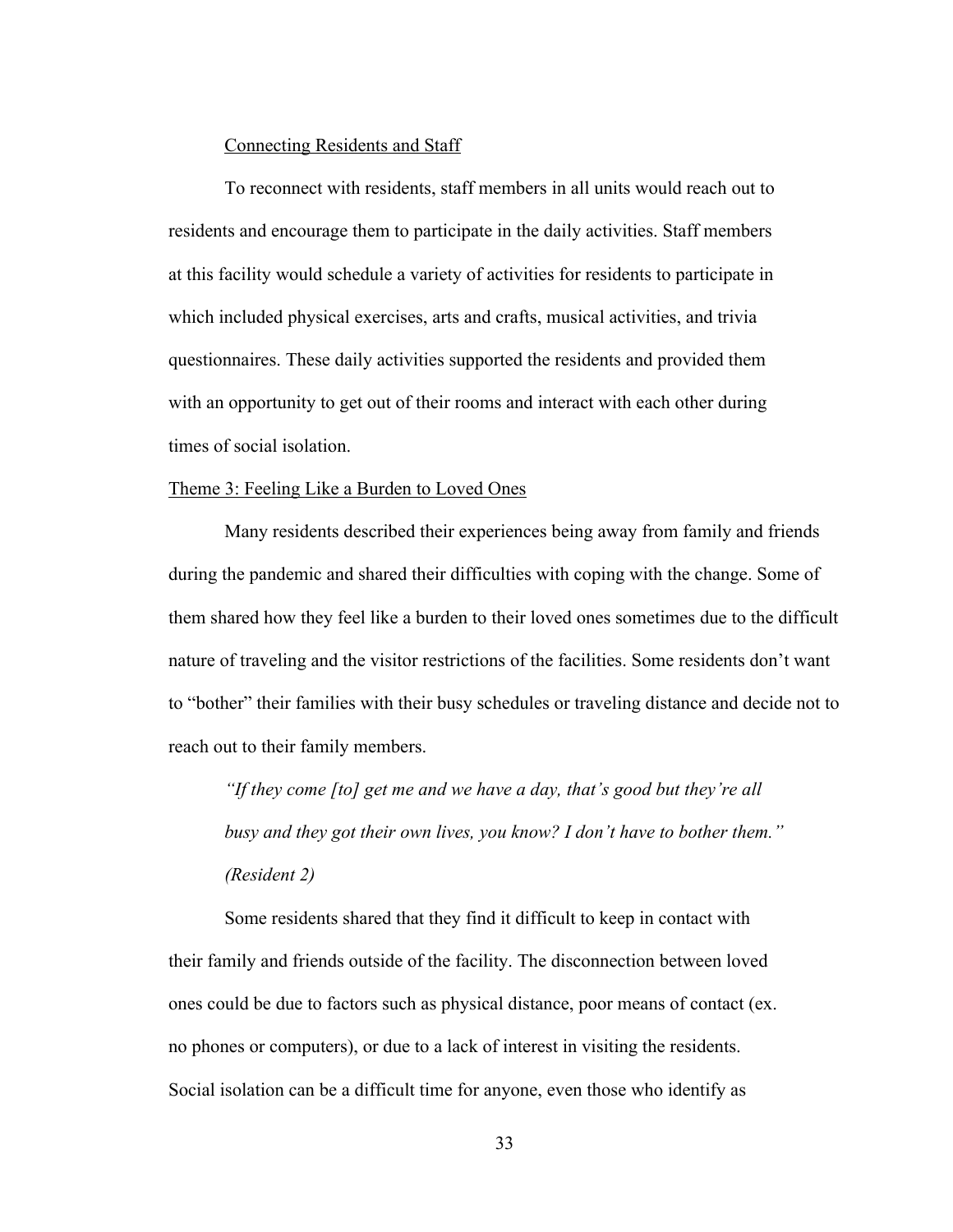introverts. One resident, who identified themselves as an introvert, shared their experience with being isolated from estranged family members.

*"Well sometimes…the waterworks get going. I try to keep busy and as long as I'm busy, I'm not thinking. And when I'm not busy, I start to think, that gets me in emotional trouble." (Resident 4)*

Staying connected during times of social isolation poses a barrier for many individuals, especially if there is a lack of communication between parties. A resident proposed a creative solution to this issue and shared their gratitude to their family members and friends who would occasionally send postcards in the mail. The simple transaction of a postcard is one way that loved ones have found is an effective way to connect with residents in the facility, all while maintaining the social distancing requirements set forth by the COVID-19 pandemic.

#### Theme 4: Using Music for Healing

A positive impact that the pandemic restrictions brought was using music to heal during times of social isolation. When entering this facility, it was not uncommon to hear music from several genres playing while walking around the facility and the residents' room. Many residents mentioned how music has been a way for them to express themselves and has connected them with other residents during times of social isolation. Therefore, staff members have integrated daily music activities into their schedules so that way all residents can enjoy music throughout the day.

*"It seems like after that (COVID-19) went by, we could get out and go socialize a little bit…we could go for meals together and then everything*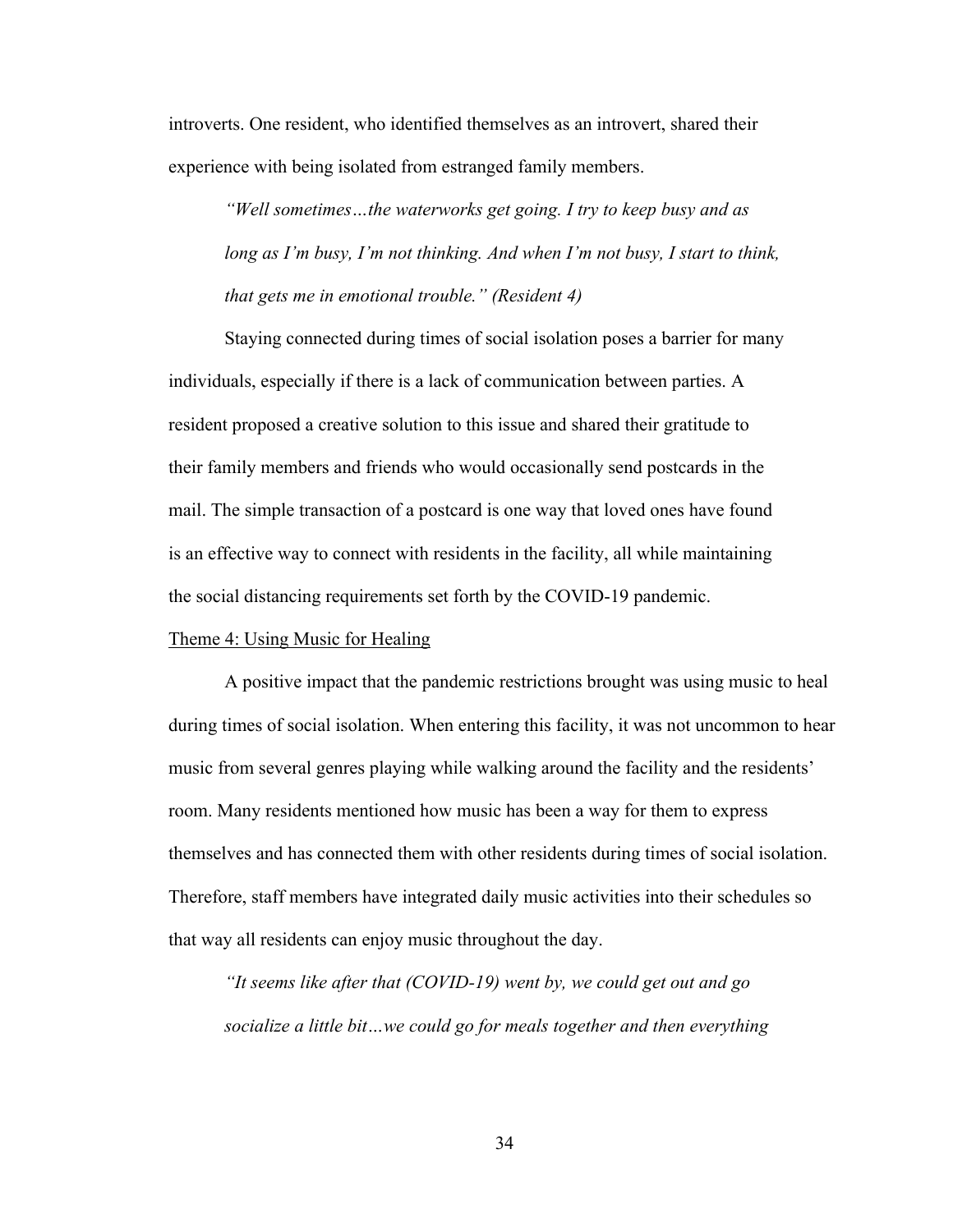*changed. We could go up for music for whatever was going on." (Resident 3)*

Music was identified as universal activity that can be appreciated by most of the nursing home residents as many of them have a musical background. A couple of the residents can be found listening to old rock n' roll videos to reminisce on their past experiences at concerts in their younger years. Two of the residents, who began their nursing home living as strangers, shared how music has given them an activity to bond over.

*"She wants me to sing all the time and I said, 'You don't need me singing. You just play the piano, it's beautiful' She plays her piano beautifully." (Resident 1)*

Music, among other activities, has provided an activity that can be enjoyed by many of the residents in the facility. Even the residents who may be hard of hearing have found comfort in tapping along to the rhythm and dancing with the other residents. Due to this resounding enjoyment of music among residents, staff members have incorporated musical activities into the daily routines of residents and often have community volunteers visit the facility to play live music.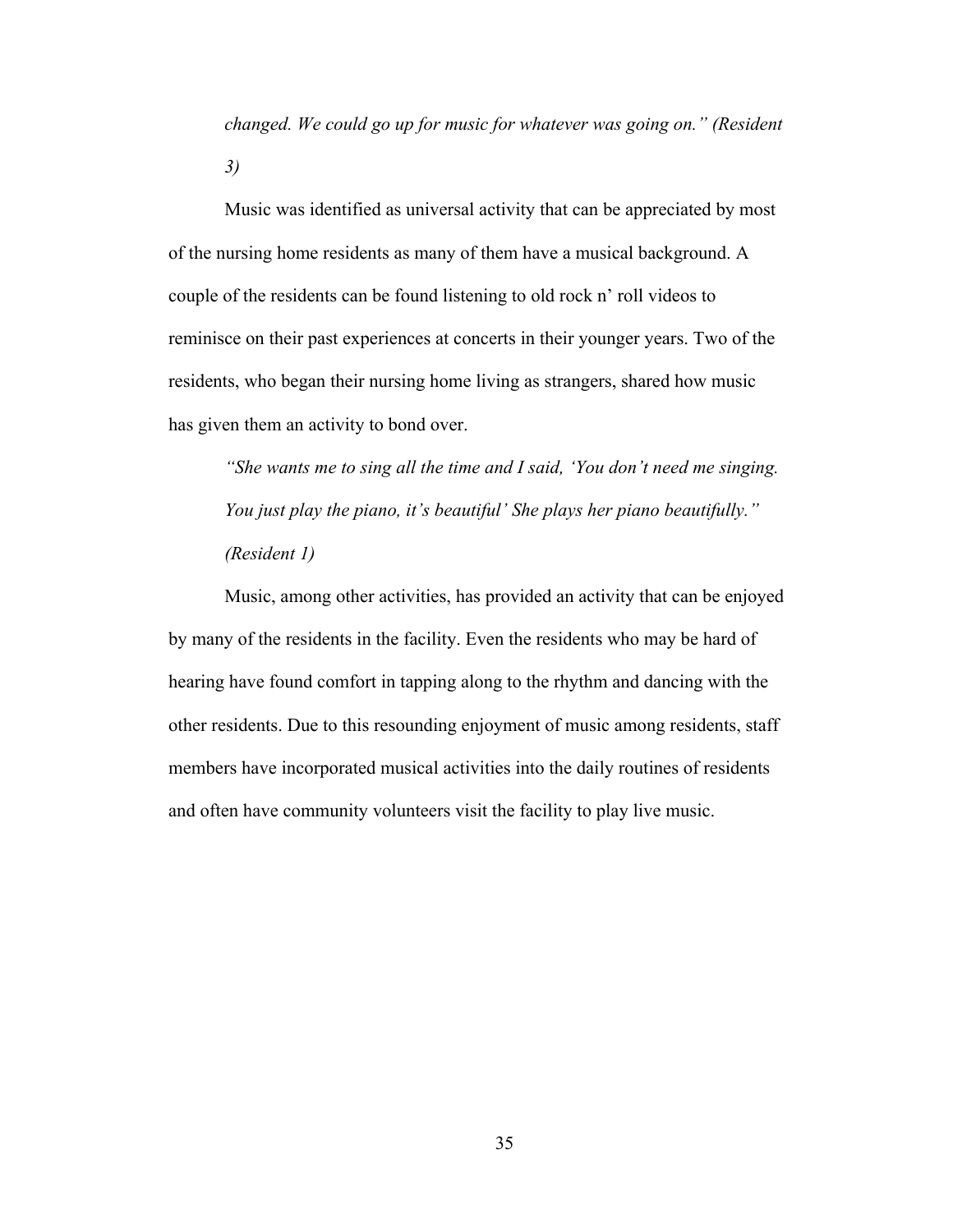#### **DISCUSSION**

The purpose of this study was to explore the lived experiences of Maine's older adults living in the nursing home setting during a pandemic. The research question that guided this study was how do nursing home residents aged 55 years and older in rural Maine with COVID-19 social isolation precautions in place perceive social isolation during the last 12 months? Through an interpretive approach of listening to older adults and their social isolation experience, the current study explored the research question and highlighted the overarching outcome nursing homes should continue to find creative solutions to stay connected during times of separation. Five older adult residents from Maine nursing homes participated in this study through qualitative interviews asking about their lived experiences through the COVID-19 pandemic in a nursing home. The four themes highlighted that these nursing home residents had to adjust to pandemic nursing home living quickly, experienced a decreased feeling of connectedness with nursing home staff, felt like a burden to their loved ones, and used music as a healing mechanism.

Older adults in nursing homes have been identified as susceptible to the effects of social isolation and therefore should be a point of focus when finding reasonable solutions to combating this phenomenon. These solutions to decreasing the impact of social isolation must be creative and adaptive to any living situation and resident ability. Solutions can be as intricate as setting up a phone call connection program within the community, such as the Telephone Outreach in the COVID-19 Outbreak program mentioned in the literature review, to as simple as playing several genres of music during mealtimes as they help promote a feeling of belonging and purpose during times of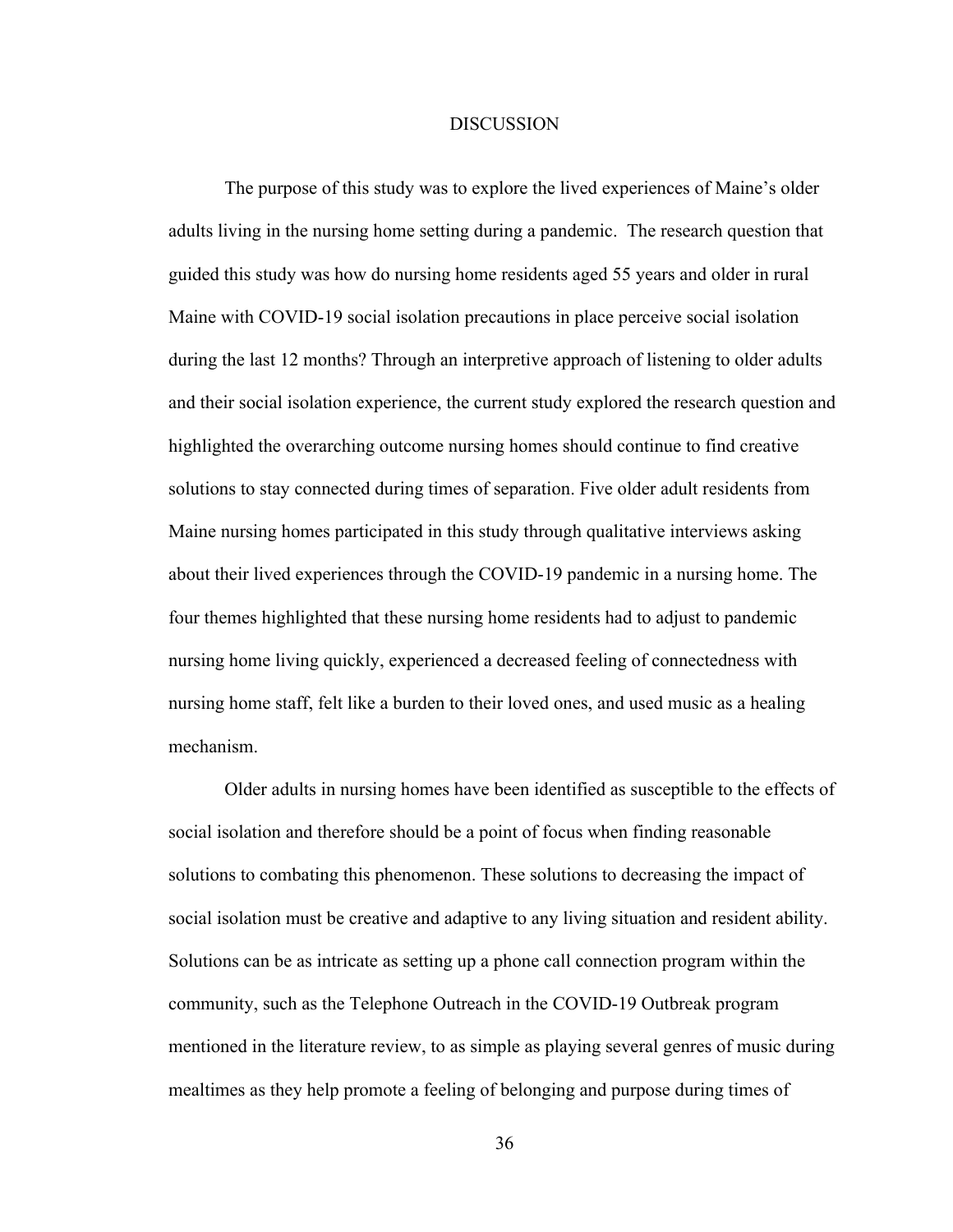uncertainty. Finding creative solutions to decreasing the effects of social isolation with older adult residents is essential when caring for this population during a pandemic.

Nursing homes provide an alternative home for residents where they can receive care and assistance offered by the staff and this can be a difficult transition to make. A systematic review of factors that influence the sense of home with older adults in nursing homes was researched and found that this is influenced by many factors relating to the psychology of the residents and the social and built environment (Rijnaard, van Hoof, Janssen, Verbeek, Pocornie, Eijkelenboom, Beerens, Molony, & Wouters, 2016). They found that residents felt more comfortable in the nursing home when they have a sense of identity and freedom (Rijnaard et al., 2016). The COVID-19 pandemic brought an entirely additional challenge when residents had to isolate themselves in their rooms and lost this sense of identity and freedom. The effects of the COVID-19 pandemic highlight the importance of finding creative ways to keep residents engaged and independent, such as interactive phone calls and game nights, despite social isolation conditions.

Staff and resident interactions are imperative to maintain as during the pandemic, these were the only social interactions that many of the residents received due to the visitor restrictions. Paudel, Resnick, and Galik (2019) found that positive and effective staff and resident interactions are necessary to meet the needs of the residents in nursing home, particularly those with dementia. Paudel et al. (2019) emphasized the necessity for continued education and training among staff to increase positive interactions, even during non-care routines as this may improve the quality of life for residents with dementia in a nursing home. These findings are universal to the healthcare setting as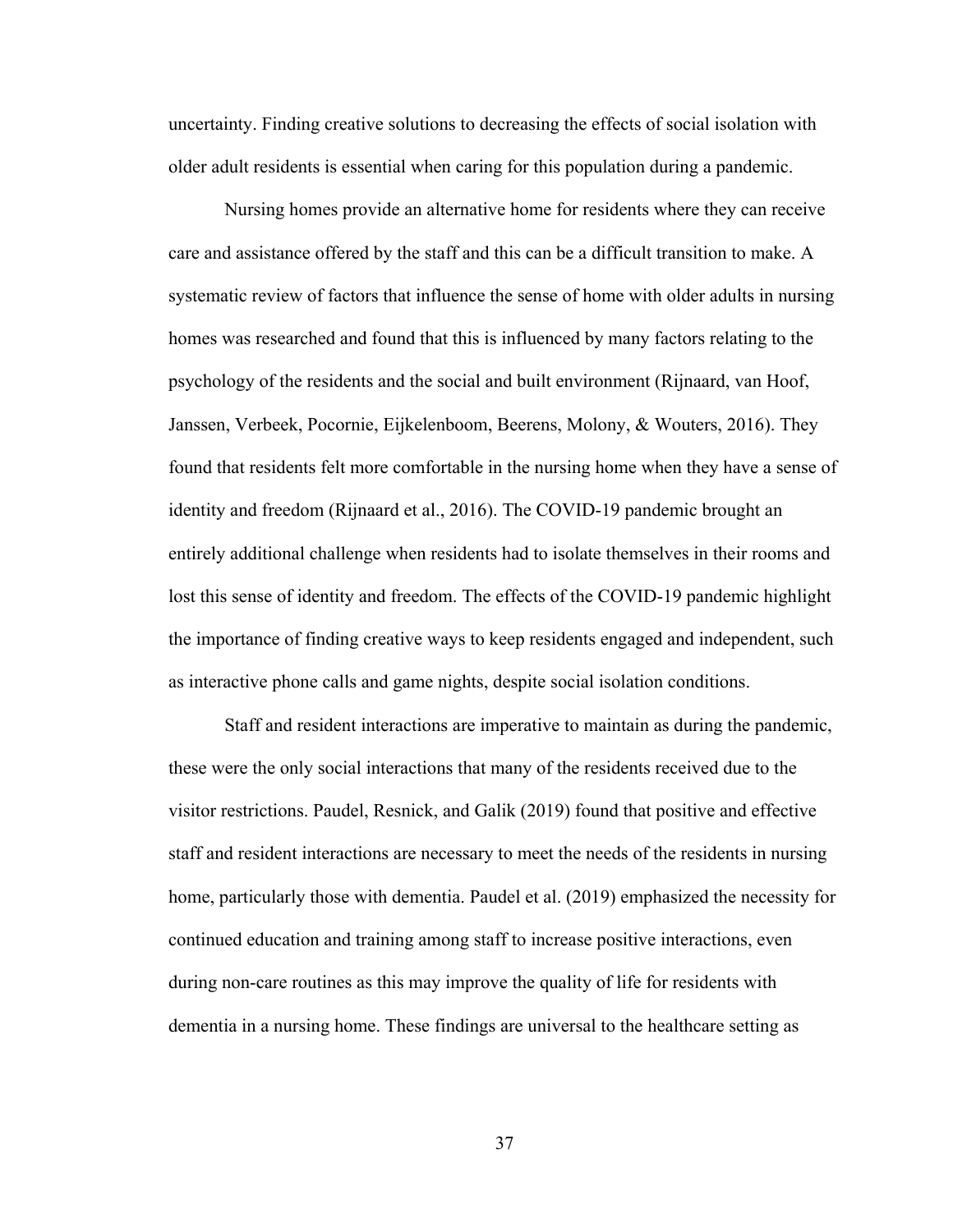continued education and training are always necessary to provide the most effective and quality patient-centered care.

Nursing homes can become a place of residence for those with terminal or chronic illnesses. Therefore, it is important to acknowledge the emotions and experiences of residents who may be receiving end-of-life (EOL) care. Johnson, Sulmasy, and Nolan (2007) conducted a three-person case report study with EOL patients in the terminal stages of cancer to explore patients' fear of being a burden on family. Johnson et al. (2007) found four major themes: managing the transition to EOL care, spirituality, supportive relationships, and planning for the future. Participants revealed that receiving emotional and social support from family, accepting the reality of moving to a nursing home, and maintaining satisfactory relationships with healthcare providers were among the most importance when experiencing EOL care. These findings can be implicated across all healthcare settings, especially during a pandemic when individuals may be dying alone due to social isolation restrictions.

Using music therapy with older adults has been shown to have beneficial for their overall health. Schmid, Rosland, von Hofacker, Hunskår, & Bruvik (2018) explore the perspectives of palliative care patients and healthcare providers on music therapy. Schmid et al. (2018) conducted a systematic literature search that included both qualitative and quantitative studies to discuss these perspectives and find common themes. Results showed that patients reported positive effects of music therapy and associated the therapy with challenging emotions and increasing well-being. Schmid et al. (2018) found an overarching theme of psycho-physiological change through music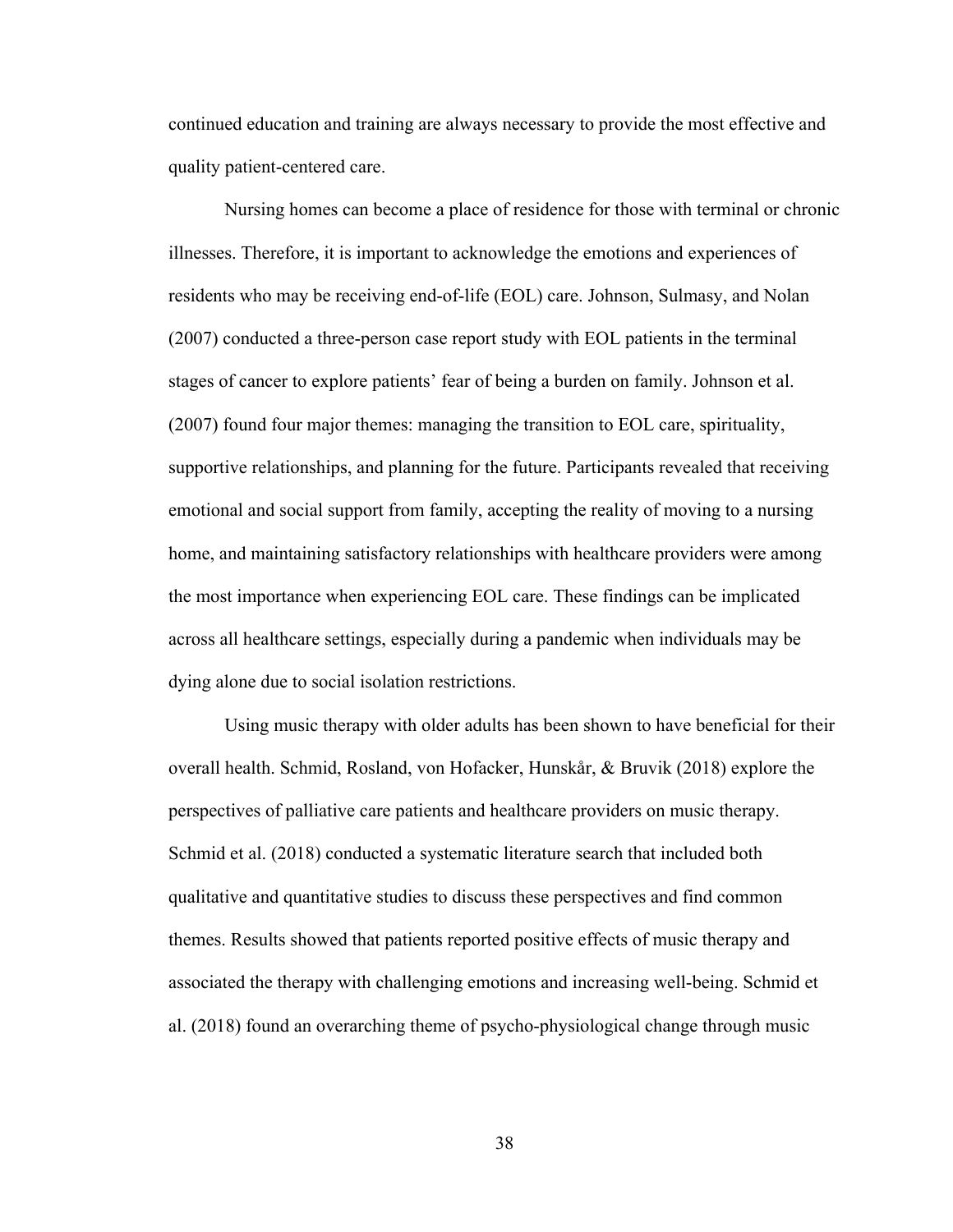therapy with palliative care patients. These findings can be considered with nursing home residents as this setting could be where they receive end-of-life care.

Maintaining a daily routine of diverse activities is a staple of nursing home living. This research study revealed that residents found enjoyment in the staff-planned activities of the facility, particularly the daily music activity. Tak, Kedia, Tongumpun, and Hong (2014) conducted a qualitative study that explored the experiences of nursing home residents with dementia and their engagement in daily activities. Findings reveals that participants primarily relied on participating in activities organized by the nursing home staff and that some had physical limitations due to their health status (Tak et al., 2014). These findings can be applicable to most nursing home settings and therefore, it is important to invite and encourage all residents, despite any limitations, to participate in activity planning. Staff members should also provide assistance and accommodations when necessary to keep the residents content and engaged. These activities can be as simple as passing a ball, coloring, painting, or listening to live music as demonstrated in this research study.

There are several ethical considerations to keep in mind when combating social isolation in nursing homes. Healthcare professionals and facilities should consider the ethics of restricting the residents from seeing loved ones, especially during any end-oflife care and they should integrate culturally competent care to each resident. Healthcare professionals should carefully consider the risk versus benefit analysis of restricting visitors in the facility as this can lead to residents feeling isolated but exposure to COVID-19 could lead to virus transmission and possibly deadly complications.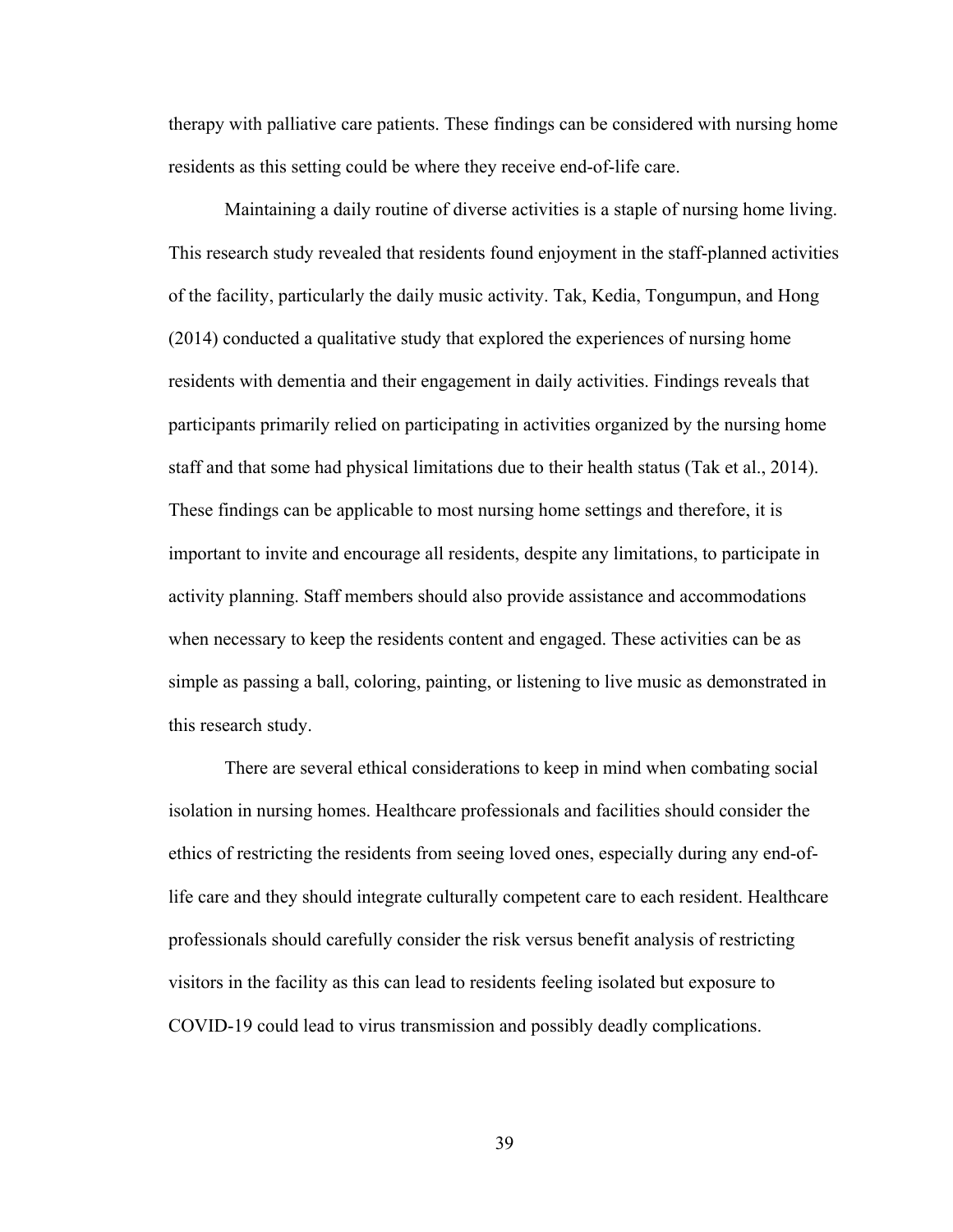#### Limitations

During analysis, the primary investigator coded the data and periodically reviewed the codes with the members of the research team. The primary investigator also kept a journal to reflect on moments they felt were judging a participant's response to the interviews. The original survey did not match the original sample size population and thus had to be broadened to account for the demographics of this population. Due to the decreased capacity of the facility chosen for this research study, there were limitations in the number of eligible participants for this study and this would account for the lack of diversity with gender, race, ethnicity, and vaccination status. Eligible participants resided in different areas of the facility (ex. skilled rehabilitation, assisted living, and the dementia unit) and thus the results of this study reflect the lived experiences of different aspects of the facility. Training for conducting the qualitative interviews was unavailable and therefore the committee members provided guidance with this process.

#### Further Research

The COVID-19 pandemic has changed the way the scientific community handles unprecedented challenges and continues to do so. This research study will add to the body of knowledge of the lived experiences of older adults living in nursing homes during times of social isolation, which can happen regardless of a pandemic. For future research, a study that examines the lived experiences of various demographic groups, such as other age groups, genders, races, and ethnicities would be valuable in assessing how each demographic group was impacted by social isolation during the COVID-19 pandemic. Further research on this topic can bring forward solutions to staying connected during times of social isolation, despite pandemic conditions.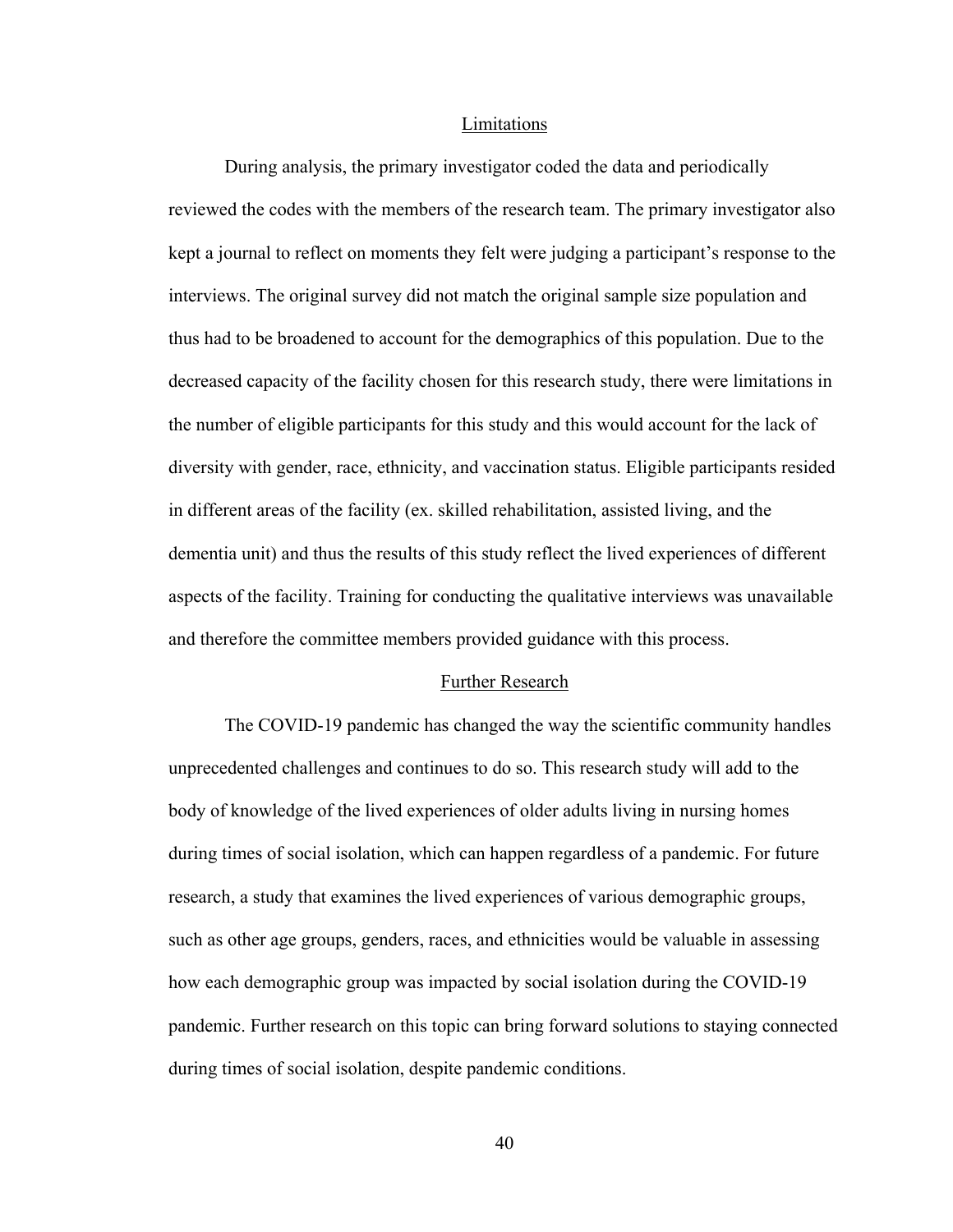#### Implications

This research study reveals the importance of the healthcare professionals' role in decreasing the effects of social isolation with vulnerable populations. Since older adults in nursing homes are at an increased risk of feeling socially isolated, it's imperative that nurses and other healthcare professionals take the time to listen to their residents and identify those who may be at an increased risk of feeling socially isolated. Healthcare professionals can also be advocates for their residents and strive to find appropriate solutions to keep the residents connected. Transitioning to nursing home living can be a difficult adjustment, regardless of pandemic conditions. Healthcare professionals should be mindful of this change and listen to resident suggestions to help smooth the transition to nursing home living. These research study findings also highlight the importance of allowing older adults to enjoy their previous daily activities to the best of their abilities as this will keep the residents content in a new environment. Maintaining social connectedness and safety have never been of higher importance than during the pandemic as nurses and patients have continued to cultivate a relationship that is dependent on communication and compassion. While the pandemic has shown some negative effects, it's important to find solutions that retain the positive changes from the pandemic, including appreciating the good times with loved ones. Many people have the notion of associating nursing home living with dying, yet it should be encouraged that life still resides in these settings.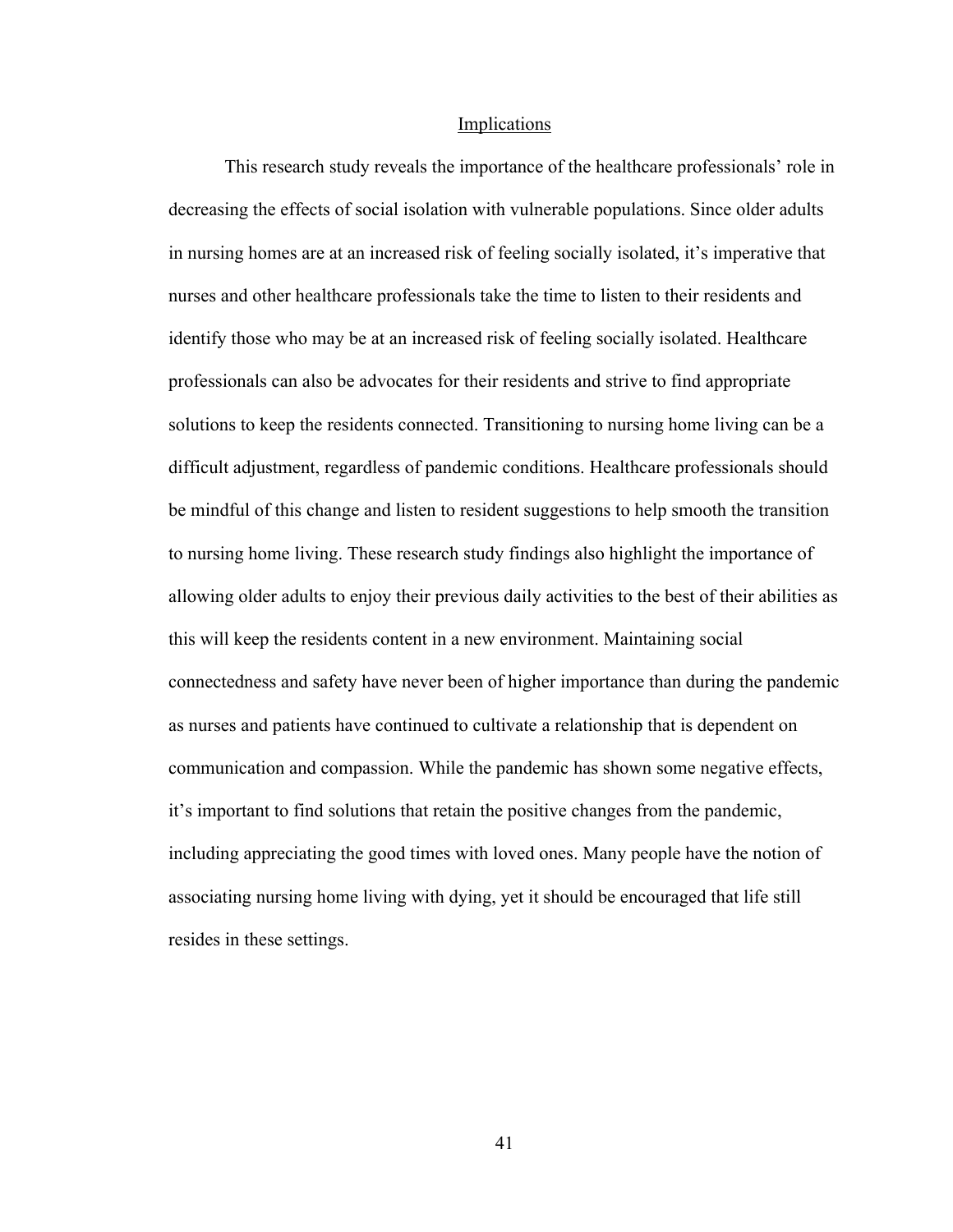## REFERENCES LIST

- Anderson-Shaw, L. K., & Zar, F. A. (2020). Covid-19, moral conflict, distress, and dying alone. *Journal of Bioethical Inquiry*, *17*(4), 777–782. https://doi.org/10.1007/s11673-020-10040-9
- Associated Press. (2022, January 16). *Covid deaths and cases are rising again at US nursing homes*. KSTP.com Eyewitness News. Retrieved March 23, 2022, from https://kstp.com/world/covid-deaths-and-cases-are-rising-again-at-us-nursinghomes-2/
- Carter, N., Bryant-Lukosius, D., DiCenso, A., Blythe, J., & Neville, A. J. (2014). The use of triangulation in qualitative research. *Oncology Nursing Forum*, *41*(5), 545–547. https://doi.org/10.1188/14.onf.545-547
- Centers for Disease Control and Prevention. (2021, April 29). *Loneliness and social isolation linked to serious health conditions*. Centers for Disease Control and Prevention. Retrieved March 2, 2022, from https://www.cdc.gov/aging/publications/features/lonely-older-adults.html
- Centers for Disease Control and Prevention. (2021, June 24). *Covid-19 vaccination coverage among adults - United States, December 14, 2020–May 22, 2021*. Centers for Disease Control and Prevention. Retrieved March 18, 2022, from https://www.cdc.gov/mmwr/volumes/70/wr/mm7025e1.htm
- Centers for Disease Control and Prevention. (2021, October 21). *CDC expands eligibility for covid-19 booster shots*. Centers for Disease Control and Prevention. Retrieved March 18, 2022, from https://www.cdc.gov/media/releases/2021/p1021-covidbooster.html
- Centers for Disease Control and Prevention. (2022, February 25). *People with certain medical conditions*. Centers for Disease Control and Prevention. Retrieved March 8, 2022, from https://www.cdc.gov/coronavirus/2019-ncov/need-extraprecautions/people-with-medical-conditions.html
- Centers for Disease Control and Prevention. (2022, January 5). *CDC Museum Covid-19 Timeline*. Centers for Disease Control and Prevention. Retrieved January 31, 2022, from https://www.cdc.gov/museum/timeline/covid19.html
- Centers for Disease Control and Prevention. (2022, January 11). *Covid-19 vaccines for children and teens*. Centers for Disease Control and Prevention. Retrieved February 7, 2022, from https://www.cdc.gov/coronavirus/2019 ncov/vaccines/recommendations/children-teens.html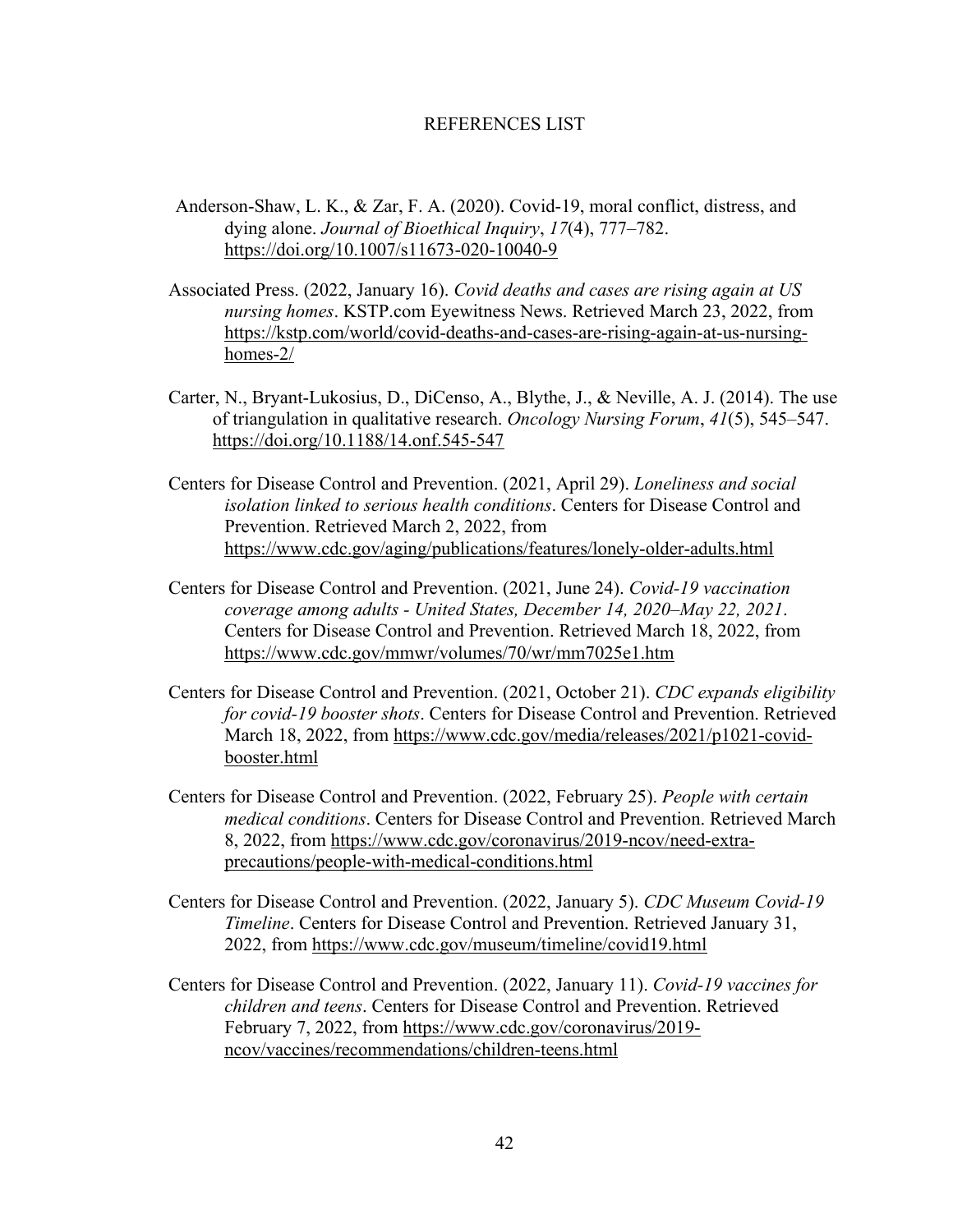- Centers for Disease Control and Prevention. (2022, January 21). *FASTSTATS - Nursing Home Care*. Centers for Disease Control and Prevention. Retrieved March 9, 2022, from https://www.cdc.gov/nchs/fastats/nursing-home-care.htm
- Centers for Disease Control and Prevention. (2022, January 31). *Risk for COVID-19 infection, hospitalization, and death by age group*. Centers for Disease Control and Prevention. Retrieved March 8, 2022, from https://www.cdc.gov/coronavirus/2019-ncov/covid-data/investigationsdiscovery/hospitalization-death-by-age.html
- Centers for Disease Control and Prevention. (2022, March 10). *Stay up to date with your covid-19 vaccines*. Centers for Disease Control and Prevention. Retrieved March 18, 2022, from https://www.cdc.gov/coronavirus/2019-ncov/vaccines/stay-up-todate.html?CDC\_AA\_refVal=https%3A%2F%2Fwww.cdc.gov%2Fcoronavirus% 2F2019-ncov%2Fvaccines%2Fdifferent-vaccines.html
- Christensen, S. R., Pilling, E. B., Eyring, J. B., Dickerson, G., Sloan, C. D., & Magnusson, B. M. (2020). Political and personal reactions to covid-19 during initial weeks of social distancing in the United States. *PLOS ONE*, *15*(9). https://doi.org/10.1371/journal.pone.0239693
- Cocuzzo, B., Wrench, A., & O'Malley, C. (2020, October 1). Balancing protection from COVID-19 and the need for human touch in nursing homes. https://onlinelibrary.wiley.com/doi/full/10.1111/jgs.16861?campaign=wolearlyvie w.
- FDA. (2021, August 23). *FDA approves first COVID-19 vaccine*. U.S. Food and Drug Administration. Retrieved March 18, 2022, from https://www.fda.gov/newsevents/press-announcements/fda-approves-first-covid-19-vaccine
- Fung, T. S., & Liu, D. X. (2021). Similarities and dissimilarities of covid-19 and other coronavirus diseases. *Annual Review of Microbiology*, *75*(1), 19–47. https://doi.org/10.1146/annurev-micro-110520-023212
- George, T. (2022, March 10). *Semi-structured interview: Definition, Guide & Examples*. Scribbr. Retrieved April 25, 2022, from https://www.scribbr.com/methodology/semi-structured-interview/
- Goveas, J. S., & Shear, M. K. (2020). Grief and the COVID-19 pandemic in older adults. *FOCUS*, *19*(3), 374–378. https://doi.org/10.1176/appi.focus.19303
- Gumberg Library. (2022, January 21). *Qualitative research methods: Phenomenology*. LibGuides. Retrieved March 23, 2022, from https://guides.library.duq.edu/c.php?g=836228&p=5972144
- Haigh, E. A. P., Bogucki, O. E., Dearborn, P. J., Robbins, M. A., & Elias, M. F. (2018). Depressive symptoms prospectively predict cardiovascular disease among older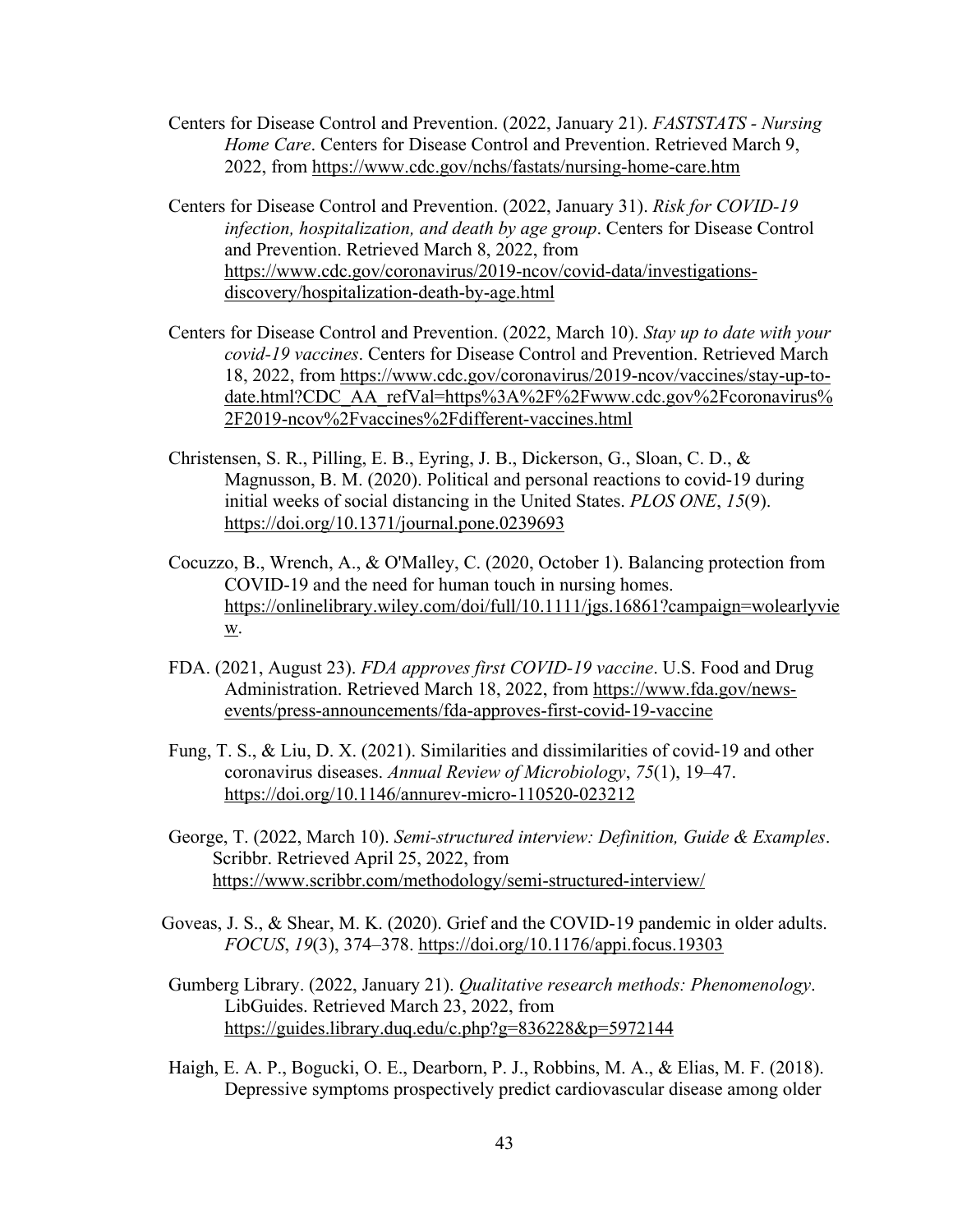adults: Findings from the Maine-Syracuse Longitudinal Study. *Journal of Health Psychology*, *25*(12), 2006–2016. https://doi.org/10.1177/1359105318782375

- Heritage Foundation. (2021, February 17). *Data Visualization: Covid-19 deaths by age: The Heritage Foundation*. Data Visualizations | The Heritage Foundation. Retrieved March 23, 2022, from https://datavisualizations.heritage.org/publichealth/covid-19-deaths-by-age/
- Khimm, S. (2020, November 17). *The hidden covid-19 health crisis: Elderly people are dying from isolation*. NBCNews.com. Retrieved March 16, 2022, from https://www.nbcnews.com/news/us-news/hidden-covid-19-health-crisis-elderlypeople-are-dying-isolation-n1244853
- Jaul, E., Barron, J., Rosenzweig, J. P., & Menczel, J. (2018). An overview of comorbidities and the development of pressure ulcers among older adults. *BMC Geriatrics*, *18*(1). https://doi.org/10.1186/s12877-018-0997-7
- Johnson, J. O., Sulmasy, D. P., & Nolan, M. T. (2007). Patients' experiences of being a burden on family in terminal illness. *Journal of Hospice & Palliative Nursing*, *9*(5), 264–269. https://doi.org/10.1097/01.njh.0000289656.91880.f2
- Lango, M. N. (2020). How did we get here? short history of covid ‐19 and other coronavirus‐related epidemics. *Head & Neck*, *42*(7), 1535–1538. https://doi.org/10.1002/hed.26275
- Lincoln, YS. & Guba, EG. (1985). Naturalistic Inquiry. Newbury Park, CA: Sage Publications.
- Lincoln, Y. S., & Guba, E. G. (2008). *Lincoln and Guba's evaluative criteria*. RWJF Qualitative Research Guidelines Project | Lincoln & Guba | Lincoln and Guba's Evaluative Criteria. Retrieved April 25, 2022, from http://www.qualres.org/HomeLinc-3684.html
- Maine CDC. (2021, November 10). *Division of Disease Surveillance*. Maine Health Care Worker COVID-19 Vaccination Dashboard | MIP | MeCDC | Maine DHHS. Retrieved March 23, 2022, from https://www.maine.gov/dhhs/mecdc/infectiousdisease/immunization/publications/health-care-worker-covid-vaccinationrates.shtml
- Maine CDC. (2022, March 17). *Covid-19 vaccination in Maine*. State of Maine COVID-19 Vaccination Dashboard. Retrieved March 18, 2022, from https://www.maine.gov/covid19/vaccines/dashboard
- Maine CDC. (2022, March 18). *Division of Disease Surveillance*. COVID-19: Maine Data| Coronavirus Disease 2019 (COVID-19) | Airborne Disease Surveillance Epidemiology Program | MeCDC | Maine DHHS. Retrieved March 18, 2022,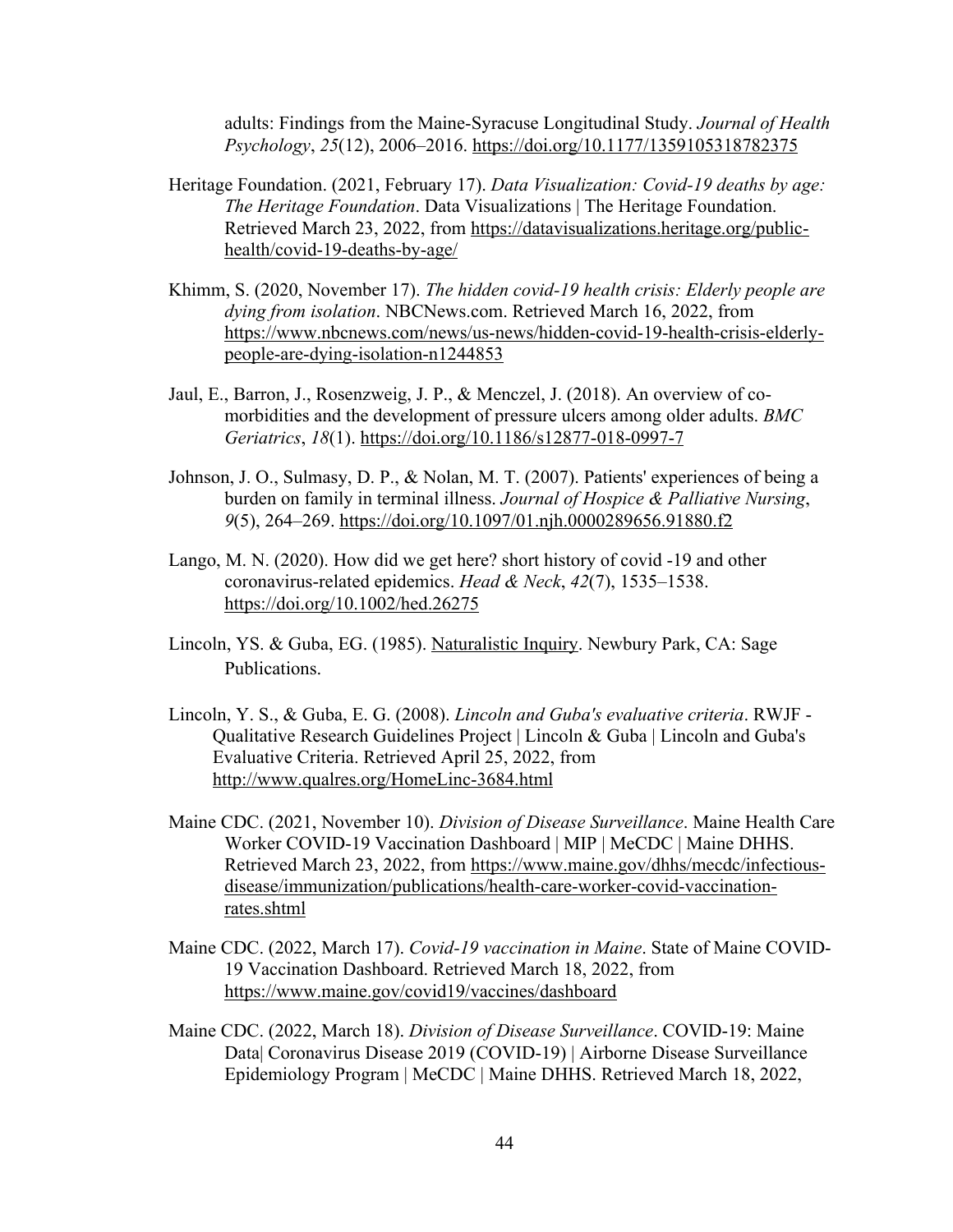from https://www.maine.gov/dhhs/mecdc/infectiousdisease/epi/airborne/coronavirus/data.shtml

- Maine CDC. (2022, March 20). *Division of Disease Surveillance*. COVID-19: Maine Data| Coronavirus Disease 2019 (COVID-19) | Airborne Disease Surveillance Epidemiology Program | MeCDC | Maine DHHS. Retrieved March 20, 2022, from https://www.maine.gov/dhhs/mecdc/infectiousdisease/epi/airborne/coronavirus/data.shtml
- Maine CDC. (2022, March 22). *Covid-19 vaccination in Maine*. State of Maine COVID-19 Vaccination Dashboard. Retrieved March 23, 2022, from https://www.maine.gov/covid19/vaccines/dashboard
- Moale, A., & Norvell, M. (2019, June 1). *Elder care interprofessional provider sheets*. UAHS Center on Aging. Retrieved March 9, 2022, from https://www.uofazcenteronaging.com/care-sheet/providers/religion-and-end-lifepart-1-how-different-religions-view-end-life
- Nanda, A., Vura, N. V., & Gravenstein, S. (2020). Covid-19 in older adults. *Aging Clinical and Experimental Research*, *32*(7), 1199–1202. https://doi.org/10.1007/s40520-020-01581-5
- National Institute on Aging. (2019, April 23). *Social isolation, loneliness in older people pose health risks*. National Institute on Aging. https://www.nia.nih.gov/news/social-isolation-loneliness-older-people-posehealth-risks.
- Nursing Home Abuse Center. (2020, June 26). *Facts and Statistics about U.S. Nursing Homes*.https://www.nursinghomeabusecenter.org/informative/facts-statisticsnursing-homes/.
- Paudel, A., Resnick, B., & Galik, E. (2020). The quality of interactions between staff and residents with cognitive impairment in nursing homes. *Innovation in Aging*, *4*(Supplement\_1), 863–863. https://doi.org/10.1093/geroni/igaa057.3184
- Peat, G., Rodriguez, A., & Smith, J. (2018). Interpretive phenomenological analysis applied to healthcare research. *Evidence Based Nursing*, *22*(1), 7–9. https://doi.org/10.1136/ebnurs-2018-103017
- Rijnaard, M. D., van Hoof, J., Janssen, B. M., Verbeek, H., Pocornie, W., Eijkelenboom, A., Beerens, H. C., Molony, S. L., & Wouters, E. J. M. (2016). *The factors influencing the sense of home in nursing homes: a systematic review from the perspective of residents, 2016*. https://doi.org/10.1155/2016/6143645
- Rodda, J., Walker, Z., & Carter, J. (2011). Depression in older adults. *BMJ*, *343*(sep28 1), d5219–d5219. https://doi.org/10.1136/bmj.d5219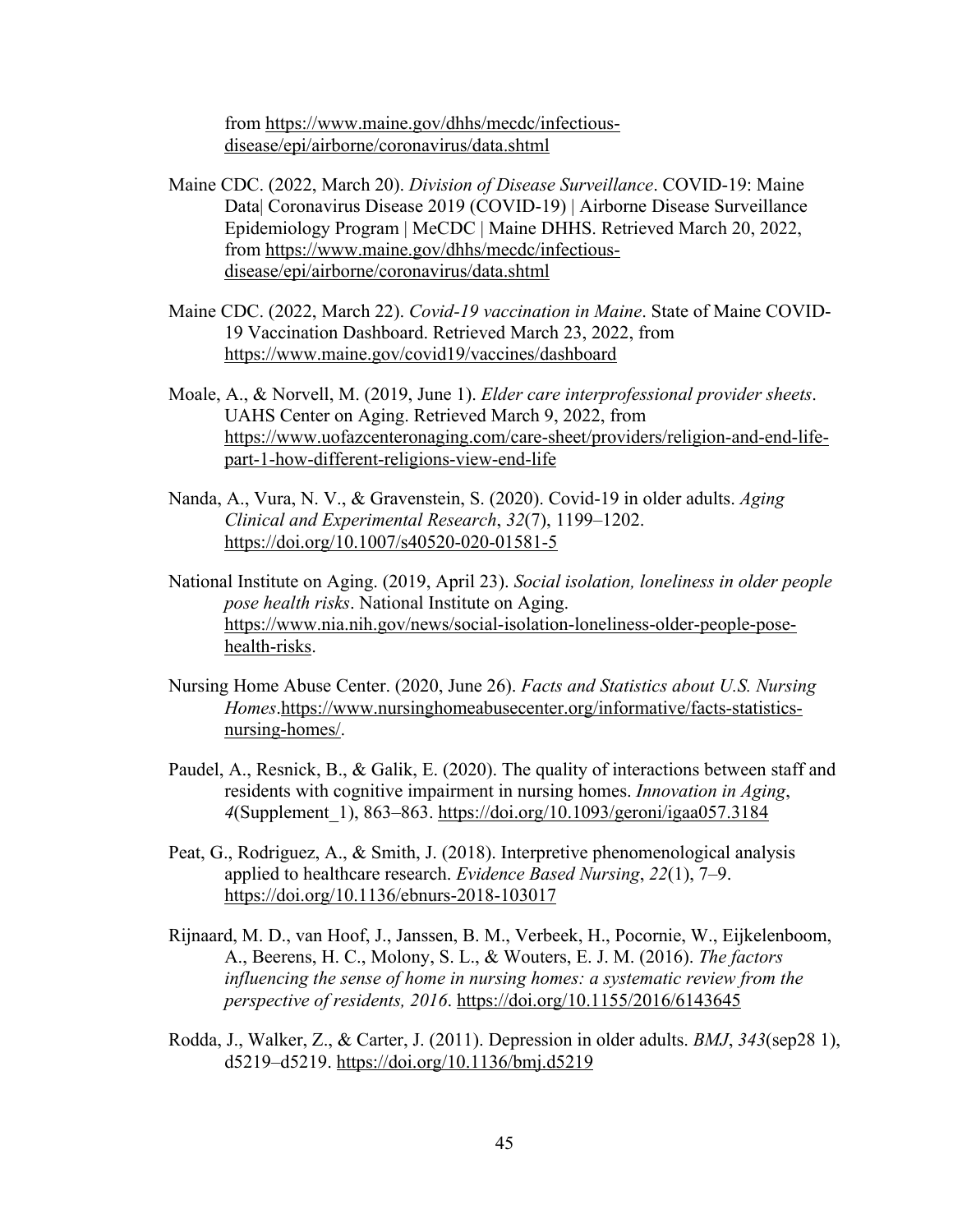- Schmid, W., Rosland, J. H., von Hofacker, S., Hunskår, I., & Bruvik, F. (2018). Patient's and Health Care Provider's perspectives on music therapy in Palliative Care – an integrative review. *BMC Palliative Care*, *17*(1). https://doi.org/10.1186/s12904- 018-0286-4
- Seegert, L. (2020, October 20). *Covid-19 is taking a huge emotional toll on nursing home residents*. PBS. Retrieved March 2, 2022, from https://www.pbs.org/newshour/health/covid-19-is-taking-a-huge-emotional-tollon-nursing-home-residents
- Shahbazian, M. (2015, January 13). *(PDF) an introduction to hermeneutic phenomenology*. ResearchGate. Retrieved March 23, 2022, from https://www.researchgate.net/publication/312324059 An Introduction to Herme neutic\_Phenomenology
- Suddenly Senior. (2020, July 19). *Senior citizen facts, figures, and statistics for 2021*. Suddenly Senior. Retrieved March 23, 2022, from https://www.suddenlysenior.com/senior-facts-and-figures/
- Tak, S. H., Kedia, S., Tongumpun, T. M., & Hong, S. H. (2014). Activity engagement: Perspectives from nursing home residents with dementia. *Educational Gerontology*, *41*(3), 182–192. https://doi.org/10.1080/03601277.2014.937217
- Tombaugh, T.N. & McIntyre, N.J. (1992). The mini-mental state examination: a comprehensive review. *Journal of American Geriatrics Society*, 40 (9).
- USA Facts. (2022, March 14). Maine coronavirus vaccination progress. Retrieved March 23, 2022, from https://usafacts.org/visualizations/covid-vaccine-trackerstates/state/maine
- USA Facts. (2022, March 14). *US coronavirus vaccine tracker*. US Coronavirus vaccine tracker. Retrieved March 23, 2022, from https://usafacts.org/visualizations/covidvaccine-tracker-states/
- United States Census Bureau. (2019). *Population 65 Years and Over in the United States*. Explore census data. Retrieved March 8, 2022, from https://data.census.gov/cedsci/table?t=Older+Population&g=0100000US&tid=AC SST1Y2019.S0103
- United States Census Bureau (2020, June 25). *65 and Older Population Grows Rapidly as Baby Boomers Age*. The United States Census Bureau. https://www.census.gov/newsroom/press-releases/2020/65-older-populationgrows.html.
- van Dyck, L. I., Wilkins, K. M., Ouellet, J., Ouellet, G. M., & Conroy, M. L. (2020). Combating heightened social isolation of nursing home elders: The telephone outreach in the COVID-19 outbreak program. *The American Journal of Geriatric Psychiatry*, *28*(9), 989–992. https://doi.org/10.1016/j.jagp.2020.05.026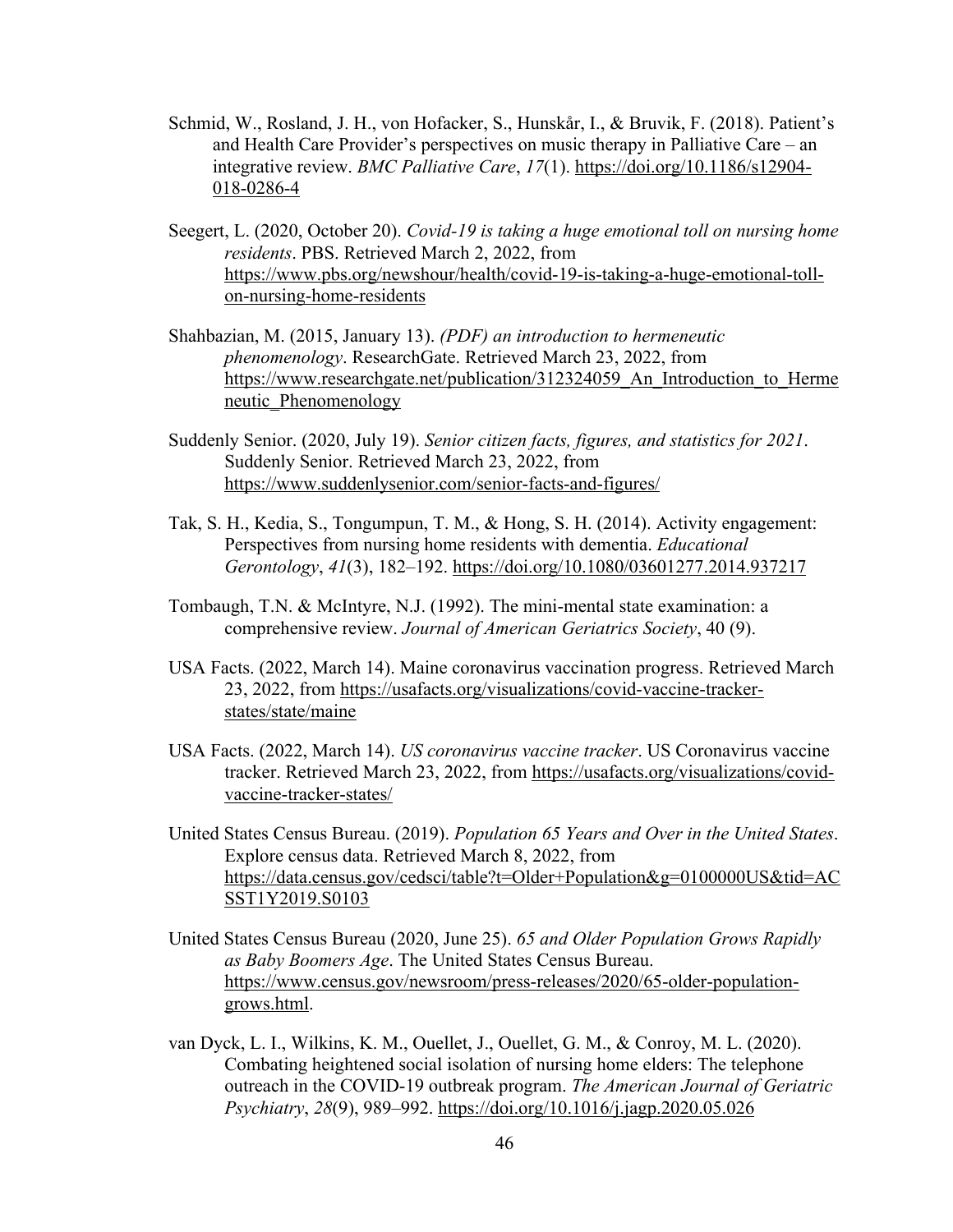- Vittone, S., & Sotomayor, C. R. (2021). Moral distress entangled: Patients and providers in the COVID-19 ERA. *HEC Forum*, *33*(4), 415–423. https://doi.org/10.1007/s10730-021-09450-y
- Whyte, L. E. (2021, March 31). *Federal program to bring vaccine to nursing homes missed around half of staff*. NPR. Retrieved March 2, 2022, from https://www.npr.org/sections/health-shots/2021/03/31/982772372/federalprogram-to-bring-vaccine-to-nursing-homes-missed-around-half-of-staff
- World Health Organization. (2022). *Timeline: Who's covid-19 response*. World Health Organization. Retrieved March 9, 2022, from https://www.who.int/emergencies/diseases/novel-coronavirus-2019/interactivetimeline
- Worldometer. (2022, March 20). *Coronavirus cases:* Worldometer. Retrieved March 23, 2022, from https://www.worldometers.info/coronavirus/
- Wu, B. (2020). Social isolation and loneliness among older adults in the context of COVID-19: A global challenge. *Global Health Research and Policy*, *5*(1). https://doi.org/10.1186/s41256-020-00154-3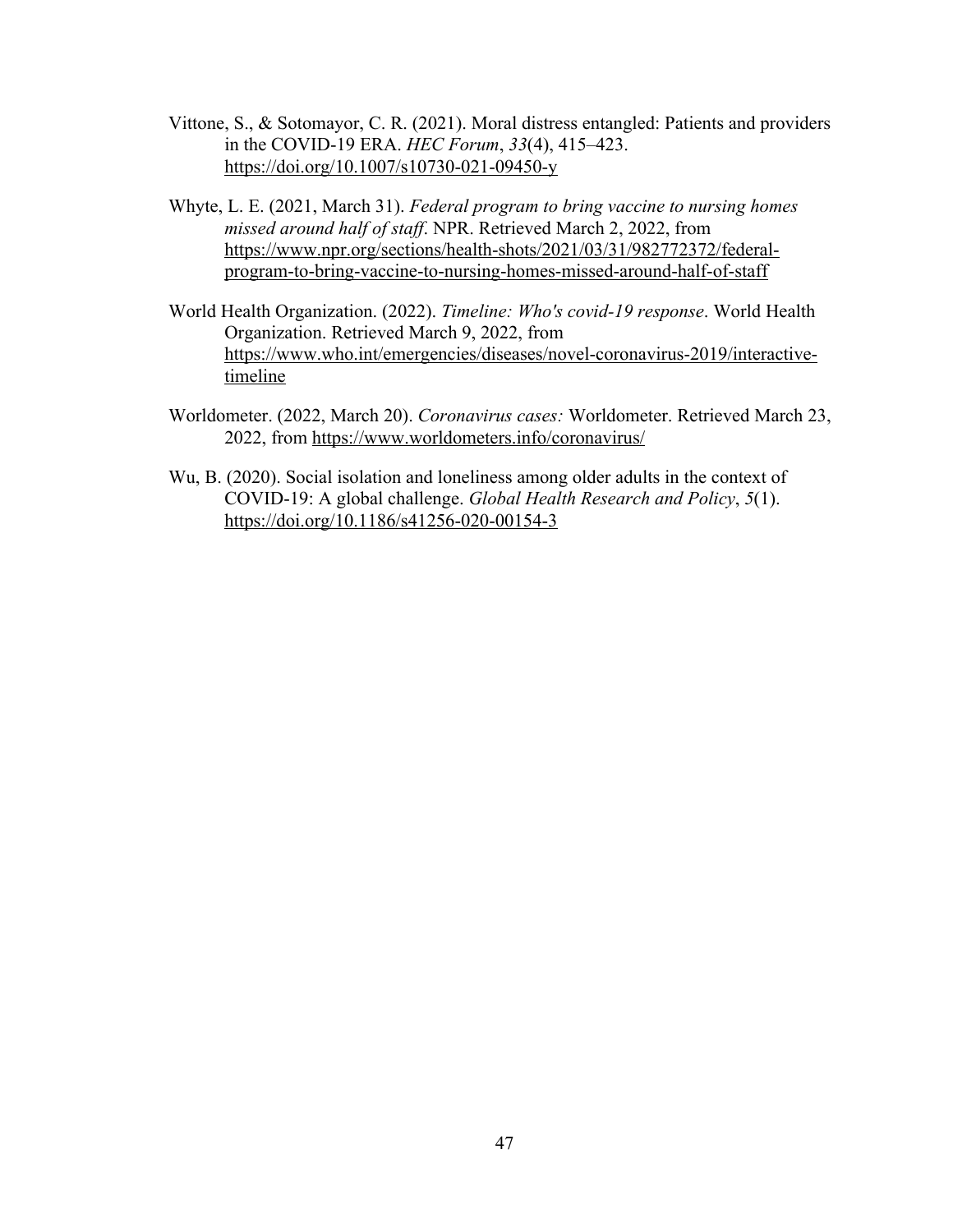## APPENDIX

#### IRB Approval Letter

#### **APPLICATION COVER PAGE**

- *KEEP THIS PAGE AS ONE PAGE – DO NOT CHANGE MARGINS/FONTS!!!!!!!!!*
- *PLEASE SUBMIT THIS PAGE AS WORD DOCUMENT*

**APPLICATION FOR APPROVAL OF RESEARCH WITH HUMAN SUBJECTS Protection of Human Subjects Review Board, 400 Corbett Hall**

| (Type inside gray areas)          |                      |                                                                                   |                          |
|-----------------------------------|----------------------|-----------------------------------------------------------------------------------|--------------------------|
| PRINCIPAL INVESTIGATOR: Tanya Roy |                      | EMAIL: tanya.roy@maine.edu                                                        |                          |
| <b>CO-INVESTIGATOR:</b>           |                      | EMAIL:                                                                            |                          |
| <b>CO-INVESTIGATOR:</b>           |                      | EMAIL:                                                                            |                          |
| <b>CO-INVESTIGATOR:</b>           |                      | EMAIL:                                                                            |                          |
| <b>FACULTY SPONSOR:</b>           | Dr. Kelley Strout    | EMAIL: kellev.strout@maine.edu                                                    |                          |
| (Required if PI is a student):    |                      |                                                                                   |                          |
| <b>TITLE OF PROJECT:</b>          |                      | <b>COVID-19 Social Isolation and Its Impact on Maine's Older Adult Population</b> |                          |
| <b>START DATE:</b>                | September 21st, 2021 | <b>PI DEPARTMENT:</b>                                                             | <b>School of Nursing</b> |
|                                   |                      |                                                                                   |                          |

**STATUS OF PI: FACULTY/STAFF/GRADUATE/UNDERGRADUATE U (F,S,G,U)**

**If PI is a student, is this research to be performed:**

| ⊠ | for an honors thesis/senior thesis/capstone?<br>for a doctoral dissertation? | for a master's thesis?<br>for a course project? |
|---|------------------------------------------------------------------------------|-------------------------------------------------|
|   | other (specify)                                                              |                                                 |

**Submitting the application indicates the principal investigator's agreement to abide by the responsibilities outlined in Section I.E. of the Policies and Procedures for the Protection of Human Subjects.** 

**Faculty Sponsors are responsible for oversight of research conducted by their students. The Faculty Sponsor ensures that he/she has read the application and that the conduct of such research will be in accordance with the University of Maine's Policies and Procedures for the Protection of Human Subjects of Research. REMINDER: if the principal investigator is an undergraduate student, the Faculty Sponsor MUST submit the application to the IRB.** 

**Email this cover page and complete application to UMRIC@maine.edu**

**\*\*\*\*\*\*\*\*\*\*\*\*\*\*\*\*\*\*\*\*\*\*\*\*\*\*\*\*\*\*\*\*\*\*\*\*\*\*\*\*\*\*\*\*\*\*\*\*\*\*\*\*\*\*\*\*\*\*\*\*\*\*\*\*\*\*\*\*\*\*\*\*\*\*\*\*\*\*\*\*\*\*\*\*\*\*\*\*\*\*\*\*\*\*\*\*\*\*\* FOR IRB USE ONLY** Application # 2021-07-08 **ACTION TAKEN: NUU Judged Exempt; category Modifications required? Accepted (date)** Approved as submitted. Date of next review: by **Approved pending modifications. Date of next review: byn/a Degree of Risk: Minimal Modifications accepted (date): 9/21/2021** R **Not approved (see attached statement) Judged not research with human subjects**

**FINAL APPROVAL TO BEGIN 9/21/2021**

**Date**

**10/2018**